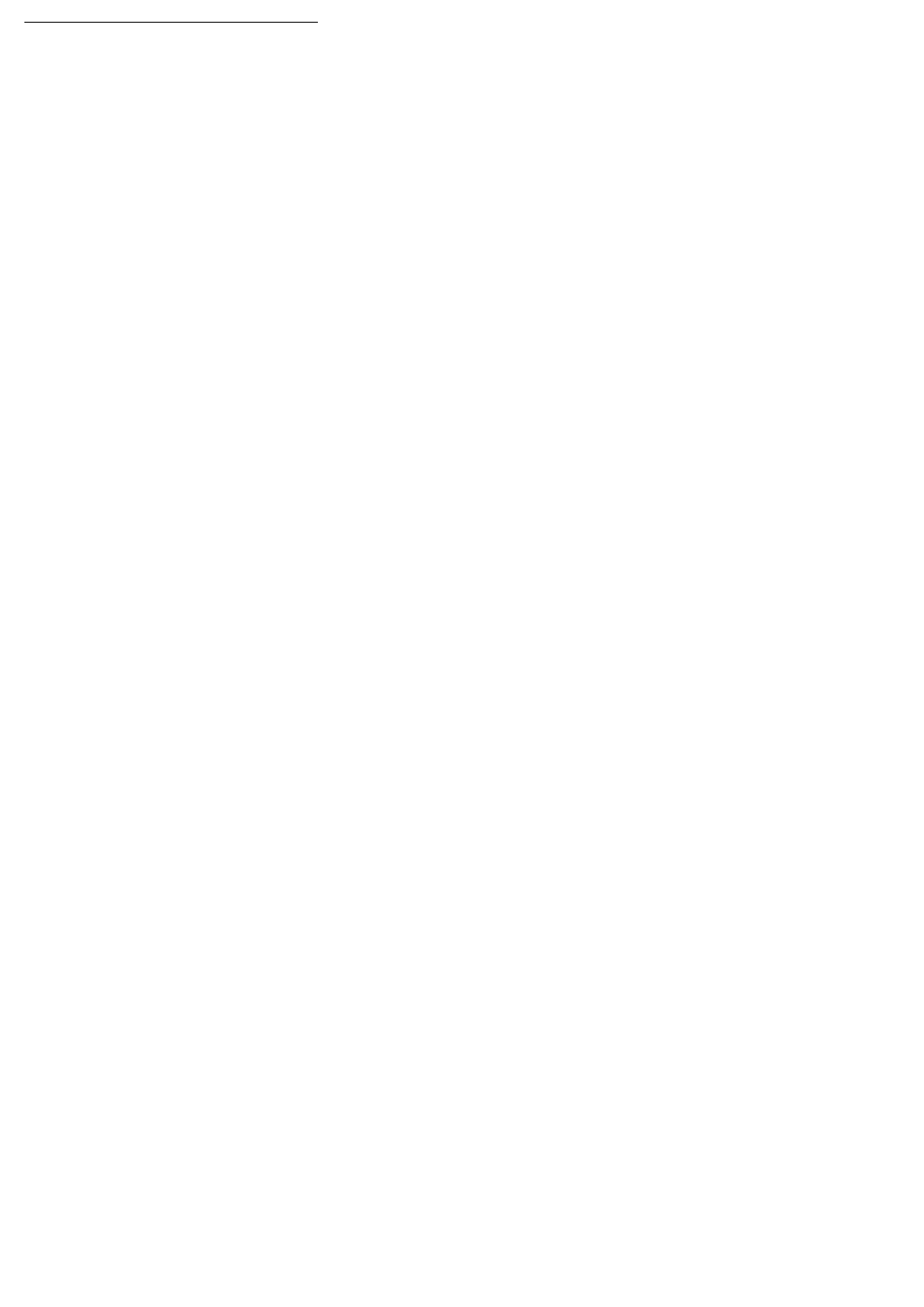| <b>Contents</b>                                                                                                                       | Page |
|---------------------------------------------------------------------------------------------------------------------------------------|------|
| <b>Operating and Financial Review</b>                                                                                                 | 1    |
| Statement of Corporate Governance and Internal Control                                                                                | 10   |
| Governing Body's statement on the College's regularity, propriety and<br>compliance with Funding body terms and conditions of funding | 14   |
| Statement of the Responsibilities of the Members of the Corporation                                                                   | 15   |
| Independent Auditor's Report to the Corporation of Lambeth College                                                                    | 17   |
| Reporting Accountant's Report on Regularity to the Corporation of<br>Lambeth College                                                  | 19   |
| Consolidated Income and Expenditure Account                                                                                           | 21   |
| <b>Consolidated Statement of Historical Cost Surpluses and Deficits</b>                                                               | 22   |
| Consolidated Statement of Total Recognised Gains and Losses                                                                           | 22   |
| Balance Sheets as at 31 July 2015                                                                                                     | 23   |
| <b>Consolidated Cash Flow Statement</b>                                                                                               | 24   |
| Notes to the Financial Statements                                                                                                     | 25   |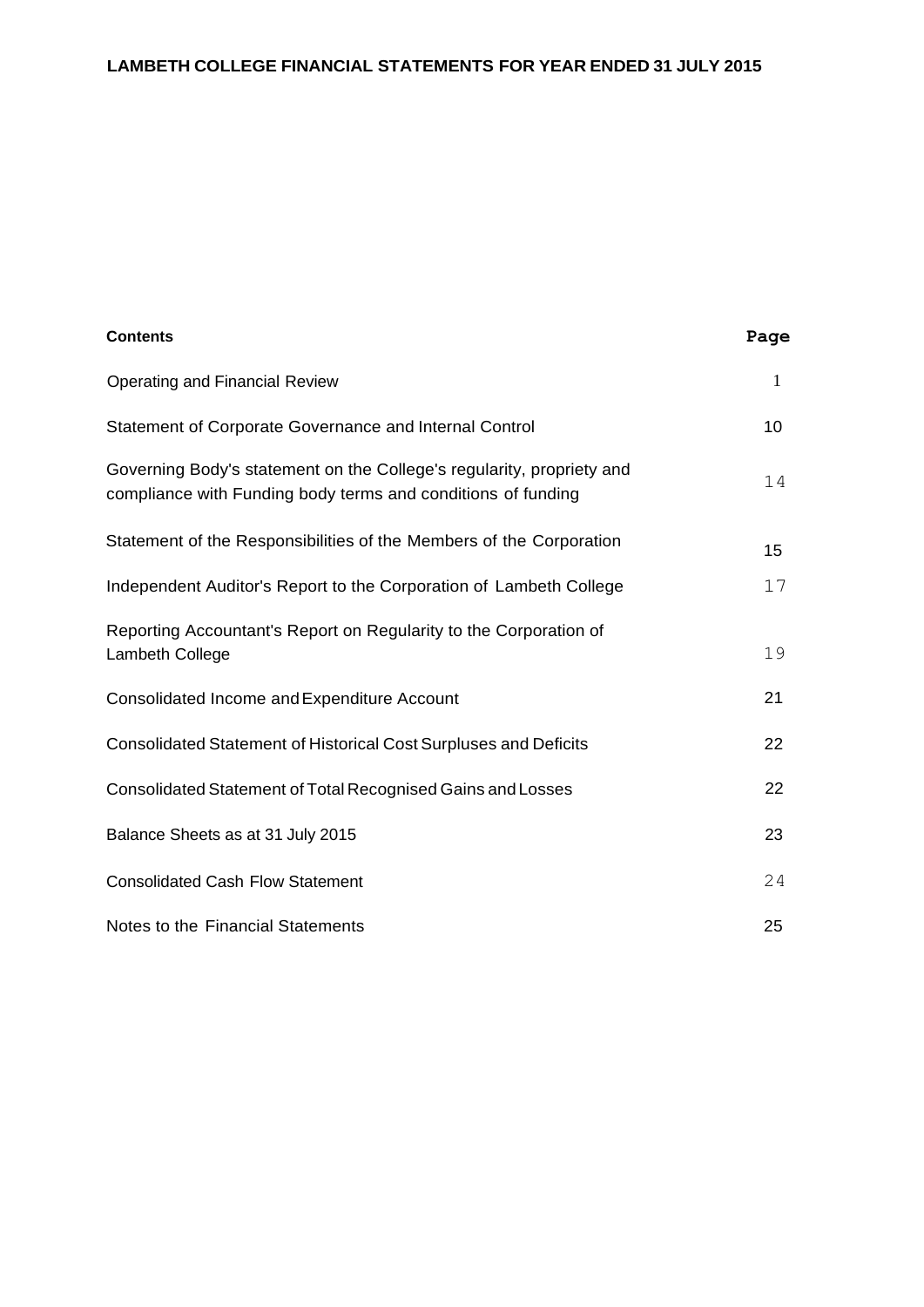#### **NATURE, OBJECTIVES AND STRATEGIES**

The members present their report and the audited financial statements for the year ended 31 July 2015.

#### **Lega**I **status**

The Corporation was established under the Further and Higher Education Act 1992 for the purpose of conducting the affairs of Lambeth College. The College is an exempt charity for the purposes of Part 3 of the Charities Act 2011.

#### **College objectives**

Lambeth College's 'The Careers College' objective is to deliver excellence for its learners. This will enable them to be successful in work and in life. Lambeth is a vocational college dedicated to enabling local people to access new and improved existing job prospects.

#### **Public Benefit**

Indeliveringitsmission,LambethCollege provides the following identifiable public benefits through the advancement of education:

- High-quality teaching
- Widening participation and tackling social exclusion
- Strong student support systems
- Links with employers, industry and commerce.

#### **Implementation of the strategic plan**

The College Corporation has a strategic plan which is under constant review. The current plan *covers* the period 1 August 2012 to 31 July 2017.

The main cornerstones which underpin the College's strategy are growth to meet demand, quality to ensure learners achieve their potential and securing the financial sustainability of the College.

The strategic plan is reviewed and updated annually.

**OPERATING AND FINANCIAL REVIEW** The key objectives of the College's strategic plan are:

- To ensure continuous improvement in learner success.
- To develop and maintain a responsive and collaborative curriculum.
- To provide excellent teaching, learning and training as part of a high quality learner experience.
- To ensure opportunities for success for the diverse communities in Lambeth and beyond, enabling social cohesion and mobility/prosperity.
- To secure long-term financial sustainability whilst investing in high quality resources.

#### **Financial Objectives**

The College's financial affairs are governed by the Financial Memorandum with the SFA which, inter alia, sets objectives preventing the continuing operation of the College in deficit and limits the amount of borrowing which the College can undertake.

The College's financial objectives were updated in the Financial Recovery Plan which the SFA accepted in May 2014 and these were to:

- meet the requirements of the Financial Memorandum
- ensure the financial viability of the College by stabilising income, including growth in key areas of 16-18 and apprenticeship provision
- make significant efficiency savings through estates rationalisation and modernisation and through changes to the modes of curriculum delivery
- maintain sound financial management and tight budgetary control and to seek value for money in all activities
- return to "satisfactory" financial health by 31 July 2015 and "good" financial health by 31 July 2016
- meet the terms of the bank loan covenant
- invest in new vocational training facilities to support growth in student numbers
- continue to improve the quality of the College'sprovision.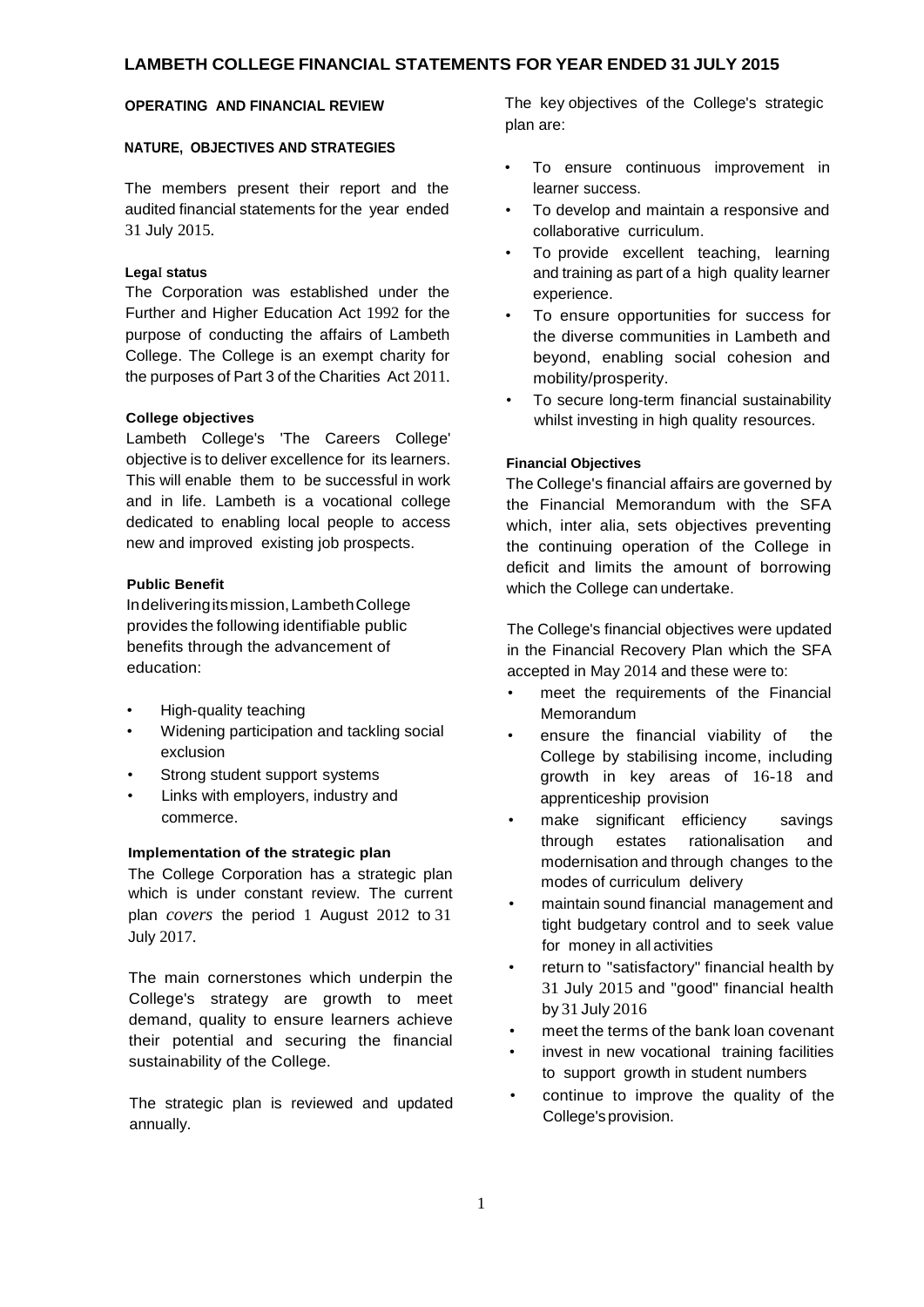monitor the achievement of these objectives

#### **FINANCIAL POSITION**

#### **Financial results**

In 2014/15, the College Group turnover was £33.183 million (2014: 30.515 million) with total expenditure of £35.822 million (2014: £33.221 million) with an operating deficit of £2.639 million compared to a £2.706 million operating deficit in 2013/14.

Within the deficit, £0.190 million (2014: £0.499 million) pertains to the FRS17 valuation charge to the income and expenditure account in relation to the College's local government pension scheme liabilities. The outcome of this revaluation is out of the immediate direct control of the College.

Overall income in 2014/15 was £2.668 million (8.7%) higher than in 2013/14, despite a reduced funding body grant of £1.240 million (4.9%). The College continues to rely significantly on the SFA and the EFA as its principal sources of funding. In 2014/15 these funding bodies provided 73.3%, £24.336 million, (2014: 83.8%, £25.576 million) of the College's total income.

Total expenditure of £35.822 million was 7.8% higher than in 2013/14. Staffing costs increased by £728k (3.5%). Other costs of £14.144 million, excluding restructuring, increased by 15.3%.

During 2014/15 the College incurred £1.2 million of restructuring costs (2013/14 £0.694 million).

The financial health of the college was deemed to be 'inadequate' for 2014/15 however the forecasts take it to 'satisfactory' in both 2015/16 and 2016/17.

The College Group has accumulated a general reserve of £18.046 million (before the local government pension scheme adjustment), which includes cash balances of £3.219 million and net current liabilities of £1.094 million compared to £17.153 million cash balance and

A series of performance indicators are used to £13.890 million net current assets as at 31 July 2014.

> The accumulated deficit on the local government pension scheme reserve has increased by 26.2% to £18.588 million.\_This is due to on-going changes in actuarial assumptions, a 12.5% increase in scheme liabilities, £5.483 million, partly offset by a £1.622 million (5.6%} higher valuation of the fund's assets. After the deficit on the pension reserve is included, the income and expenditure account funds amounts to £0.542 million deficit at 31 July 2015 compared to reserve of £5.160 million at31July 2014.

> Tangible fixed asset additions during the year amounted to £12.902 million of which £10.273 million was spent on the enabling works for the Phase 2 of the development of Clapham site.

### **Treasury policies and objectives**

Treasury management is the management of the College's cash flows, its banking, money market and capital market transactions, the effective control of the risks associated with those activities and the pursuit of optimum performance consistent with these risks. The College has a treasury management policy in place; it is reviewed annually by the Corporation.

The College has a revolving credit facility with the bank and is negotiating a short term borrowing facility for revenue and capital purposes, this has resulted from the timing of receipts relating to a significant ESF project, and capital expenditure incurred in advance of anticipated grant funding.

Long term borrowing requires the authorisation of the Corporation.

Following the breach of the Bank Covenants during 2013/14, the College renegotiated its bank loans in November 2014, rolling both the long-term and short-term loans into a single loan, with £15.3 million outstanding at 31 July 2015 (£18.008 million at 31 July 2014). An additional revolving credit facility of £2.3 million was negotiated at the same time. The financial covenant provisions in the Facility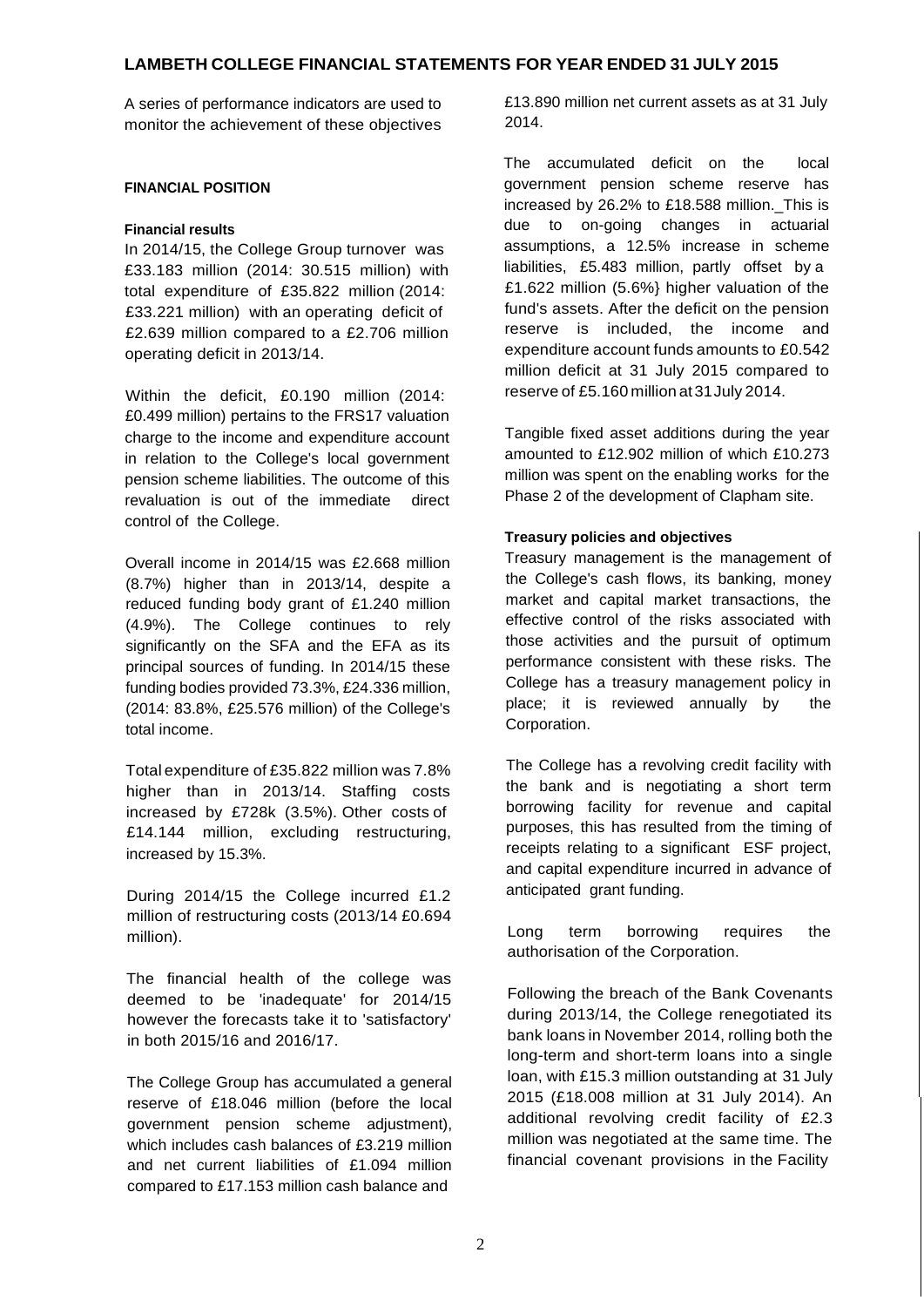breached in 2014/15. Barclays Bank is aware of the breach and further negotiations are currently taking place.**[TBA]**

#### **Cash flows and liquidity**

The College's liquidity position has decreased with cash outflow from operating activities at £0.755 million in 2014/15 (2013/14: £0.395 million outflow). The net cash outflow for capital expenditure in 2014/15 was £9.5 million (2013/14: net cash inflow £17.4 million).

# **CURRENT AND FUTURE DEVELOPMENT AND PERFORMANCE**

#### **Student numbers**

During 2014/15 the College provided education to 14,254 students of whom 10,211 were funded by the SFA and EFA.

#### **Curriculum developments**

The College offers a wide range of provision to both young people and adults at all levels from entry through to Higher Education. The key developments during 2014/15 have been to build on the vocational training facilities which were opened in 2012/13 and to continue the emphasis that all students should gain employability skills which will enable them to move a career.

#### **Payment Performance**

The Late Payment of Commercial Debts (Interest) Act 1998, which came into force on 1 November 1998, requires colleges, in the absence of agreement to the contrary, to make payments to suppliers within 30 days of either the provision of goods and services or the date on which the invoice was received. The target set by the Treasury for payments to suppliers within 30 days is 95%. During the accounting period 1 August 2014 to 31 July 2015, the College estimates that 75% per cent of its invoices were paid within 30 days. The College incurred no interest charges in respect of late payments for this period.

#### **Future developments**

The Corporation has adopted a budget for 2015/16 and a three year financial forecast to

Agreement for the Barclays loans were meet its financial objectives. The 2015/16 budget assumes a small operating cost surplus.

> The Clapham Phase 2 project, costing over £12 million in total, was completed during September 2015.

> The College's Strategic Plan is entirely consistent with Lambeth Council's Economic Strategy and the London LEP investment strategy. There are a number of major regeneration and redevelopment schemes planned with the Borough of Lambeth. The strategic plan details these proposed developments and the resulting opportunities available to the College. The College's current locations are well positioned to take advantage of these opportunities.

> The Department for Business, Innovation and Skills (BIS) published a report Reviewing post-16 education and training institutions, which sets out plans for a national programme of areabased reviews. It expressed the "need" to move towards "fewer, often larger, more resilient and efficient providers" in a bid to bring "greater efficiency" to the sector,

> There are plans to create a strategic alliance between ourselves and South Thames College. In the coming months, Governing bodies from both Colleges will be working with both Principals to explore these proposals in more detail. This will put both Colleges in a stronger position going forward.

> It supports the move towards fewer, larger and more resilient organisations, which was signalled in the review of further education and skills that the government launched this summer. We anticipate that a stronger alliance will bring together the best of both organisations and enhance opportunities for future learners, as well as safeguarding the provision of further education to employers and local communities in South London.

> It is very much the intention of the governing bodies that both colleges will continue to have a major presence in their own local, regional and business communities so strong links with established employer and community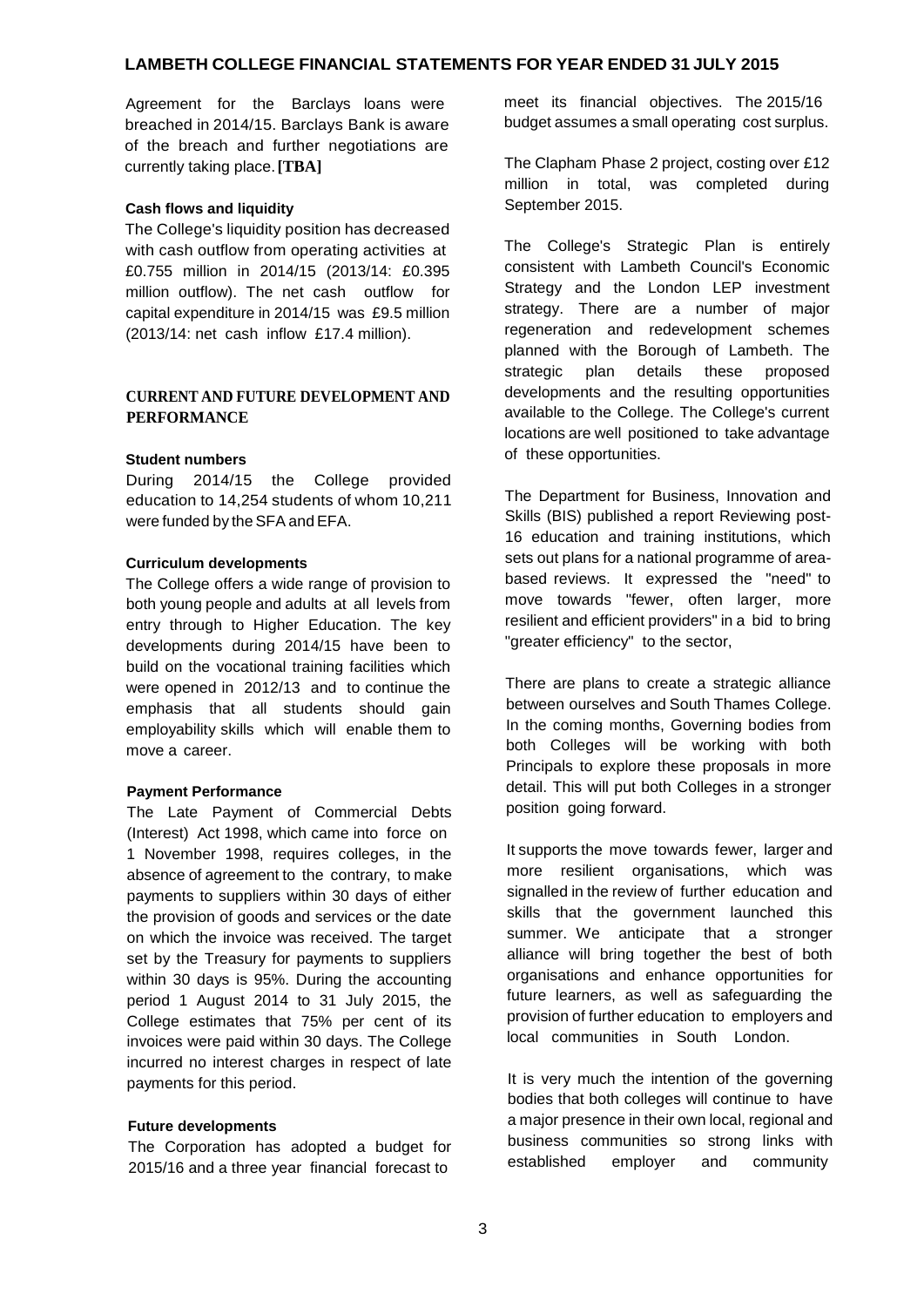networks can be maintained.

#### **COLLEGE COMPANIES**

The College has three subsidiary companies:

G02Work Limited Skill Exchange Limited SW4 Catering Limited.

Further details of these are provided in Note 32. Go2Work Limited and Skill Exchange Limited were dormant during 2014/15. SW4 Catering Limited started trading in 2014/15 and the activities are included in the "group" results.

### **RESOURCES**

The College has various resources which it can deploy in pursuit of its strategic objectives.

Tangible resources at the 31 July 2015 included the two main College sites at Vauxhall and Clapham and continuing use of part of the Brixton site under a licence to occupy.

The College Group had £18.142 million of net assets (including £18,588 million pension liability) and long term debt of £14.887 million at 31July 2015.

The College employed 448 FTE staff in 2014/15 of whom 238 FTE were teaching staff.

The College recognises that maintaining a good reputation is essential for its success at attracting students.

### **Going concern**

During the year ended 31 July 2015, the College incurred a deficit of £2.64 million against an original budgeted deficit of £1.64 million and spent £12.9 million in relation to capital expenditure. At 31 July 2015, the cash resources totalled £3.22 million compared to £17.15 million at 31July 2014. The College had net current liabilities of £1.094 million at 31 July 2015 {2014: net current assets of £13.89

million). Based on the financial results and position for the year ended 31 July 2015, the College breached its financial covenants in relation to the loan from Barclays Bank. However the Bank has agreed not to take action on the breaches and consequently only the loan repayments falling due within 2015/16 under the current loan terms have been shown within creditors due less than one year. The remaining balance is shown within creditors due in more than one year.

The current agreed budget for 2015/16 shows a small surplus. Since the year end, the College has also spent further monies in relation to capital projects. As a result, the liquidity position since 31 July 2015 has been challenging and based on cash flow forecasts for 12 months from the date of signing these financial statements, the College will need an increased credit facility if it is to meet its liabilities as they fall due. The Bank's advisors, who are currently undertaking a financial due diligence exercise at the College and have reviewed the cash flow forecasts for 2015/16 as part of their work, have recommended that bank offer the College additional credit of £0.5 million in December 2015. A further £0.3 million credit is also likely to be available in January 2016 should the College require it, however it is not anticipated at this stage that this will be needed.

Furthermore, the following will also help the College manage its cash flow requirements in the short term:

- The College is currently in negotiations with its capital creditors in relation to the Vauxhall site with a view to agreeing delayed payments from the College.
- The profiled payments from the funding bodies in 2015/16 are more heavily weighted in Spring 2016 thus further boosting the College cash flow in that period.
- All existing creditors relating to the Vauxhall project can be funded by July 2016.
- The College could seek short to medium term Exceptional Financial Support from the SFA, although it has not currently done so. Guidance issued by the SFA inAutumn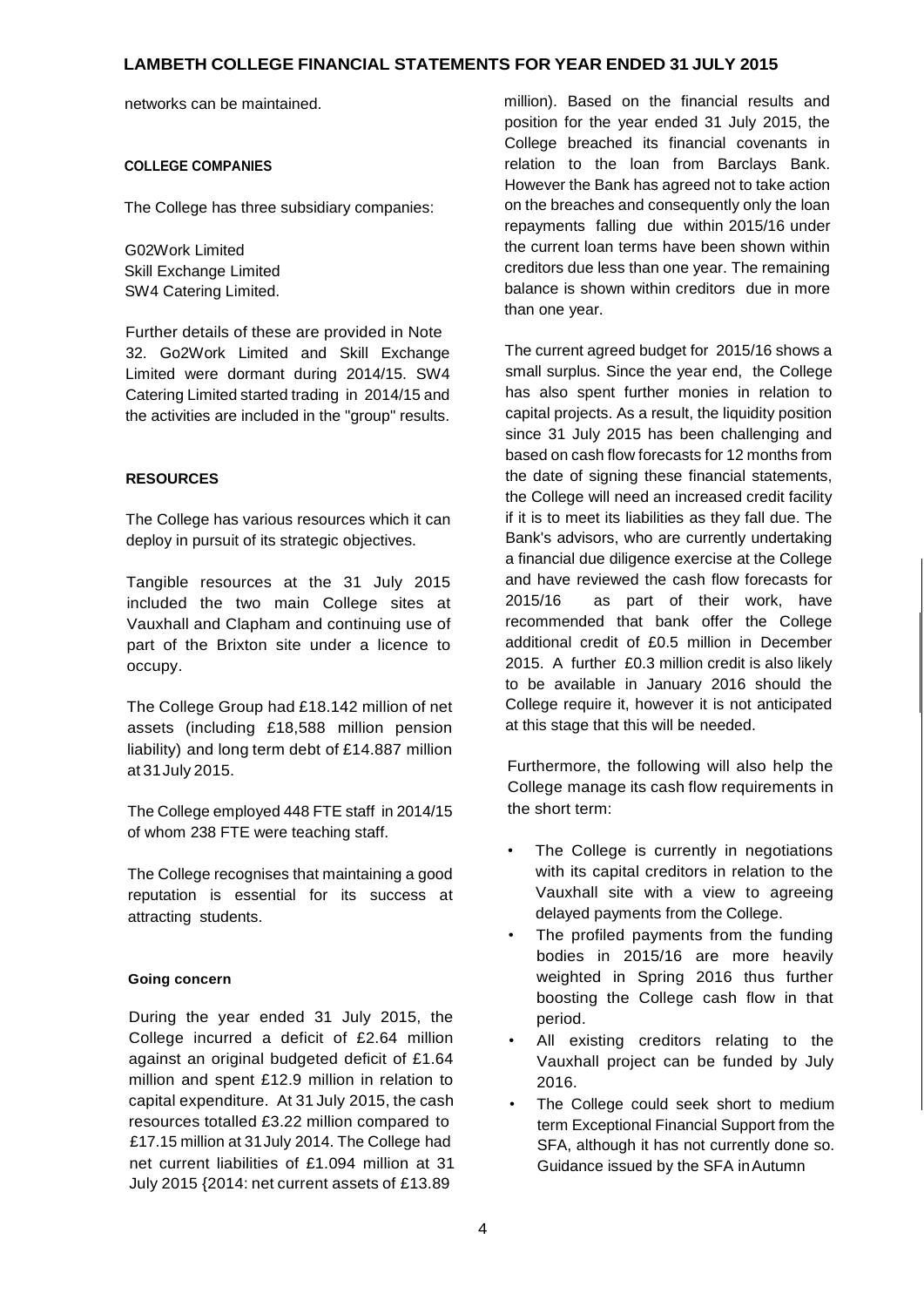2015 (FE College Financial Intervention and Exceptional Financial Support, October 2015) states that on exceptional basis, support may be made available from the SFA on application by the College.

If the College decides to continue with the Vauxhall capital project, it will require additional credit from the bank. The bank is awaiting the outcome of bids to develop the Vauxhall site (expected by late December 2015) before it confirms the level of further credit it will offer the College.

The College is also reviewing its estates strategy to consider ways to realise further funds from part disposals of its land and buildings as a contingency, should this be required. Any proceeds from disposals would not be available in the short term and earliest likelihood would be April 2016. The College is confident that the outcome of the bids to develop the Vauxhall site will enable it to obtain the required credit facility from the bank.

#### **PRINCIPAL RISKS AND UNCERTAINTIES**

The College has arrangements for managing risk and ensuring proper financial and operational internal control to protect the College's assets and reputation.

The risk management plan is reviewed and approved annually by the College Leadership Group and by the Corporation. Based on the Strategic Plan, it provides a comprehensive analysis of all the risks to which the College is exposed. The plan identifies systems and procedures including specific preventable actions which should mitigate any potential impact on the College. The internal controls are then implemented and the subsequent year's analysis will review their effectiveness and progress against risk mitigation actions. In addition to their annual review, the College Leadership Group also considers any risks which may arise during the year.

A risk register is maintained at the College level which is reviewed at least annually by the Audit Committee and more regularly by

the College Leadership Group. The risk register identifies significant risks, the likelihood of those risks occurring, their potential impact on the College and the actions being taken to reduce and mitigate the risks. Risks are prioritised using a consistent scoring system.

The significant risks include managing the College's cash position, the ability of the College to increase student success rates to above national benchmark levels; to grow 16- 18 and apprentice learner numbers in the face of changing patterns of student demand; manage the expectations of the strategic alliance with South Thames College and to resource the development of new vocational training facilities through rationalising the College's estates.

### **STAKEHOLDER RELATIONSHIPS**

The College has a wide range of stakeholders within the local community including students, parents, employers, professional bodies, local authorities, local public sector agencies including Job Centre Plus, schools, delivery partners, staff, trade unions and funders including the SFA and the EFA.

The College recognises the importance of these relationships and engages in regular communication with them through such methods as meetings, focus groups, the College website and events.

The College considers good communication with its staff to be very important and to this end publishes a regular blog from the Principal during term time for all staff and holds regular staff briefings. The College encourages staff and student involvement through the membership of formal committees, subcommittees and focus groups. The College also undertakes annual course reviews where the input of students is a requirement and encourages student and sponsor views of the College through regular student and employer perception surveys.

# **Equal opportunities**

The College continues to be highly committed to the promotion of equal opportunities for all. In seeking to overcome disadvantage and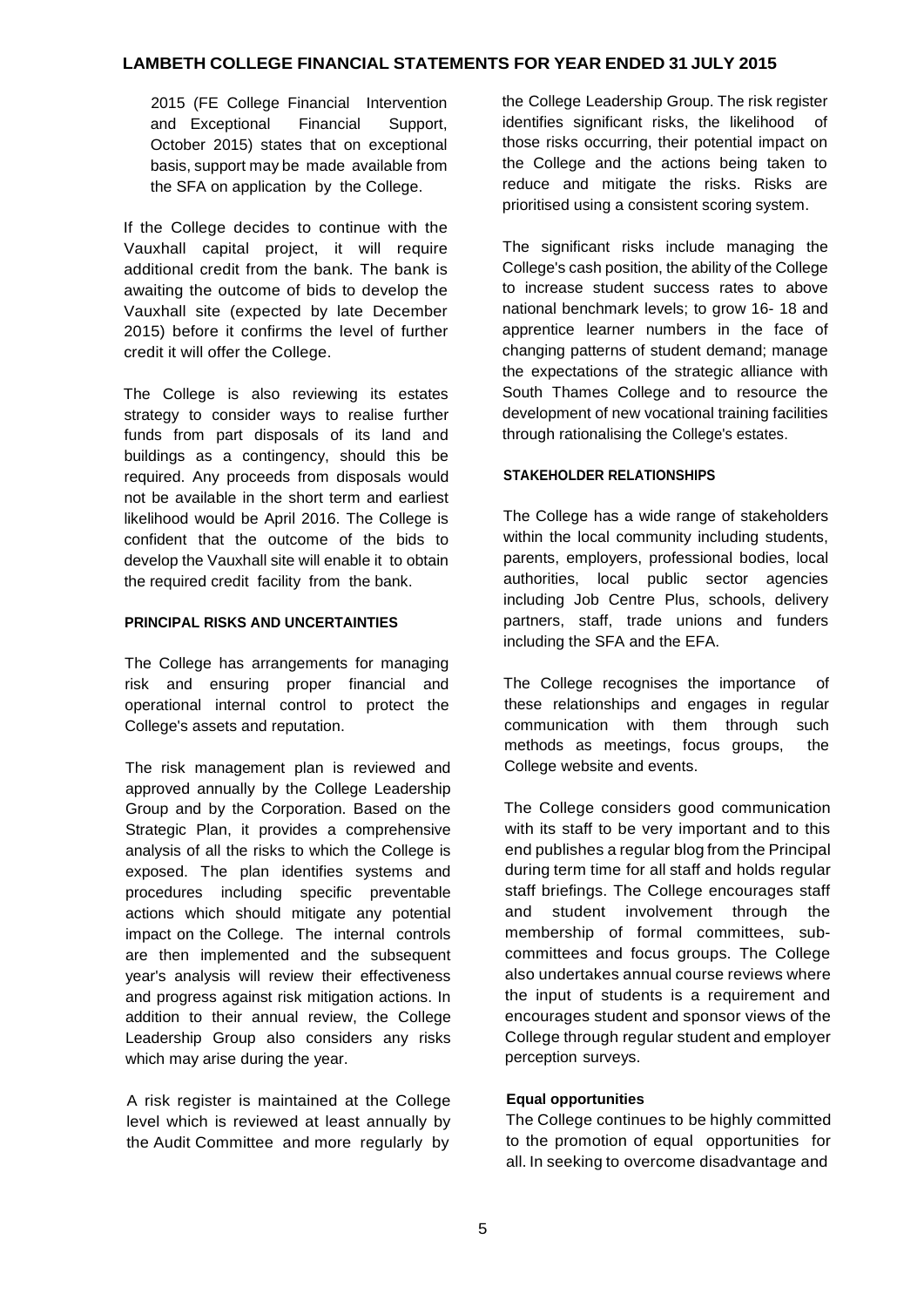eradicate discrimination, the College acts in accordance with all relevant statutory requirements and good practice guidelines. The College actively eliminates unlawful discrimination, harassment and victimisation; it advances equality of opportunity and fosters good relations through a policy of positive action both in its educational work and its role as an employer. The College Equality and Diversity policy is published on the College's website.

#### **Disability statement**

Lambeth College is committed to helping all learners with learning difficulties and/or disabilities achieve their personal goals by adopting a model of 'inclusivity'. It provides specialist advice, guidance, assessments and where needed resources and additional support to improve access for learners with learning difficulties and/or disabilities to curriculum areas and College services.

College facilities have lifts, ramps and hoists and specialist equipment to ensure that buildings are accessible to people with disabilities. Over 95% of the College's estate is fully accessible to people with disabilities. The College also has a qualified team of student support assistants to help those who need this level of assistance. The College's arrangements for people with disabilities are detailed in the Disability Statement which is updated annually in line with requirements.

The College is a 'Positive about Disabled' II employer and has committed to the principles

and objectives of the Positive about Disabled<br>standard The College considers all standard. The College considers employment applications from disabled persons, bearing in mind the aptitudes of the individuals concerned, and guarantees an interview to any disabled applicant who meets the essential criteria for the post. Where an existing employee becomes disabled, every effort is made to ensure that employment with the College continues. The College's policy is to provide training, career development and opportunities for promotion which, as far as possible, provide identical opportunities to those of non-disabled employees.

## **CHARITABLE AND TAXATION STATUS**

The College is an exempt charity for the purposes of the Charities Act 2011 and is not liable to corporation tax.

# **DISCLOSURE OF INFORMATION TO AUDITOR**

The members who held office at the date of approval of this report confirm that, so far as they are each aware, there is no relevant audit information of which the College's auditor is unaware; and each member has taken all the steps that he or she ought to have taken to be aware of any relevant audit information and to establish that the College's auditor is aware of that information.

**Approved by order of the members of the Corporation on 17 December 2015 and signed on its behalf by:**

**Mary McCormack Chair**

**Date**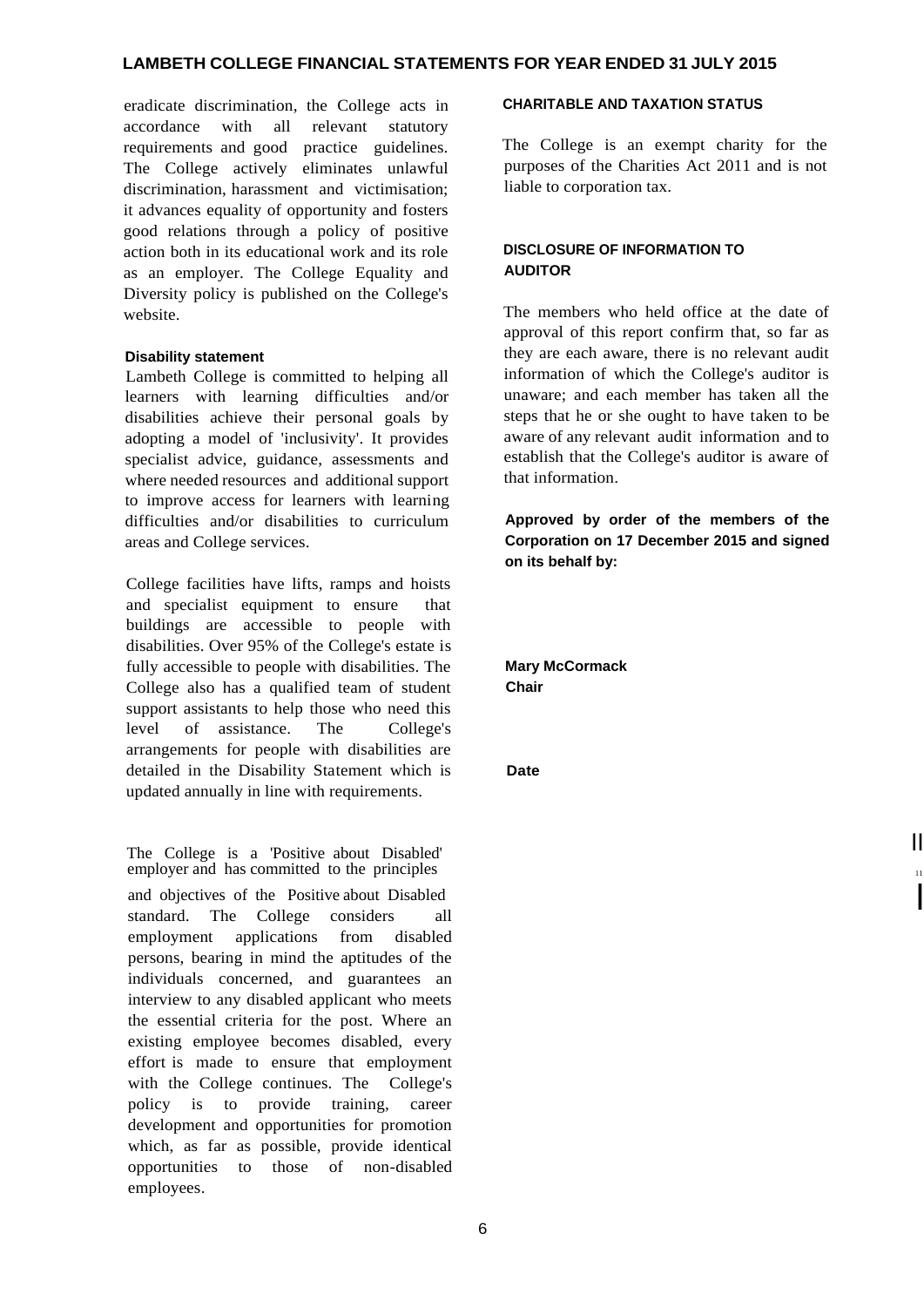# **PROFESSIONAL ADVISERS**

| Financial<br>Statements and<br><b>Regularity Auditor</b> | <b>Buzzacott LLP</b><br>130 Wood Street<br>London<br>EC2V 6DL                                                                              | Solicitors | Thomas Eggar LLP<br><b>Belmont House</b><br><b>Station Way</b><br>Crawley<br><b>West Sussex</b><br><b>RH10 1JA</b> |
|----------------------------------------------------------|--------------------------------------------------------------------------------------------------------------------------------------------|------------|--------------------------------------------------------------------------------------------------------------------|
| <b>Internal Auditor</b>                                  | <b>ICCA Education, Training</b><br>and Skills Limited<br>11th Floor, McLaren House,<br>46 Priory Queensway,<br>Birmingham<br><b>B4 7LR</b> |            | Bates, Wells & Braithwaite<br><b>LLP</b><br>2 - 6 Cannon Street<br>London                                          |
| <b>Banker</b>                                            | Barclays Bank pie                                                                                                                          |            | EC4M 6YH                                                                                                           |
|                                                          | Level 28<br>1 Churchill Place<br>London<br>E14 SHP                                                                                         |            |                                                                                                                    |

 $\overline{\mathbf{I}}$ 

II

I11 :! I

!<br>!

I

I "I

> II iiI

I

I

I "

I

II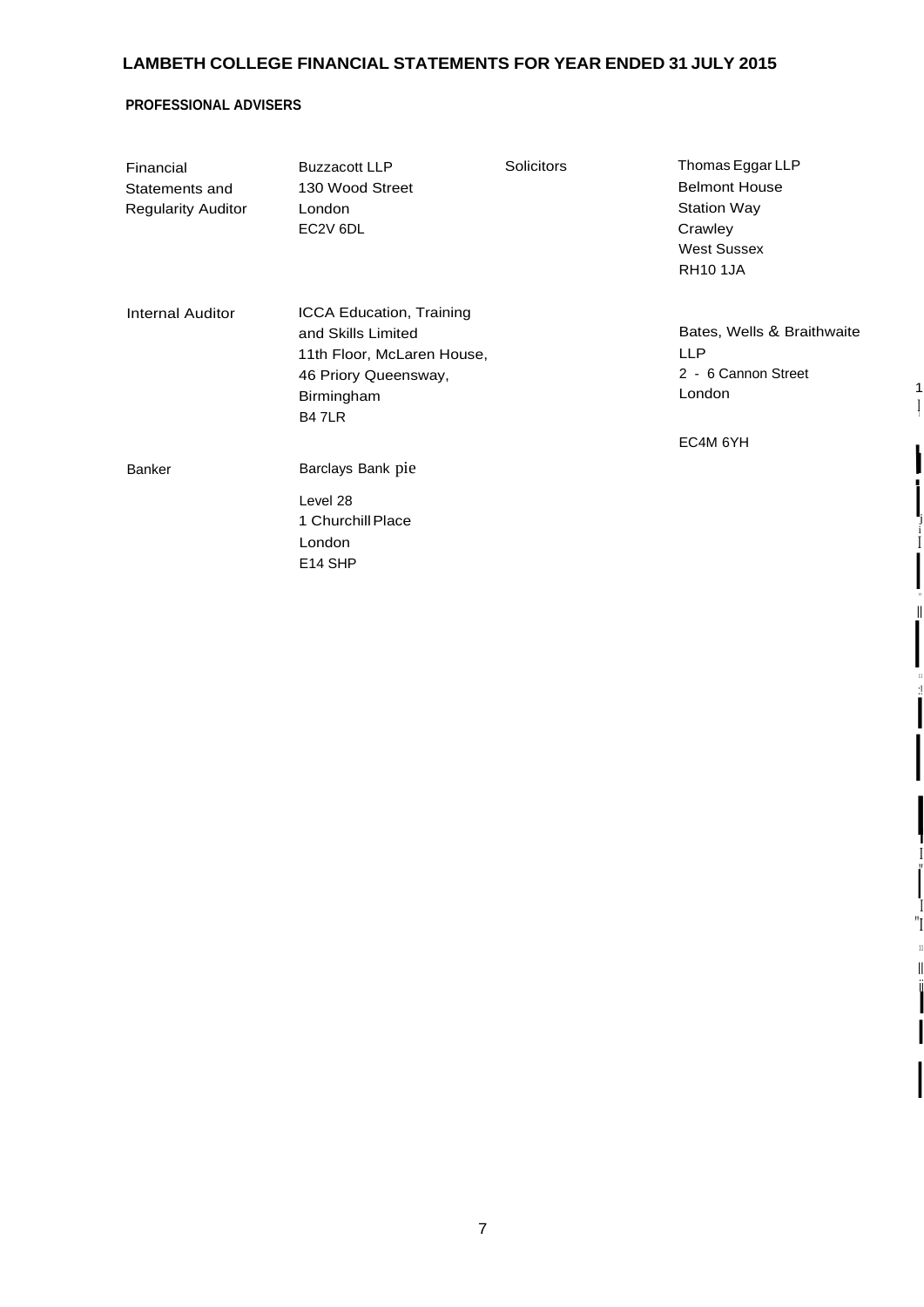# **MEMBERS**

The members who served the Corporation during the year and up to the date of signature of this report were as listed below:

| $\sim$ $\sim$       | $\mathcal{L}_{\mathcal{A}}$    | ⊣∵…?<               |                      | ್ಲ<br>$\sim$           | .                                    | Attendance at  |
|---------------------|--------------------------------|---------------------|----------------------|------------------------|--------------------------------------|----------------|
|                     |                                |                     |                      |                        |                                      |                |
|                     | Date of                        | TEorlll oL  Date of |                      | Statu.sof              |                                      | C rporation.:: |
| Name                |                                |                     |                      |                        | Conirriiit S-served-                 | meetings       |
|                     | Appoint1J1erit                 |                     | Office Resignation . | Appointment            |                                      |                |
|                     | $\sim 10$                      | أنزرج الملا يجيدهم  |                      | Stark<br>$\mathcal{L}$ |                                      | "%             |
|                     |                                |                     |                      |                        |                                      |                |
| <b>Simeon Baker</b> | 1 August 2014                  | 1 year              | 31July2015           | Student                |                                      | 70%            |
| David Gregg         | 14 November 2013               | 4 years             |                      | Co-opted<br>member of  | Audit 14/15 only                     | 66.6%          |
|                     |                                |                     |                      | Audit<br>Committee     |                                      |                |
| Peter Griffin       | 12 April 2002.                 | 4 years             | Illune 2015          | Lay                    |                                      | 50%            |
|                     | Reappointed 3                  |                     |                      |                        |                                      |                |
|                     | April 2006, 1                  |                     |                      |                        |                                      |                |
|                     | August 2010.                   |                     |                      |                        |                                      |                |
|                     | Continuing in post,<br>due re- |                     |                      |                        |                                      |                |
|                     | appointment                    |                     |                      |                        |                                      |                |
|                     | delayed until                  |                     |                      |                        |                                      |                |
|                     | December 2015                  |                     |                      |                        |                                      |                |
| Samantha            | 1 August 2014                  | 1 year              | 31 July 2015         | Student                |                                      | 60%            |
| Henry               |                                |                     |                      |                        |                                      |                |
| <b>Bobby Holder</b> | 17 December 2012               | 4 years             |                      | Lay                    | Chair: Search 14/15                  | 80%            |
| Beverley Jullien    | 4 February 2013                | 4 years             |                      | Lay                    | Remuneration                         | 80%            |
|                     |                                |                     |                      |                        | 14/15: Chair                         |                |
|                     |                                |                     |                      |                        | <b>Finance Group</b>                 |                |
|                     |                                |                     |                      |                        | 14/15                                |                |
|                     |                                |                     |                      |                        | Capital 14/15<br>Quality 14/15       |                |
|                     |                                |                     |                      |                        |                                      |                |
| Jan Lloyd           | 4 March 2012                   | 4 years             |                      | Lay                    | Chair: Capital 14/15                 | 80%            |
| Dolores             | 13 November 2014               | 2 years             | $\blacksquare$       | <b>Teaching Staff</b>  |                                      | 62.5%          |
| <b>Massaro</b>      |                                |                     |                      |                        |                                      |                |
|                     |                                |                     |                      | Lay                    | Chair of Governor                    | 100%           |
| Mary<br>McCormack   | 23 April 2012                  | 4 years             |                      |                        | 14/15                                |                |
|                     |                                |                     |                      |                        | Chair Quality 14/15                  |                |
|                     |                                |                     |                      |                        | Vice Chair 13/14                     |                |
|                     |                                |                     |                      |                        | <b>Finance Group</b>                 |                |
|                     |                                |                     |                      |                        | 13/14:14/15<br>Remuneration          |                |
|                     |                                |                     |                      |                        | 14/1513/14                           |                |
|                     |                                |                     |                      |                        | Capital 14/15                        |                |
|                     |                                |                     |                      |                        |                                      |                |
| Andrew              | 15 April 2013                  | 4 years             | ۰                    | Lay                    | Audit 14/15: Chair                   | 80%            |
| Osborne             |                                |                     |                      |                        | <b>Finance Group</b><br>14/15: Chair |                |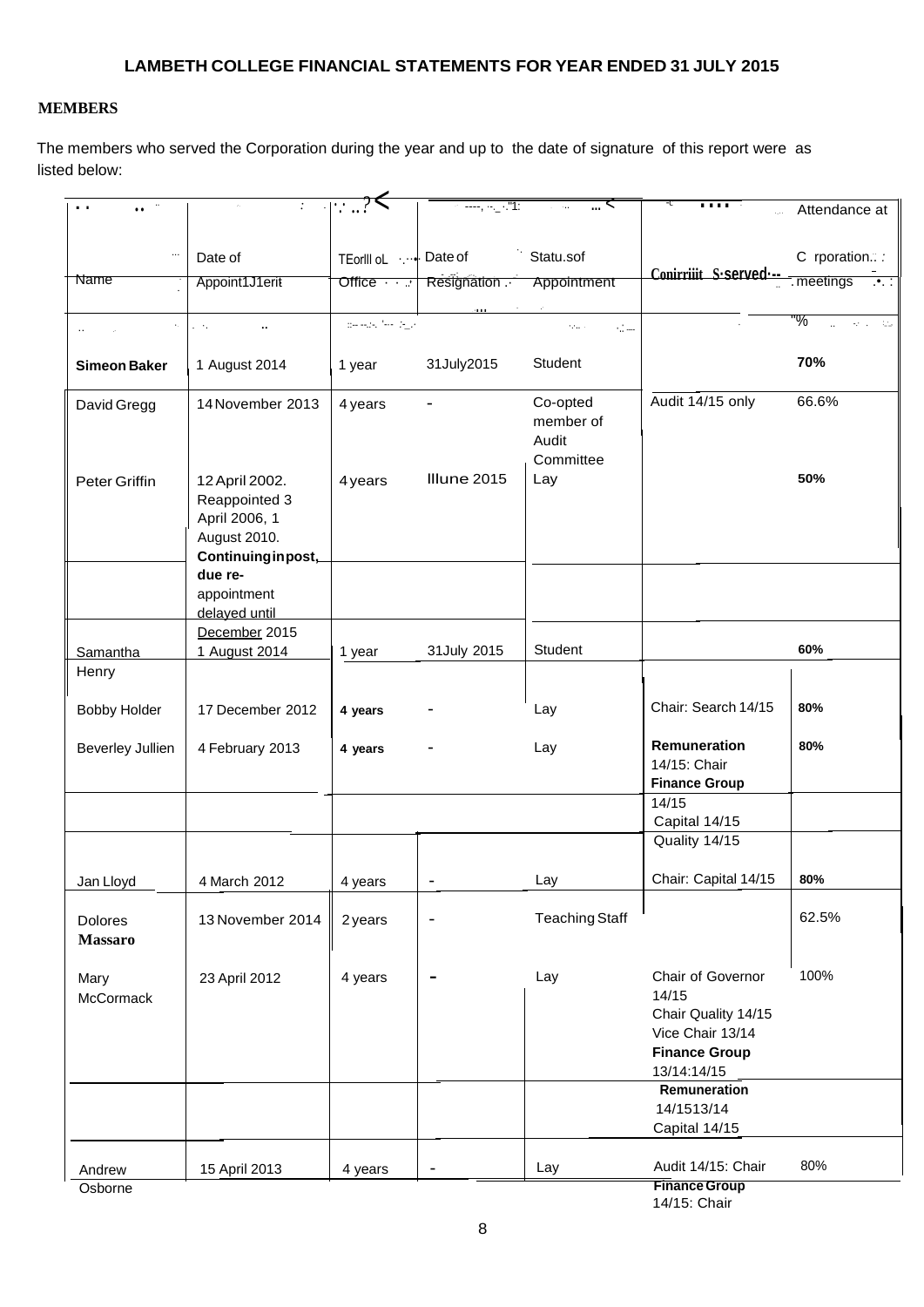Toni Phillips **LAMBETH**15**COLLEGE** November 2013 **FINANCIAL** 2 years **STATEMENTS** - **FOR**Support **YEAR**Staff **ENDED**Quality **31 JULY** Group**2015 80%** 14/15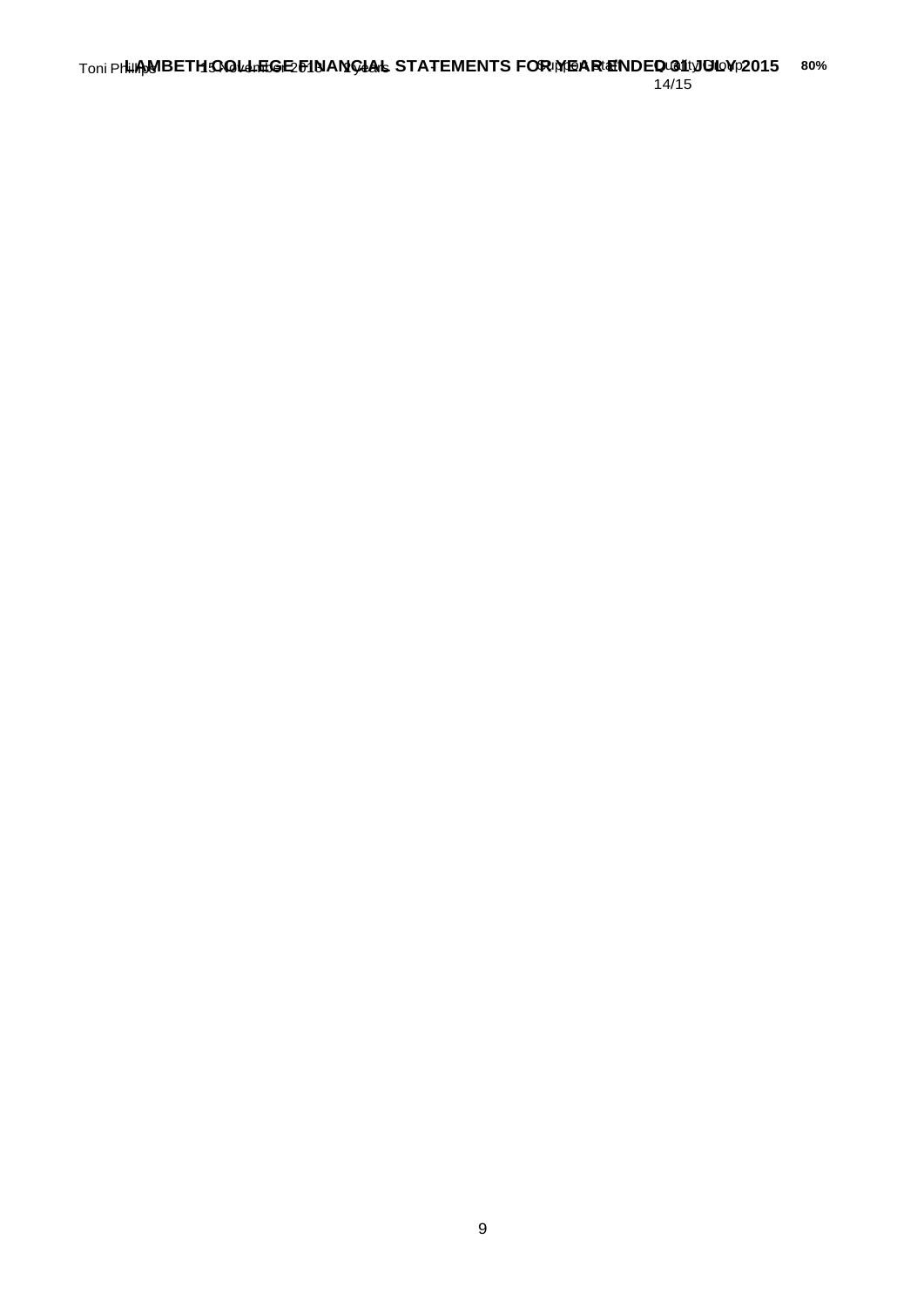|                                      | v.                                                                                                                                                                   | ò,                |                           | $\mathbb{Z}^{\times}_{\text{loc}}$     | $\therefore$                                                                                  | Attend 1:lce 1:                 |
|--------------------------------------|----------------------------------------------------------------------------------------------------------------------------------------------------------------------|-------------------|---------------------------|----------------------------------------|-----------------------------------------------------------------------------------------------|---------------------------------|
| Name                                 | Dat, :o.f<br>$\bullet\cdot$<br>Appointrru nt<br>ä.                                                                                                                   | Term of<br>Office | Date of<br>R_esigrt:ation | status of.<br>'Appomtmen <sup>t;</sup> | Committ-e.es.served\                                                                          | co-.r.poralon-<br>rneetjngs     |
| $\mathbb{Z}_{p^2m^2}$                | Ί.",<br>$\mathbf{r}$<br>÷,                                                                                                                                           |                   |                           |                                        |                                                                                               | $\%$ - /·-- $\therefore$<br>ar. |
| Angus Pickthall                      | 15 April 2013                                                                                                                                                        | 2 years           | 11                        | <b>Teaching Staff</b>                  |                                                                                               | 0%                              |
|                                      |                                                                                                                                                                      |                   | September                 |                                        |                                                                                               |                                 |
|                                      |                                                                                                                                                                      |                   | 2014                      |                                        |                                                                                               |                                 |
| Paul Reid                            | 19 June 2014                                                                                                                                                         | 4 years           |                           | Lay                                    |                                                                                               | 10%                             |
| Dean Ricketts                        | 3 April 2014                                                                                                                                                         | 4 years           | 20August<br>2015          | Lay                                    |                                                                                               | 30%                             |
| Mohammed<br>Seedat                   | 23 April 2015                                                                                                                                                        | 4 years           |                           | Lay                                    |                                                                                               | 67%                             |
| Mark Silverman                       | Ex officio from<br>27 February 2012                                                                                                                                  | n/a               |                           | Principal                              | Search 14/15<br><b>Finance Group</b><br>14/15<br>Capital Work Group<br>14/15<br>Quality 14/15 | 100%                            |
| <b>Michael Smith</b>                 | 3 April 2014                                                                                                                                                         | 4 years           | ÷,                        | Lay                                    | Vice Chair of<br><b>Governors</b><br>Quality 14/15                                            | 90%                             |
| <b>Emma Louise</b><br><b>Stewart</b> | 04 February 2013                                                                                                                                                     | 4 years           | ä,                        | Lay                                    | Audit 14/15<br>Search 14/15<br>Quality 14/15<br>Remuneration<br>14/15                         | 90%                             |
| William<br>Talmage                   | 14 December 2009.<br>Re-appointment<br>December 2014                                                                                                                 | 4 years           | 11June 2015               | Lay                                    | Audit 14/15                                                                                   | 50%                             |
| <b>Guy Ware</b>                      | 13 November 2014                                                                                                                                                     | 4 years           |                           | Lay                                    | Audit 14/15                                                                                   | 71%                             |
| Christopher<br>Wellbelove            | 1 August 2009.<br>Reappointed 8 July<br>2013                                                                                                                         | 4 years           | 29 January<br>2015        | Lay                                    | Vice Chair:<br>Corporation 12/13                                                              | 40%                             |
|                                      | Mr C Robinson acted as Clerk to the Corporation from 3 September 2012 to 30 June 2015.<br>Mr S Lee acted as Clerk to the Corporation from 1 July 2015 until present. |                   |                           |                                        |                                                                                               |                                 |

I

.I I

I Ii

t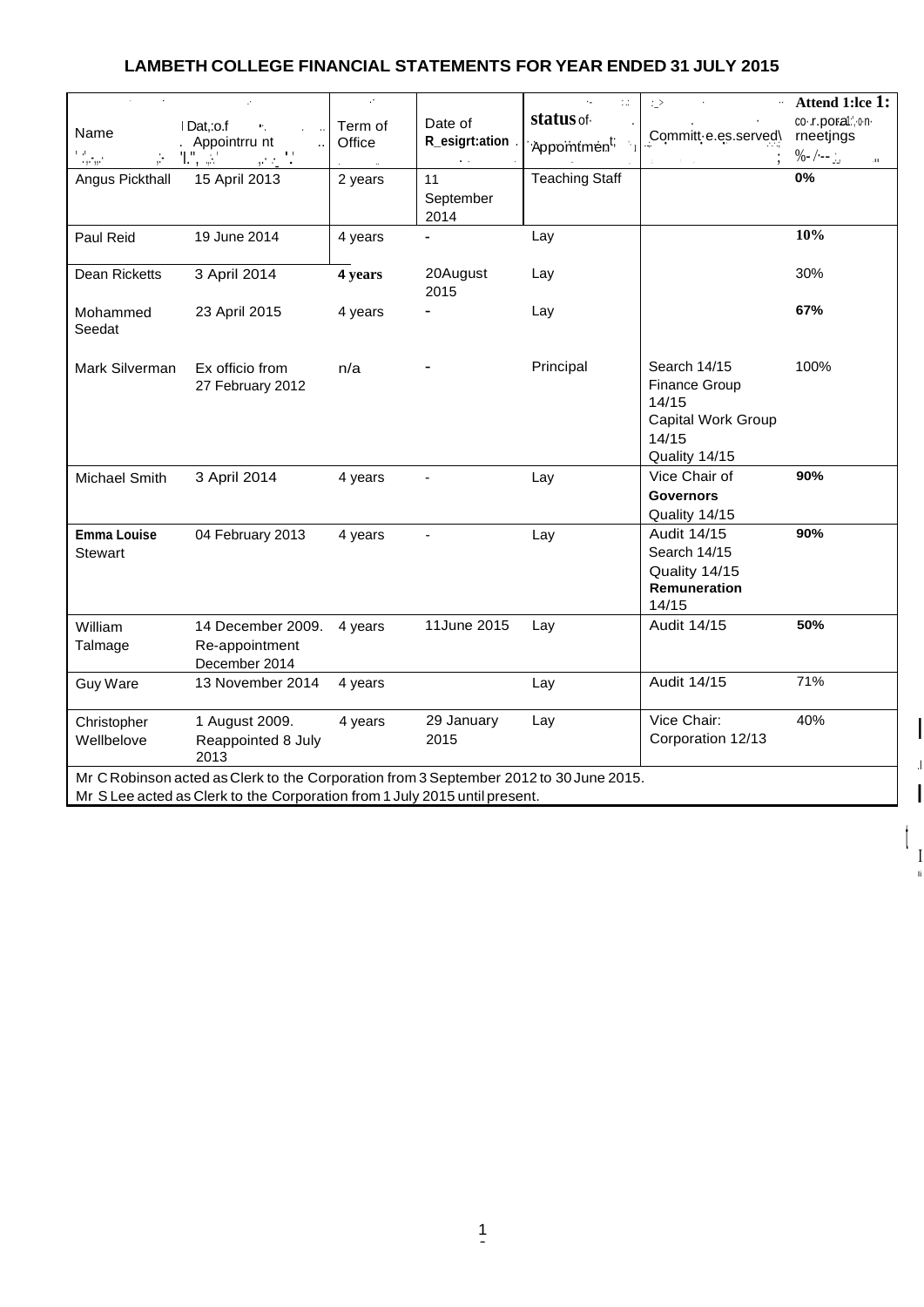#### **STATEMENT OF CORPORATE GOVERNANCE AND INTERNAL CONTROL**

The College is committed to exhibiting best practice in all aspects of corporate governance and in particular the College has adopted and complied with the Association of Colleges in The English Colleges' Foundation Code of Governance ("the Foundation Code").

In the opinion of the Corporation members, the College complies with all the prov1s1ons of the Foundation Code, and it has complied throughout the year ended 31 July 2015. The Corporation recognises that, as a body entrusted with both public and private funds, it has a particular duty to observe the highest standards of corporate governance at all times. In carrying out its responsibilities, it takes full account of The English Colleges' Foundation Code of Governance issued by the Association of Colleges in December 2011, and the Audit and Accountability Annex to the Foundation Code that was issued in March 2013.

The composition of the Corporation is set out on pages 6 and 7. It is the Corporation's responsibility to bring independent judgement to bear on issues of strategy, performance, resources and standards of conduct.

The Corporation is provided with regular and timely information on the overall financial performance of the College together with other information such as performance against funding targets, proposed capital expenditure, quality matters and personnel-related matters such as health and safety and environmental issues. The Corporation met eight times during 2014/15, to address the various issues and challenges facing the College.

The Corporation conducted its business in the period to 31 July 2015 through a number of committees. Each committee has terms of reference which were approved by the Corporation. These committees were Remuneration, Search and Audit. Full minutes of all meetings except those deemed to be confidential by the Corporation, are available from the Clerk to the Corporation at:

Lambeth College 45 Clapham Common South Side London SW4 9BL

The Clerk to the Corporation maintains a register of financial and personal interests of the governors of the Corporation and senior post holders. The register is available for inspection at the above address.

All members of the Corporation are able to take independent professional advice in furtherance of their duties at the College's expense and have access to the Clerk to the Corporation, who is responsible to the Board for ensuring that all applicable procedures and regulations are complied with. The appointment, evaluation and removal of the Clerk are matters for the Corporation as a whole.

Formal agendas, papers and reports are supplied to the Corporation in a timely manner, prior to Board meetings. Briefings are also provided on an ad-hoc basis.

The Corporation has a strong and independent non-executive element and no individual or group dominates its decision-making process. The Corporation considers that each of its non-executive members is independent of management and free from any business or other relationship which could materially interfere with the exercise of their independent judgement.

There is a clear division of responsibility in that the roles of the Chair of the Corporation and Principal, as Accounting Officer, are separate.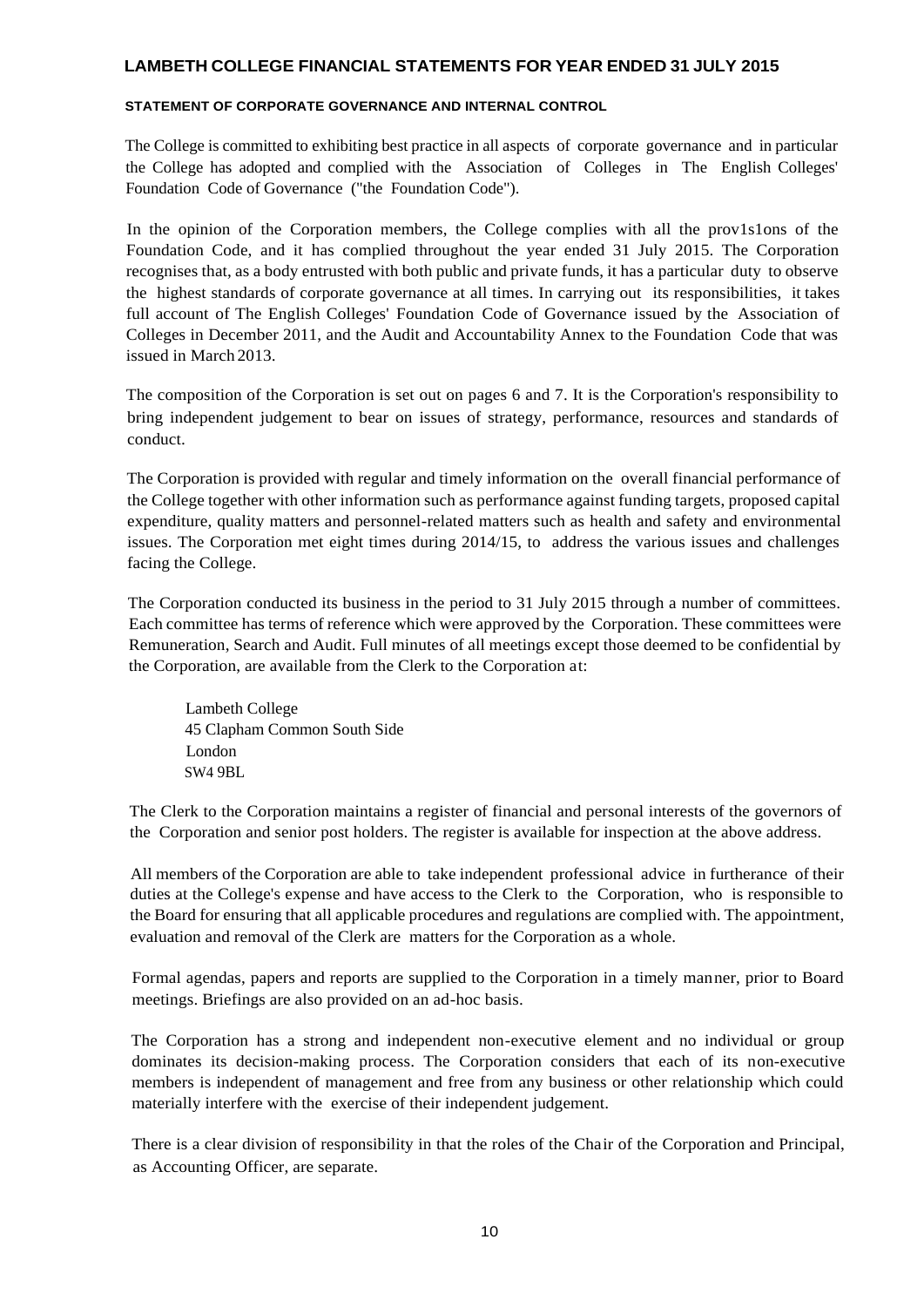#### **APPOINTMENTS TO THE CORPORATION**

Any new appointments to the Corporation are a matter for the consideration of the Corporation as a whole. The Corporation has a Search Committee consisting of four members of the Corporation, which is responsible for the selection and nomination of any new member for the Corporation's consideration. The Corporation is responsible for ensuring that appropriate training is provided as required.

Members of the Corporation are appointed for a term of office not exceeding four years.

#### **REMUNERATION COMMITTEE**

Throughout the year ended 31 July 2015, the College's Remuneration Committee comprised three members of the Corporation. The Committee's responsibilities are to make recommendations to the Board onthe remuneration and benefits of the Principal and other senior post-holders.

Details of remuneration for senior post-holders for the year ended 31 July 2015 are set out in note 7 to thefinancialstatements.

#### **AUDIT COMMITTEE**

The Audit Committee comprises three members of the Corporation (excluding the Principal and the Chair). The Committee operates in accordance with written terms of reference approved by the Corporation.

The Audit Committee met three times during 2014/15. It provides a forum for reporting by the College's internal, regularity and financial statements auditors, who have access to the Committee for independent discussion without the presence of College management. The Committee also receives and considers reports from the main FE funding bodies as they affect the College's business.

The College's internal auditors monitor the systems of internal control, risk management controls and governance processes in accordance with an agreed plan of input and report their findings to management andtheAudit Committee.

Management is responsible for the implementation of agreed audit recommendations, and internal audit undertakes periodic follow-up reviews to ensure such recommendations have been implemented.

The Audit Committee also advises the Corporation on the appointment of internal, regularity and financial statements auditors and their remuneration for both audit and non-audit work.

l

!/

! '

I

I

#### **INTERNAL CONTROL**

**Scope of responsibility** I The Corporation is ultimately responsible for the College's system of internal control and for reviewing " its effectiveness. However, such a system is designed to manage rather than eliminate the risk of failure to achieve business objectives, and can provide only reasonable and not absolute assurance against material misstatement or loss.

The Corporation has delegated the day to day responsibility to the Principal, as Accounting Officer, for maintaining a sound system of internal control that supports the achievement of the College's policies, aims and objectives, whilst safeguarding the public funds and assets for which he is personally responsible, in accordance with the responsibilities assigned to him in the Financial Memorandum between Lambeth College and the funding bodies. He is also responsible for reporting to the Corporation anymaterial weaknesses orbreakdowns ininternal control.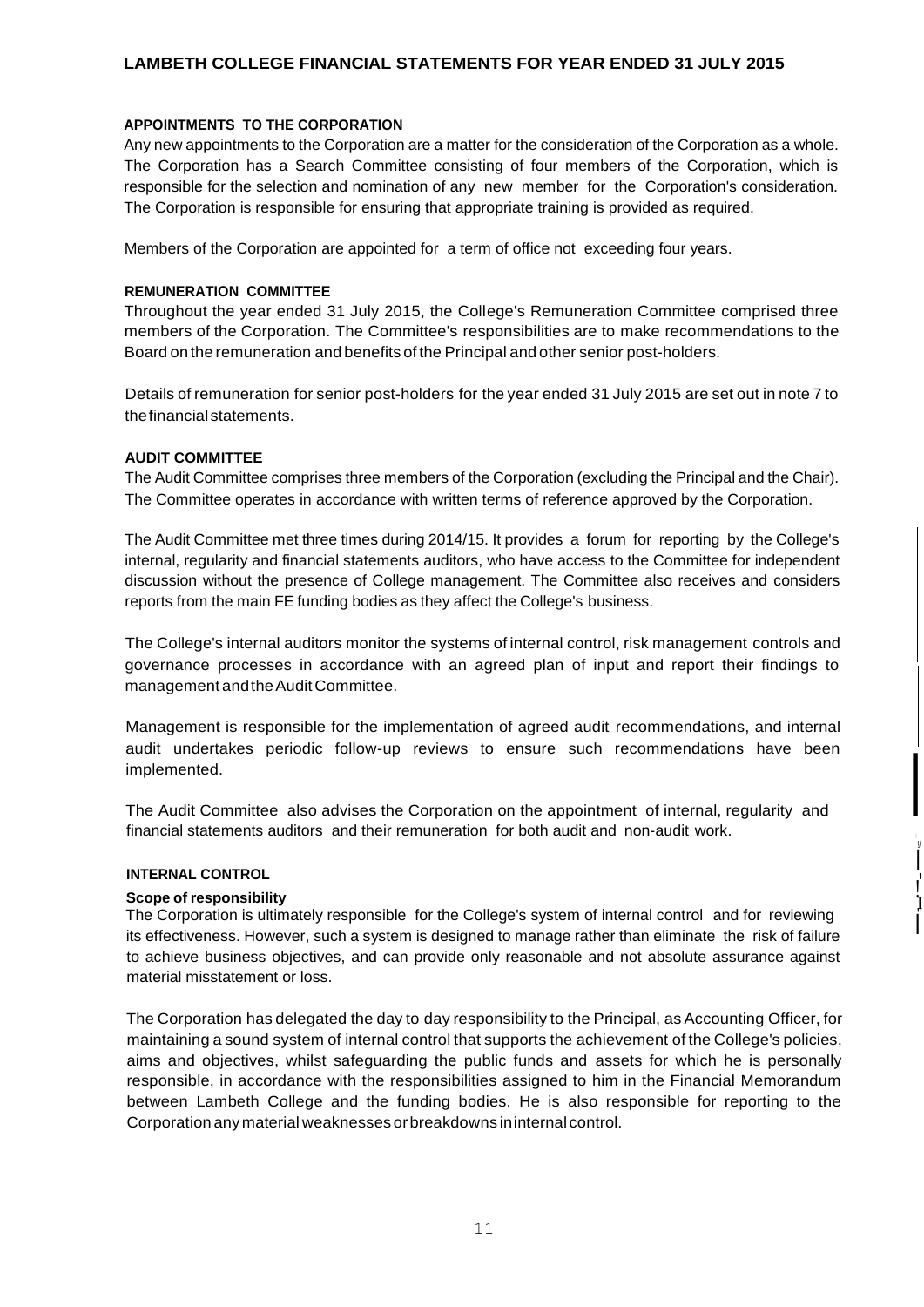#### **The purpose of the system of internal control**

The system of internal control is designed to manage risk to a reasonable level rather than to eliminate all risk of failure to achieve policies, aims and objectives; it can therefore only provide reasonable and not absolute assurance of effectiveness. The system of internal control is based on an on-going process designed to identify and prioritise the risks to the achievement of College policies, aims and objectives, to evaluate the likelihood of those risks being realised and the impact should they be realised, and to manage them efficiently, effectively and economically. The system of internal control has been in place in Lambeth College forthe year ended 31 July 2015 and up to the date of approval of the annual report and financial statements.

#### **Capacity to handle risk**

The Corporation has reviewed the key risks to which the College is exposed, together with the operating, financial and compliance controls that have been implemented to mitigate those risks.

There is a formal on-going process for identifying, evaluating and managing the College's significant risks that has been **in** place and operational for the year ended 31 July 2015 and up to the date of approval of the annual report and financial statements. This process is regularly reviewed by the Corporation.

#### **The risk and control framework**

The system of internal control is based on a framework of regular management information, administrative procedures including the segregation of duties, and a system of delegation and accountability. In particular, it includes:

- budgeting systems with an annual budget, which is reviewed and agreed by the Governing Body
- regular reviews by the Corporation of periodic and annual financial reports which indicate financial performance against forecasts;
- setting targets to measure financial and other performance;
- clearly defined capital investment control guidelines; and
- the adoption of formal project management disciplines, where appropriate.

The College has an internal audit service, which operates in accordance with the requirements of the SFA and EFA's joint *Audit Code of Practice.* The work of the internal audit service is informed by an analysis of the risks to which the College is exposed, and annual internal audit plans are based on this analysis. The analysis of risks and the internal audit plans are endorsed by the Corporation on the recommendation of the Audit Committee. At least annually, the Head of Internal Audit (HIA) provides the Corporation with a report on internal audit activity in the College. The report includes the HIA's independent opinion on the adequacy and effectiveness of the College's system of risk management, controls and governance processes.

# **Review of effectiveness**

As Accounting Officer, the Principal has responsibility for reviewing the effectiveness of the system of internal control. His review of the effectiveness of the system of internal control is informed by:

- the work of the internal auditors:
- the work of the executive managers within the College who have responsibility for the development and maintenance of the internal control framework; and
- comments made by the College's financial statements and regularity auditor in their management letters and otherreports.

The Principal has been advised on the implications of the result of his review of the effectiveness of the system of internal control by the Audit Committee which oversees the work of the internal auditor, and a plan to address weaknesses and ensure continuous improvement of the system is **in** place.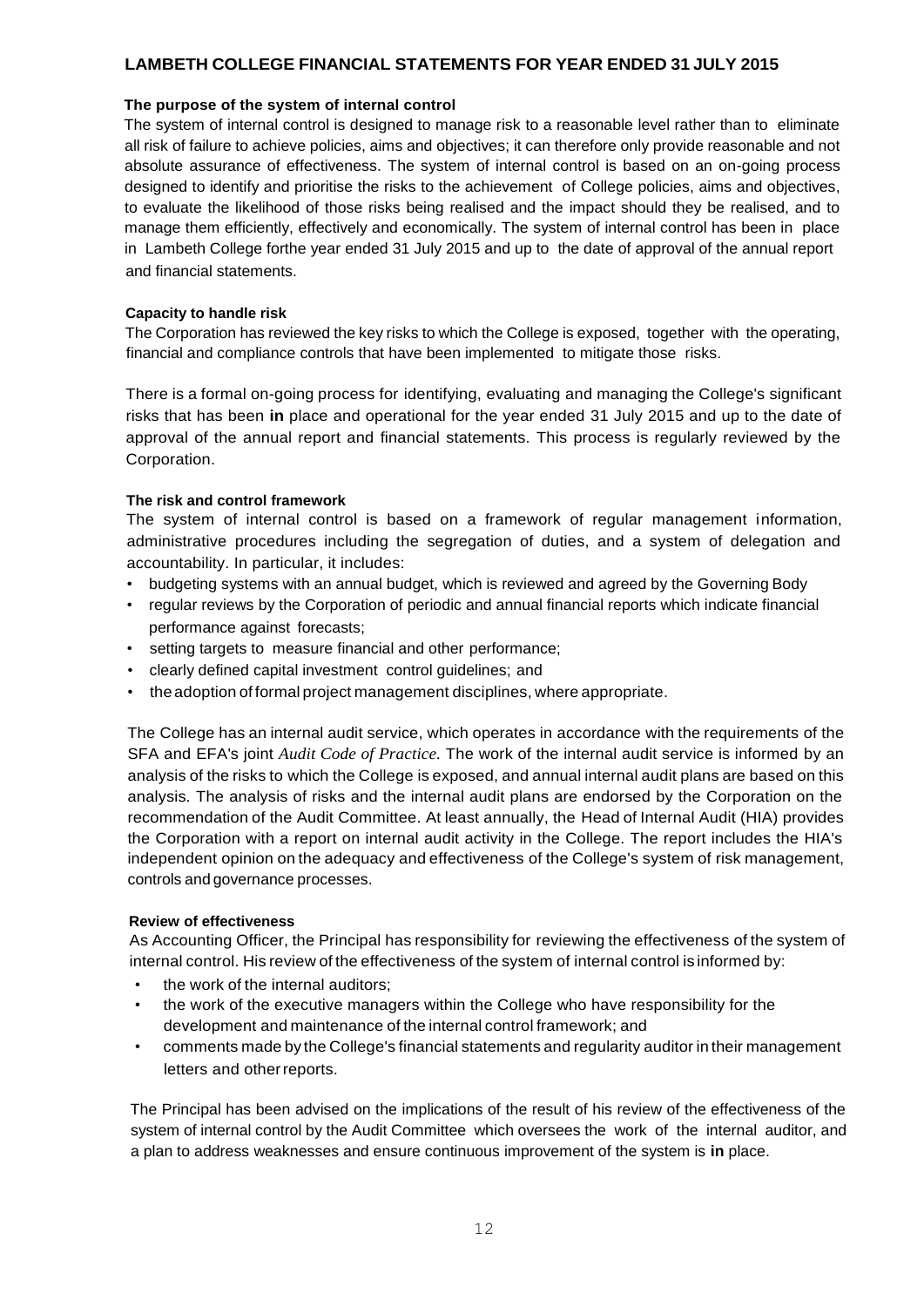During 2014/15 the College Leadership Group received reports setting out key performance and risk indicators and considered possible control issues brought to their attention by early warning mechanisms, which are being embedded throughout the College. The College Leadership Group and the Audit Committee also receive regular reports from internal audit, which include recommendations for improvement. The Audit Committee's role in this area is confined to a high-level review of the arrangements for internal control.

Lambeth College is an exempt charity under the Part 3 of the Charities Act 2011 and from 1st September 2013, is regulated by the Secretary of State for Business, Innovation and Skills as Principal Regulator for all FE Corporations in England. The members of the Corporation, who are trustees of the charity, are disclosed on pages 8 and 9.

In setting and reviewing the College's strategic objectives, the Corporation has had due regard for the Charity Commission's guidance on public benefit and particularly upon its supplementary guidance on the advancement of education. The guidance sets out the requirement that all organisations wishing to be recognised as charities must demonstrate, explicitly, that their aims are for the public benefit.

In delivering its mission, the College provides the following identifiable public benefits through the advancement of education:

- High-quality teaching
- Widening participation and tackling social exclusion
- Excellent employment record for students
- Strong student support systems
- Links with employers, industry and commerce.

The Corporation's business cycle includes a regular item for consideration of risk and control and receives reports thereon from the senior management team and the Audit Committee. The emphasis is on obtaining the relevant degree of assurance and not merely reporting by exception.

At its 17 December 2015 meeting, the Corporation carried out the annual assessment for the year ended 31 July 2015 by considering documentation from the College executive team and internal audit, and taking account of events since 31 July 2015.

!l

### **Going Concern**

After making appropriate enquiries, the Corporation acknowledges that based on current forecasts ,

the College are able to satisfy creditors once the revenue funds receivable from both the SFA and EFA reset of in accordance with a receipt profile weighted toward April to June 2016.

**Approved by order of the members of the Corporation on 17 December 2015 and signed on its behalf by:**

|       | <b>Mary McCormack</b> |
|-------|-----------------------|
| Chair |                       |

**Date**

**MarkSilverman Date Principal and Chief Executive/Accounting Officer**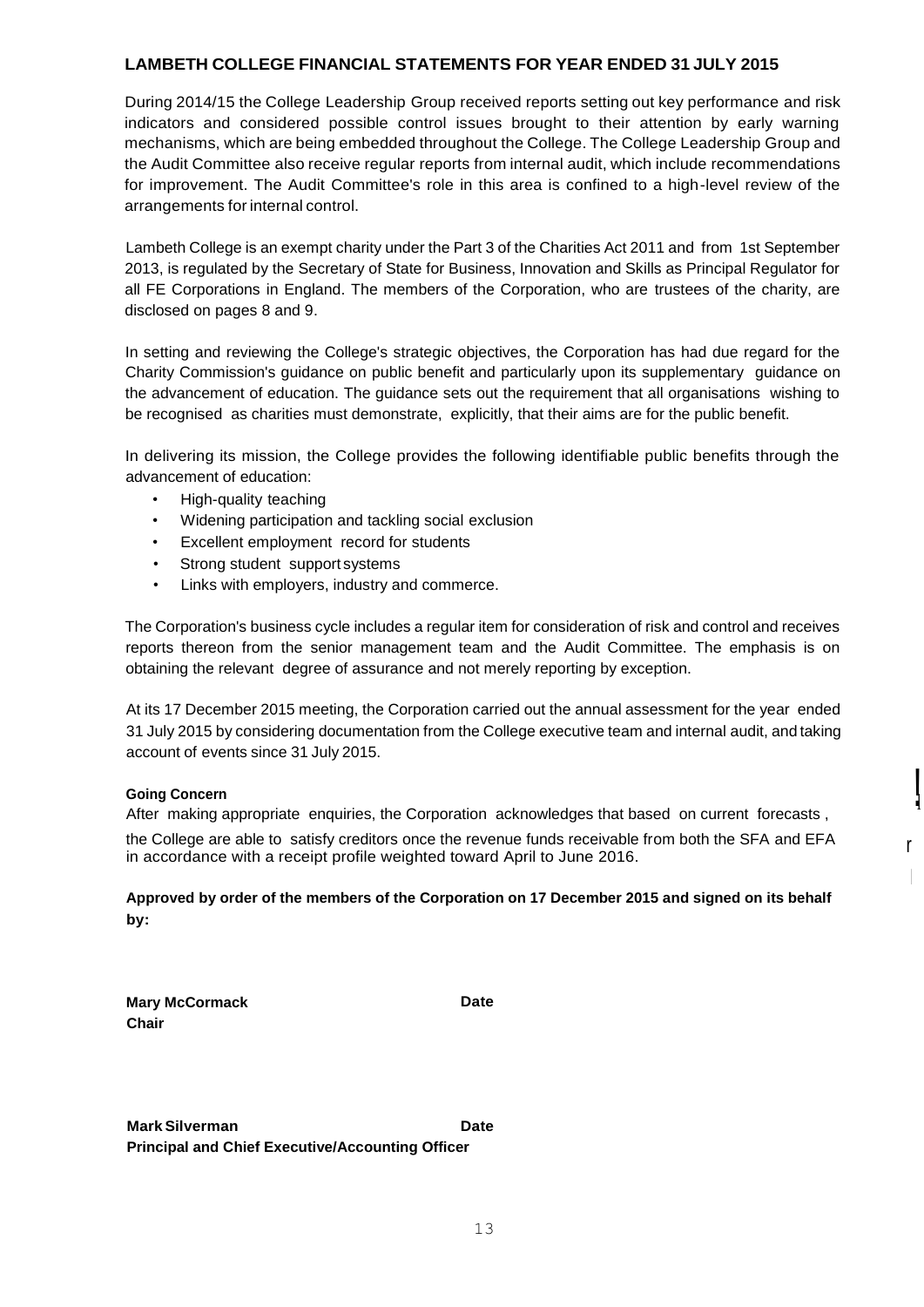# **GOVERNING BODY'S STATEMENT ON THE COLLEGE'S REGULARITY, PROPRIETY AND COMPLIANCE WITH FUNDING BODY TERMS AND CONDITIONS OF FUNDING**

The Corporation has considered its responsibility to notify the Skills Funding Agency and/or the Education Funding Agency of material irregularity, impropriety and non-compliance with Skills Funding Agency and/or Education Funding Agency terms and conditions of funding, under the financial memorandum and /funding agrẽemént in place between the College and the Skills Funding Agency and in it is it

Education Funding Agency. As part of our consideration we have had due regard to the requirements I of the financial memorandum and funding agreement.

We confirm, on behalf of the Corporation, that after due enquiry, and to the best of our knowledge, we are not able to identify any material irregular or improper use of funds by the College, or material non-compliance with the Skills Funding Agency and Education Funding Agency's terms and conditions

I

ii

I

I !<br>!

I

l

 $\prod_{i=1}^n$ ,1 '

:1

**STATE** 

of funding under the College's financial memorandum and funding agreement.

**Approved by order of the members of the Corporation on 17 December 2015 and signed on its behalf** <sup>I</sup> **by:** I

**Mary McCormack Date Date Date** 

**Chair**

.........................................................

**Mark Silverman Date Principal and Chief Executive/Accounting Officer**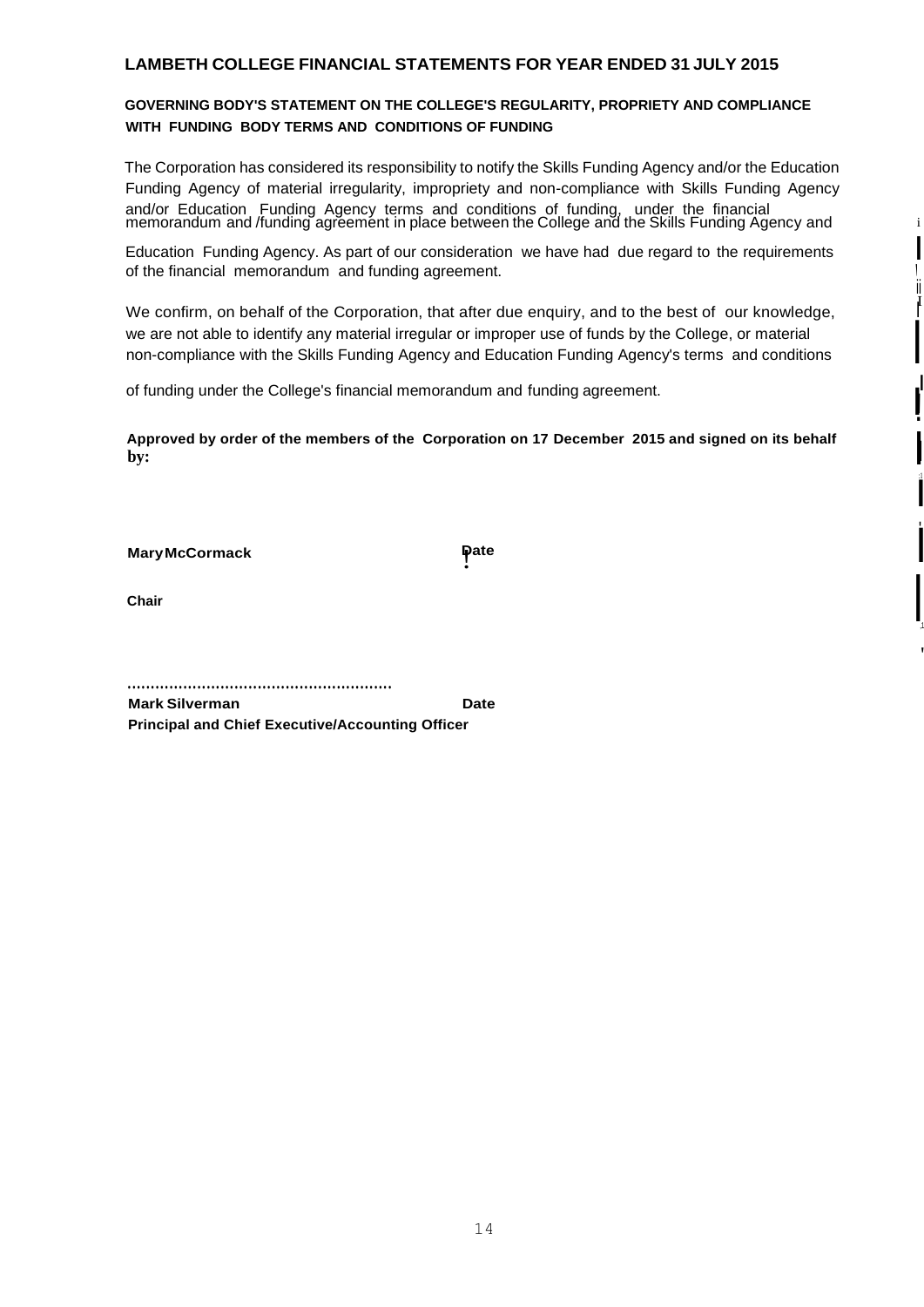#### **STATEMENT OF THE RESPONSIBILITIES OF THE MEMBERS OF THE CORPORATION**

The members of the Corporation are required to present audited financial statements for each financial year.

Within the terms and conditions of the Financial Memorandum between the SFA and EFA and the Corporation of the College, the Corporation, through its Principal, is required to prepare financial statements for each financial year in accordance with the 2007 *Statement of Recommended Practice* - *Accounting for Further and Higher Education Institutions* and with the *Accounts Direction for 2014/15 financial statements* issued jointly by the SFA and the EFA, and which give a true and fair view of the state of affairs of the College and the result for that year.

In preparing the financial statements, the Corporation is required to:

- select suitable accounting policies and apply them consistently;
- make judgements and estimates that are reasonable and prudent;
- state whether applicable Accounting Standards have been followed, subject to any material departures disclosed and explained in the financial statements; and
- prepare financial statements on the going concern basis, unless it isinappropriate to assume that the College will continue in operation.

The Corporation is also required to prepare an Operating and Financial Review which describes what it is trying to do and how it is going about it, including the legal and administrative status of the College.

The Corporation is responsible for keeping proper accounting records which disclose with reasonable accuracy, at any time, the financial position of the College, and which enable it to ensure that the financial statements are prepared in accordance with the relevant legislation of incorporation and other relevant accounting standards. It is responsible for taking steps that are reasonably open to it in order to safeguard the assets of the College and to prevent and detect fraud and other irregularities.

The maintenance and integrity of the College website is the responsibility of the Corporation of the College; the work carried out by the auditor does not involve consideration of these matters and, accordingly, the auditor accepts no responsibility for any changes that may have occurred to the financial statements since they were initially presented on the website. Legislation in the United Kingdom governing the preparation and dissemination of financial statements may differ from legislation in other jurisdictions.

Members of the Corporation are responsible for ensuring that expenditure and income are applied for the purposes intended by Parliament and that the financial transactions conform to the authorities that govern them. In addition, they are responsible for ensuring that funds from the SFA and the EFA are used only in accordance with the Financial Memorandum with the SFA and EFA and any other conditions that may be prescribed from time to time.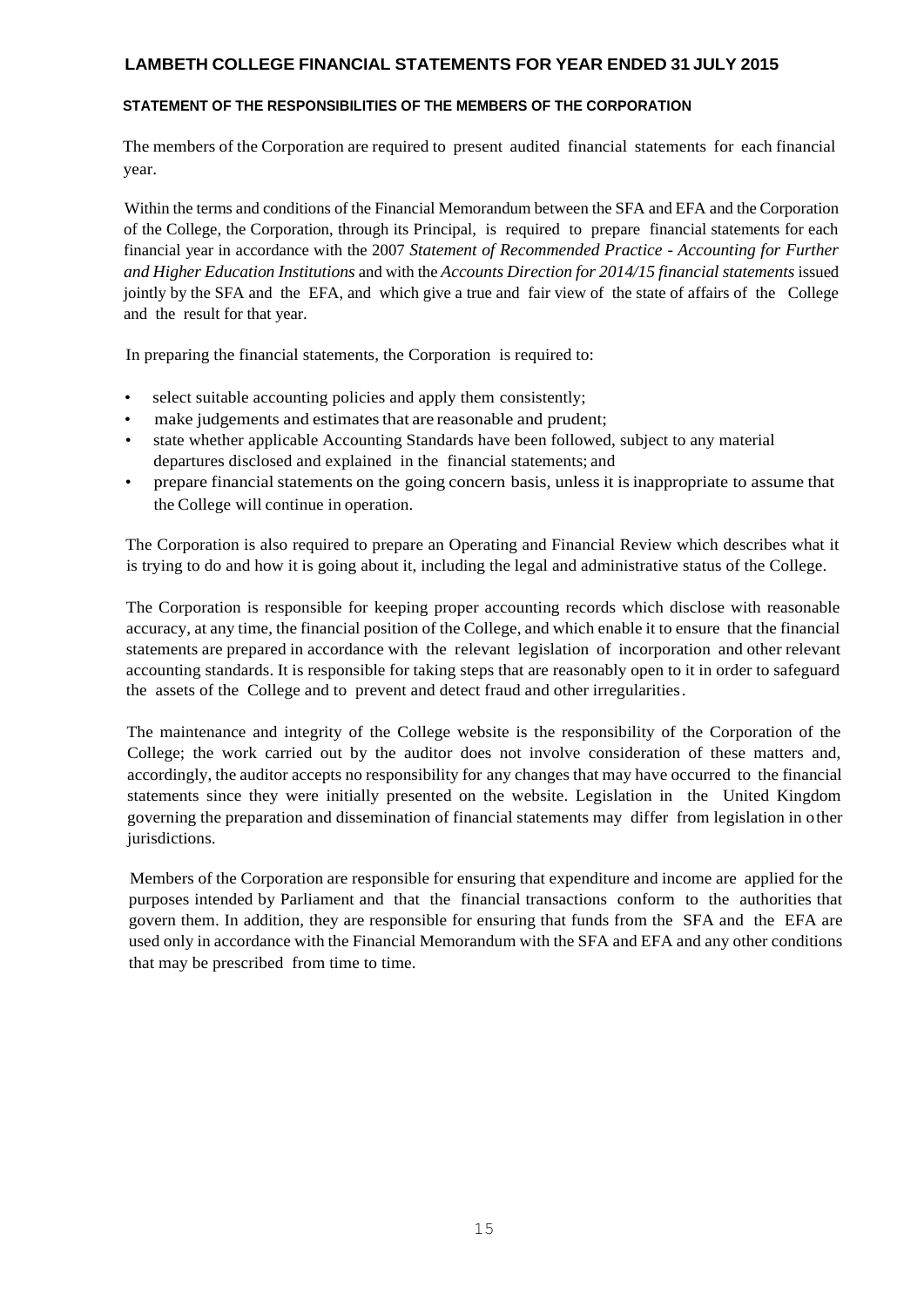Members of the Corporation must ensure that there are appropriate financial and management controls in place in order to safeguard public and other funds and to ensure they are used properly. In addition, members of the Corporation are responsible for securing economical, efficient and effective management of the College's resources and expenditure, so that the benefits that should be derived from the application of public funds from the SFA and the EFA are not put at risk.

**Approved by order of the members of the Corporation on 17 December 2015 and signed on its behalf by:**

**Mary McCormack** Date **Chair**

I

I,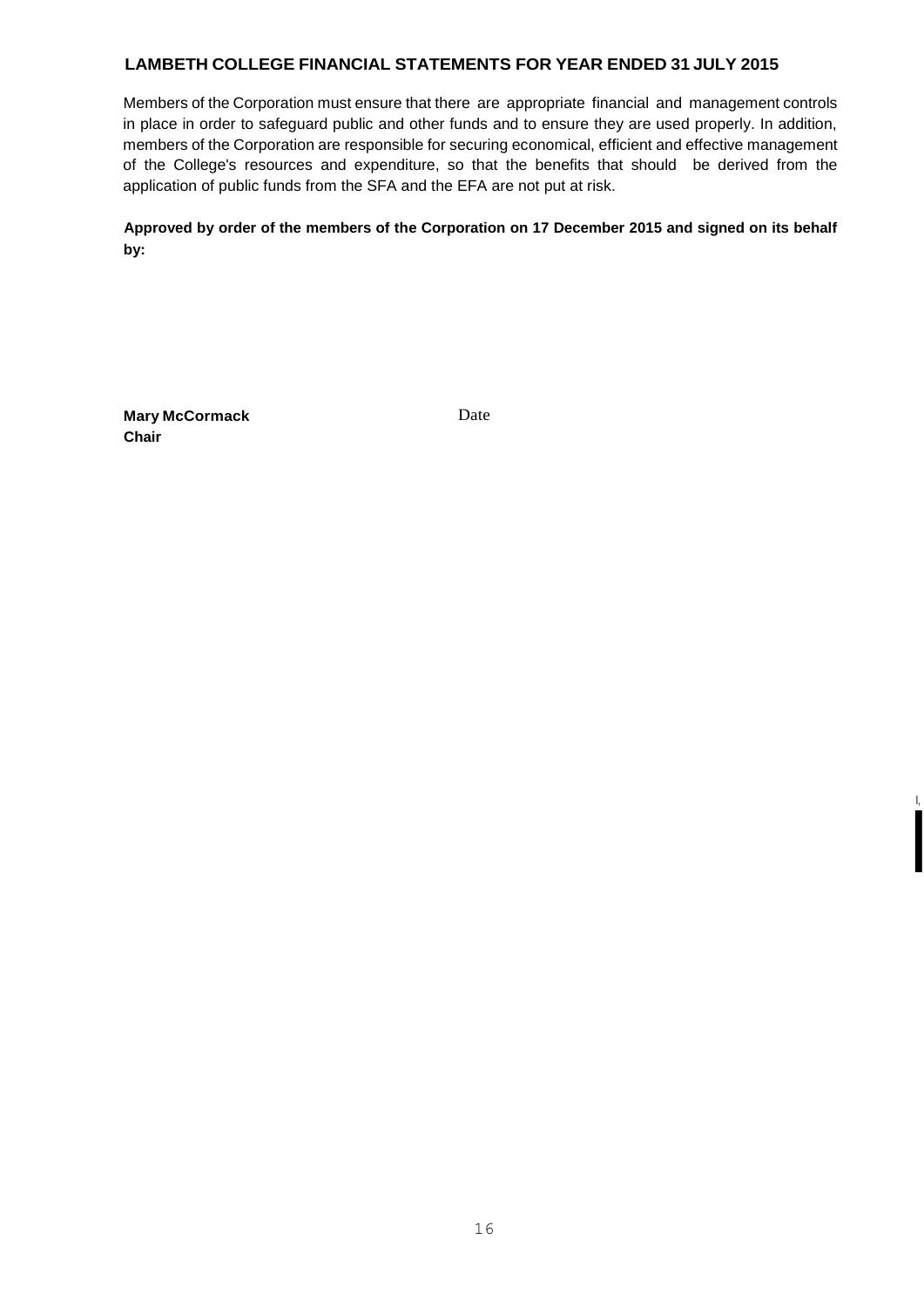### **INDEPENDENT AUDITOR'S REPORT TO THE CORPORATION OF LAMBETH COLLEGE**

We have audited the financial statements of Lambeth College for the year ended 31 July 2015 set out on pages 21 to 46. The financial reporting framework that has been applied in their preparation is applicable law and UK accounting standards (UK Generally Accepted Accounting Practice).

This report is made solely to the Corporation, as a body, in accordance with Article 22 of the College's Articles of Government. Our audit work has been undertaken so that we might state to the Corporation, as a body, those matters we are required to state to them in an auditor's report and for no other purpose. To the fullest extent permitted by law, we do not accept or assume responsibility to anyone other than the Corporation, as a body, for our audit work, for this report, or for the opinions we have formed.

#### **Respective responsibilities of the Corporation of Lambeth College and the Auditor**

As explained more fully in the Statement of the Corporation's responsibilities set out on page 14, the Corporation is responsible for the preparation of financial statements which give a true and fair view.

Our responsibility is to audit, and express an opinion on, the financial statements in accordance with applicable law and International Standards on Auditing (UK and Ireland). Those standards require us to comply with the Auditing Practices Board's (AP B's) Ethical Standards for Auditors.

#### **Scope of the audit of the financial statements**

An audit involves obtaining evidence about the amounts and disclosures in the financial statements sufficient to give reasonable assurance that the financial statements are free from material misstatement, whether caused by fraud or error. This includes an assessment of: whether the accounting policies are appropriate to the College's circumstances and have been consistently applied and adequately disclosed; the reasonableness of significant accounting estimates made by the Corporation; and the overall presentation of the financial statements.

In addition we read all the financial and non-financial information in the Operating and Financial Review to identify material inconsistencies with the audited financial statements. If we become aware of any apparent material misstatements or inconsistencies, we consider the implications for our report.

#### **Emphasis of matter**

We draw attention to the accounting policy on going concern in note 1 of the financial statements, which explains the College's current liquidity position and the need for an additional credit facility going forward. At the time these financial statements were approved, negotiations with the bank to increase the College's credit facility were on going. As no agreement had been reached with the bank at this point, there was a material uncertainty in relation to the going concern basis. The College is confident that it will obtain the required credit facility from the bank and so has used the going concern assumption in the preparation of these financial statements.

The accounting policy disclosure in note 1 also explains the effect on the College's financial statements should the going concern assumption be deemed inappropriate due to events after the date of approval of the financial statements. It indicates that a break up basis would be appropriate, however at this juncture; the College is unable to estimate the extent or value of such an adjustment required in this eventuality.

Our opinion is not qualified with regards to the above.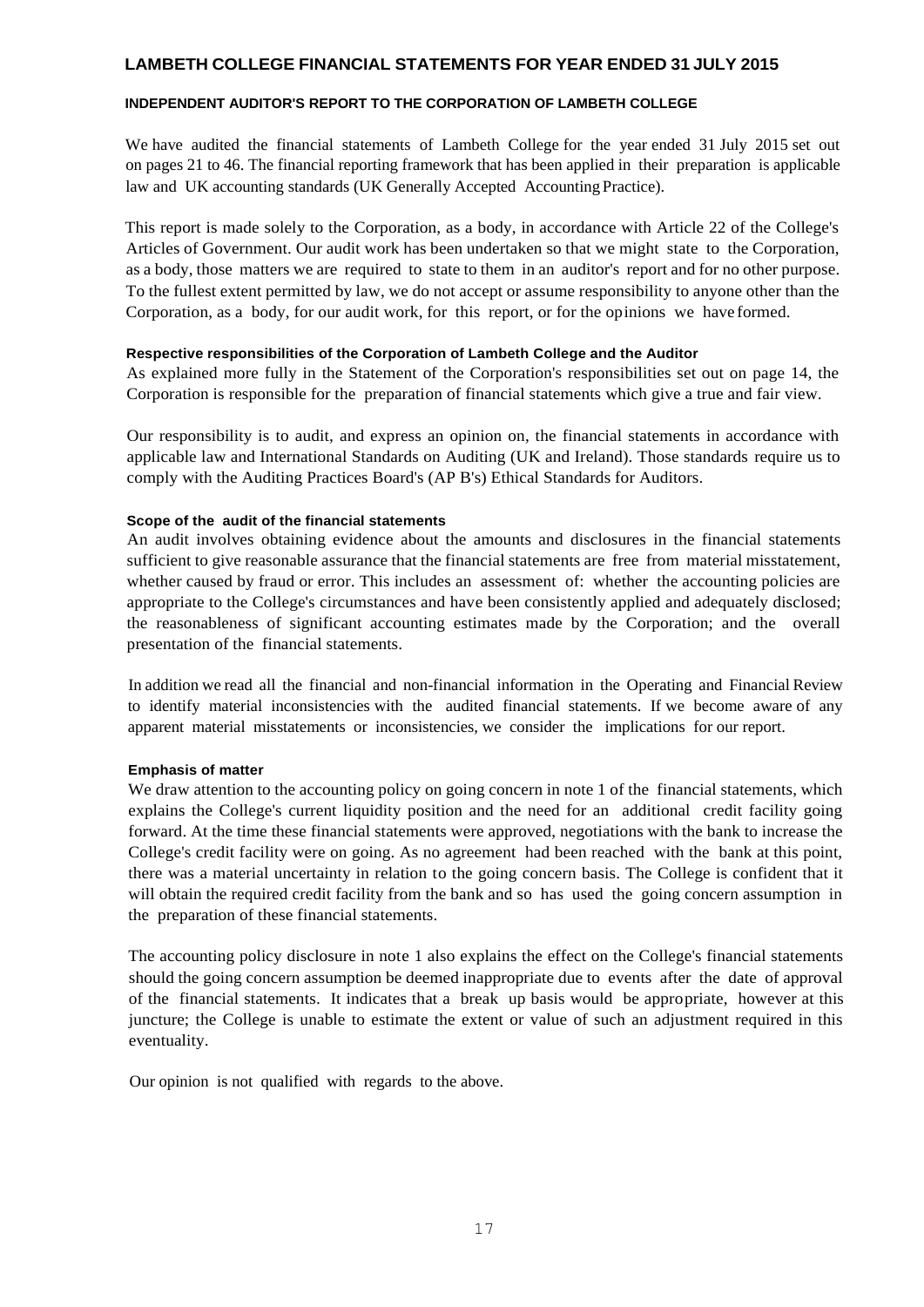#### **Opinion on financial statements**

In our opinion the financial statements:

- give a true and fair view, in accordance with UK Generally Accepted Accounting Practice, of the state of the College's affairs as at 31 July 2015 and of the College's surplus of income over expenditure for the year then ended;
- have been properly prepared in accordance with the 2007 Statement of Recommended Practice Accounting for Further and Higher Education Institutions

# **Opinion on other matters prescribed by the revised Joint Audit Code of Practice issued jointly by the SFA and the EFA**

In our opinion:

- proper accounting records have been kept, and
- the financial statements are in agreement with the accountingrecords.

**Buzzacott LLP Chartered Accountants** &**Registered Auditor** **Date**

*i*

! '

i I,I

> ii i! Ii II

II I I

I

I I

!<br>!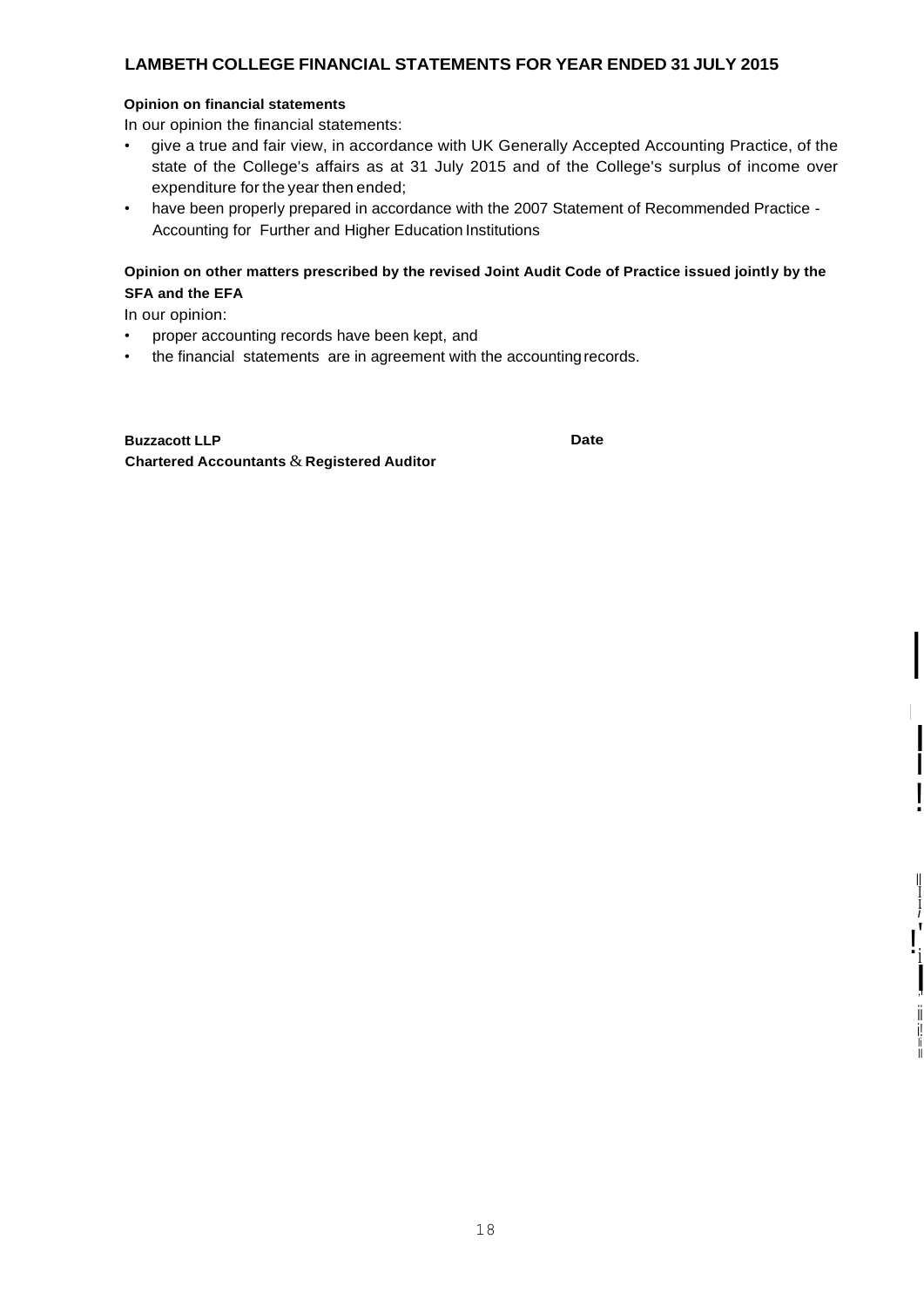# **REPORTING ACCOUNTANT'S ASSURANCE REPORT ON REGULARITY TO THE CORPORATION OF LAMBETH COLLEGE AND SECRETARY OF STATE FOR EDUCATION ACTING THROUGH THE SKILLS FUNDING AGENCY**

In accordance with the terms of our engagement letter dated 13 May 2014 and further to the requirements of the funding agreement with the Skills Funding Agency we have carried out an engagement to obtain limited assurance about whether anything has come to our attention that would suggest that in all material respects the expenditure disbursed and income received by Lambeth College during the period 1 August 2014 to 31 July 2015 have not been applied to the purposes identified by Parliament and the financial transactions do not conform to the authorities which govern them.

The framework that has been applied is set out in the Joint Audit Code of Practice issued jointly by the Skills Funding Agency and the Education Funding Agency. In line with this framework, our work has specifically not considered income received from the main funding grants generated through the Individualised Learner Record {ILR) returns, for which the Skills Funding Agency has other assurance arrangements in place.

This report is made solely to the corporation of Lambeth College and the Skills Funding Agency in accordance with the terms of our engagement letter. Our work has been undertaken so that we might state to the corporation of Lambeth College and the Skills Funding Agency those matters we are required to state in a report and for no other purpose. To the fullest extent permitted by law, we do not accept or assume responsibility to anyone other than the corporation of Lambeth College and the Skills Funding Agency for our work, for this report, or for the conclusion we have formed.

#### **Respective responsibilities of Lambeth College and the reporting accountant**

The Corporation of Lambeth College is responsible, under the requirements of the Further & Higher Education Act 1992, subsequent legislation and related regulations and guidance, for ensuring that expenditure disbursed and income received is applied for the purposes intended by Parliament and the financial transactions conform to the authorities which govern them.

Our responsibilities for this engagement are established in the United Kingdom by our profession's ethical guidance and are to obtain limited assurance and report in accordance with our engagement letter and the requirements of the Joint Audit Code of Practice. We report to you whether anything has come to our attention in carrying out our work which suggests that in all material respects, expenditure disbursed and income received during the period 1 August 2014 to 31 July 2015 have not been applied to purposes intended by Parliament or that the financial transactions do not conform to the authorities which govern them.

### **Approach**

We conducted our engagement in accordance with the Joint Audit Code of Practice issued jointly by the Skills Funding Agency and the Education Funding Agency. We performed a limited assurance engagement as defined in that framework.

The objective of a limited assurance engagement is to perform such procedures as to obtain information and explanations in order to provide us with sufficient appropriate evidence to express a negative conclusion on regularity.

A limited assurance engagement is more limited in scope than a reasonable assurance engagement and consequently does not enable us to obtain assurance that we would become aware of all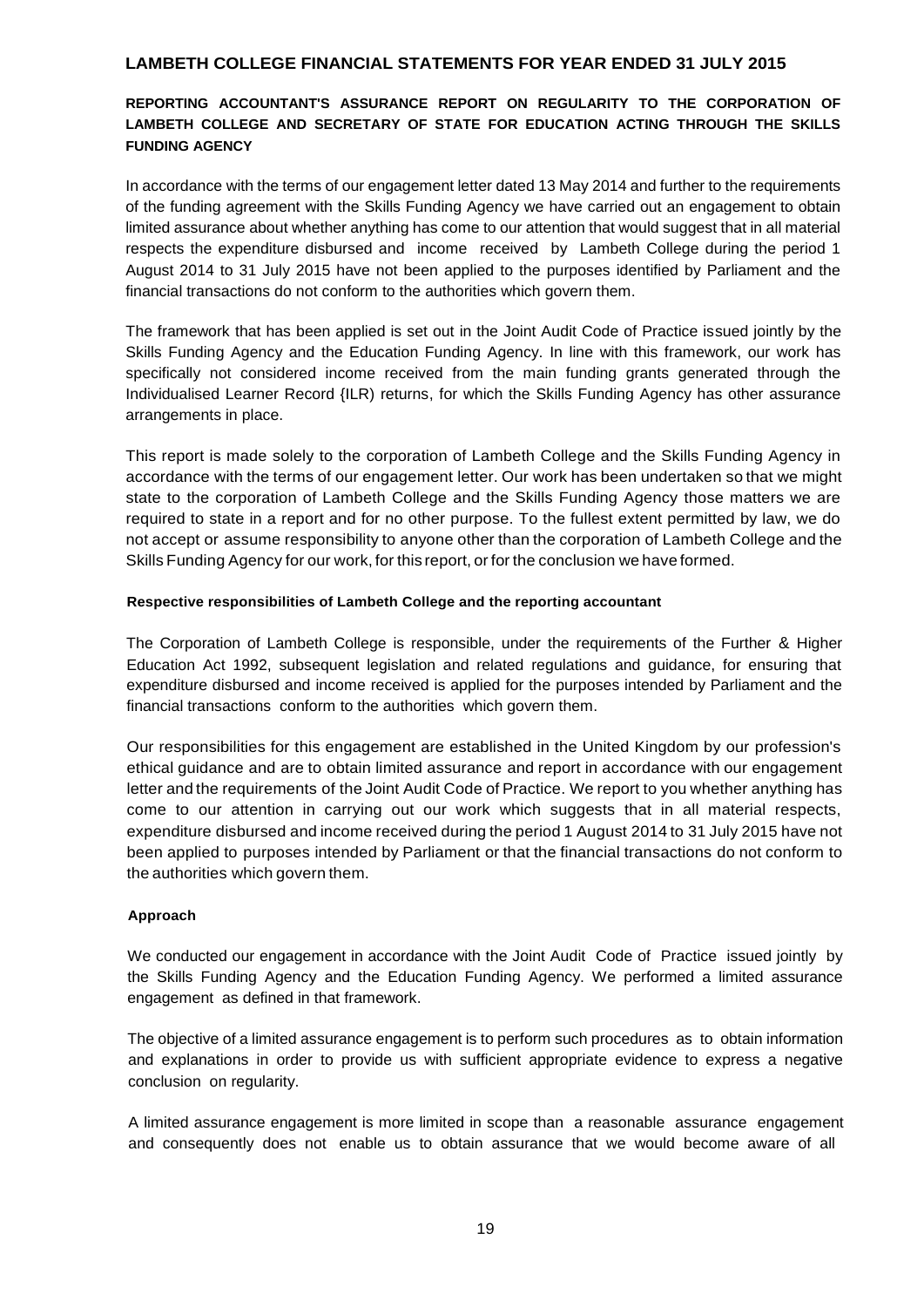significant matters that might be identified in a reasonable assurance engagement. Accordingly, we do not express a positive opinion.

Our engagement includes examination, on a test basis, of evidence relevant to the regularity of the college's income and expenditure.

The work undertaken to draw to our conclusion includes:

- An assessment of the risk of material irregularity and impropriety across all of the College's activities;
- Further testing and review of self-assessment questionnaire including enquiry, identification of control processes and examination of supporting evidence across all areas identified as well as additional verification work where considered necessary; and
- Consideration of evidence obtained through the work detailed above and the work completed as part of our financial statements audit in order to support the regularity conclusion.

### **Conclusion**

In the course of our work, nothing has come to our attention which suggests that in all material respects the expenditure disbursed and income received during the period 1 August 2014 to 31 July 2015 has not been applied to purposes intended by Parliament and the financial transactions do not conform to the authorities which govern them.

**Buzzacott LLP Chartered Accountants** **Date**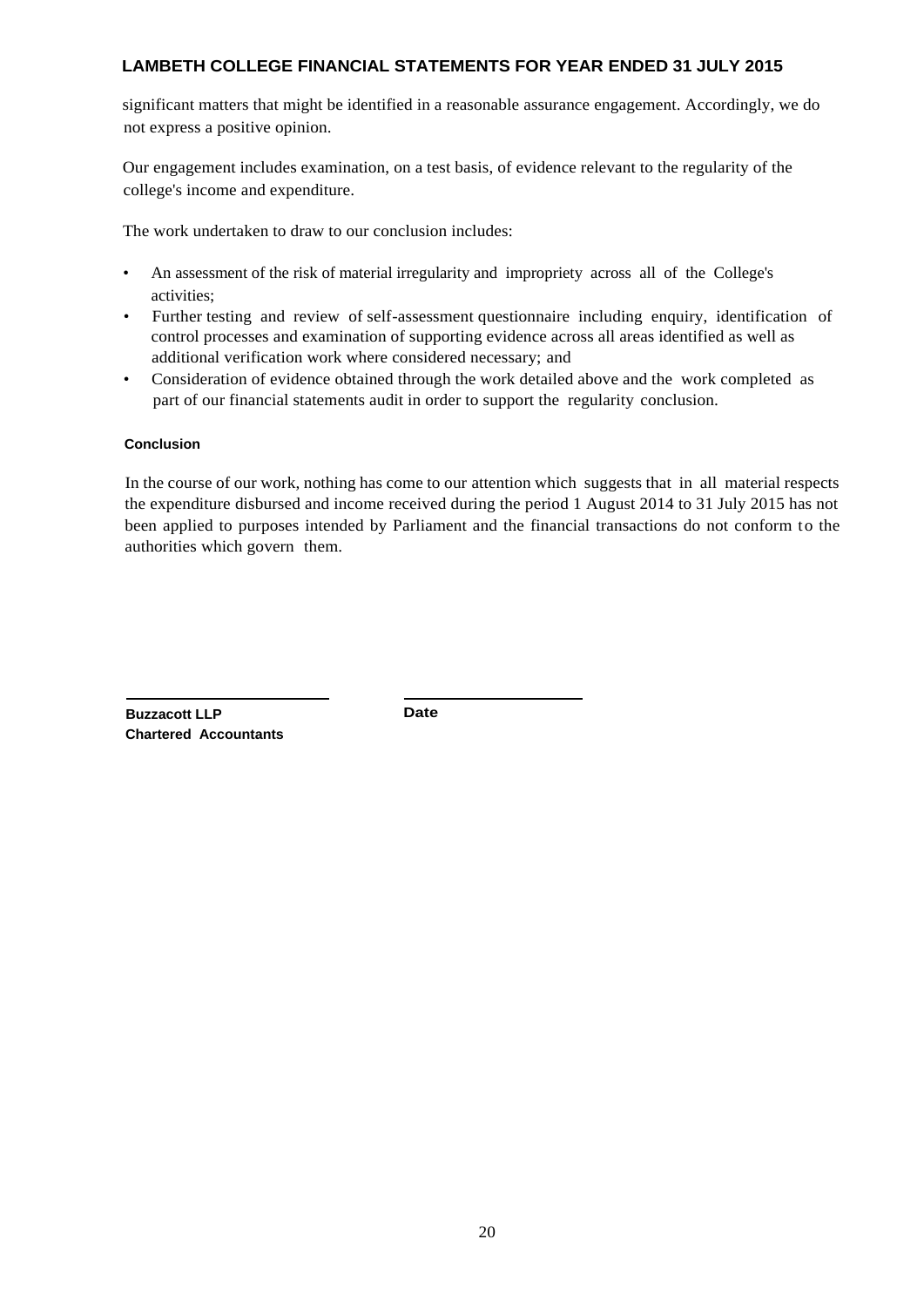Lambeth College

Income and Expenditure Account for the year ended 31 July 2015

|                                                                                                                                                     | <b>Notes</b> |           |           |          |          |
|-----------------------------------------------------------------------------------------------------------------------------------------------------|--------------|-----------|-----------|----------|----------|
|                                                                                                                                                     |              |           | 2015      |          | 2014     |
|                                                                                                                                                     |              | £'000     | £'000     | £'000    | £'000    |
| <b>INCOME</b>                                                                                                                                       |              |           |           |          |          |
| Funding body grants                                                                                                                                 | 2            |           | 24,336    |          | 25,576   |
| Tuition fees and education contracts                                                                                                                | 3            |           | 7,098     |          | 4,096    |
| Other income                                                                                                                                        | 4            |           | 1,693     |          | 817      |
| Interest receivable                                                                                                                                 | 5            |           | 56        |          | 26       |
| <b>Total Income</b>                                                                                                                                 |              |           | 33,183    |          | 30,515   |
| <b>EXPENDITURE</b>                                                                                                                                  |              |           |           |          |          |
| Staff costs                                                                                                                                         | 6            | (21, 678) |           | (20,950) |          |
| Exceptional restructuring costs                                                                                                                     | 6            | (1,206)   |           | (694)    |          |
| Other operating expenses                                                                                                                            | 8            | (9, 737)  |           | (7,658)  |          |
| Depreciation                                                                                                                                        | 12           | (2,046)   |           | (2, 431) |          |
| Interest and other finance costs                                                                                                                    | 9            | (1,155)   |           | (1,488)  |          |
| <b>Total Expenditure</b>                                                                                                                            |              |           | (35, 822) |          | (33,221) |
| Deficit on continuing operations after depreciation<br>of tangible fixed assets at valuation and before<br>exceptional items and tax                |              |           | (2,639)   |          | (2,706)  |
| Exceptional items<br>Surplus on disposal of tangible fixed assets                                                                                   | 12           |           |           |          | 14,775   |
|                                                                                                                                                     |              |           |           |          |          |
| (Deficit)/Surplus on continuing operations after<br>depreciation of assets at valuation, exceptional<br>items and disposal of assets but before tax |              |           | (2,639)   |          | 12,069   |
| Taxation                                                                                                                                            | 10           |           |           |          |          |
| (Deficit)/Surplus on continuing operations after<br>depreciation of assets at valuation, exceptional<br>items and tax                               | 11           |           | (2,639)   |          | 12,069   |
| (Deficit)/Surplus for the year retained within<br>general reserves                                                                                  |              |           | (2,639)   |          | 12,069   |
|                                                                                                                                                     |              |           |           |          |          |

The Income and Expenditure account is in respect of continuing activities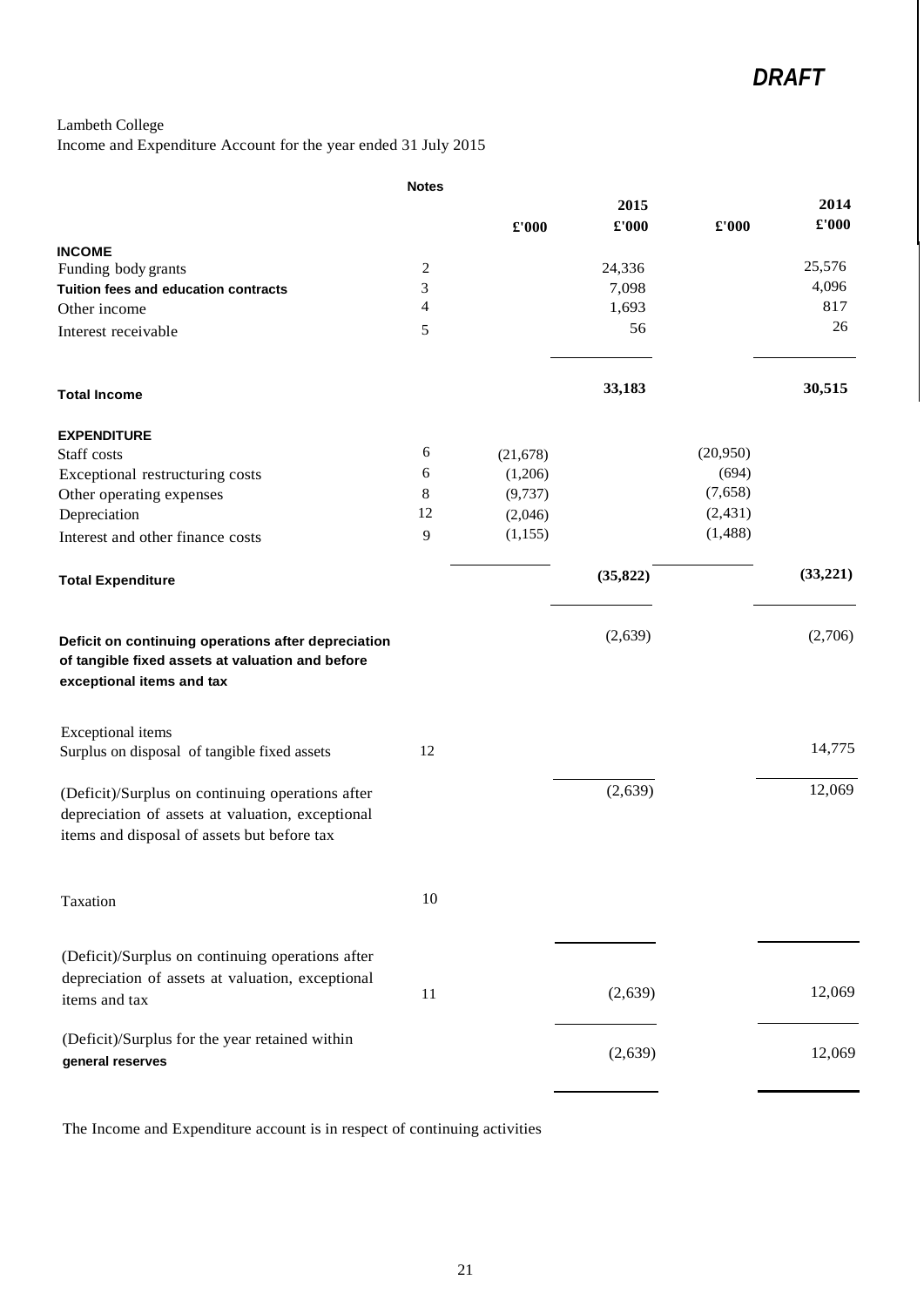*w*  I\_ I)

# **Lambeth College Statement of Historical Cost Surpluses and Deficits**

|                                                                                                                           | <b>Notes</b> | 2015<br>$\pmb{\pounds}$ '000 | 2014<br>$\pmb{\pounds}$ '000 |
|---------------------------------------------------------------------------------------------------------------------------|--------------|------------------------------|------------------------------|
| (Deficit)/Surplus on continuing operations after depreciation of<br>assets at valuation and exceptional items             |              | (2,639)                      | 12,069                       |
| Difference between historical cost depreciation and the actual<br>charge for the period calculated on the revalued amount | 12,19        | 652                          | 511                          |
| Release from revaluation reserves relating to disposal of tangible<br>fixed assets previously revalued                    |              |                              | 1,599                        |
| Historical cost (Deficit)/Surplus for the year                                                                            |              | (1,987)                      | 14,179                       |
| <b>Statement of Total Recognised Gains and Losses</b>                                                                     |              | 2015<br>£'000                | 2014<br>$\pmb{\pounds}$ '000 |
| (Deficit)/Surplus for the year                                                                                            |              | (2,639)                      | 12,069                       |
| Actuarial (loss) in respect of Local Government Pension Scheme                                                            | 24           | (3,671)                      | (2, 418)                     |
| Revaluation of enhanced pension provision                                                                                 | 17           | (44)                         | (28)                         |
| Total recognised (loss)/gain for the year                                                                                 |              | (6, 354)                     | 9,623                        |
| Reconciliation                                                                                                            |              |                              |                              |
| Opening reserves                                                                                                          |              | 14,081                       | 4,458                        |
| Total recognised (losses)/gains for the year                                                                              |              | (6, 354)                     | 9,623                        |
| <b>Closing reserves</b>                                                                                                   |              | 7,727                        | 14,081                       |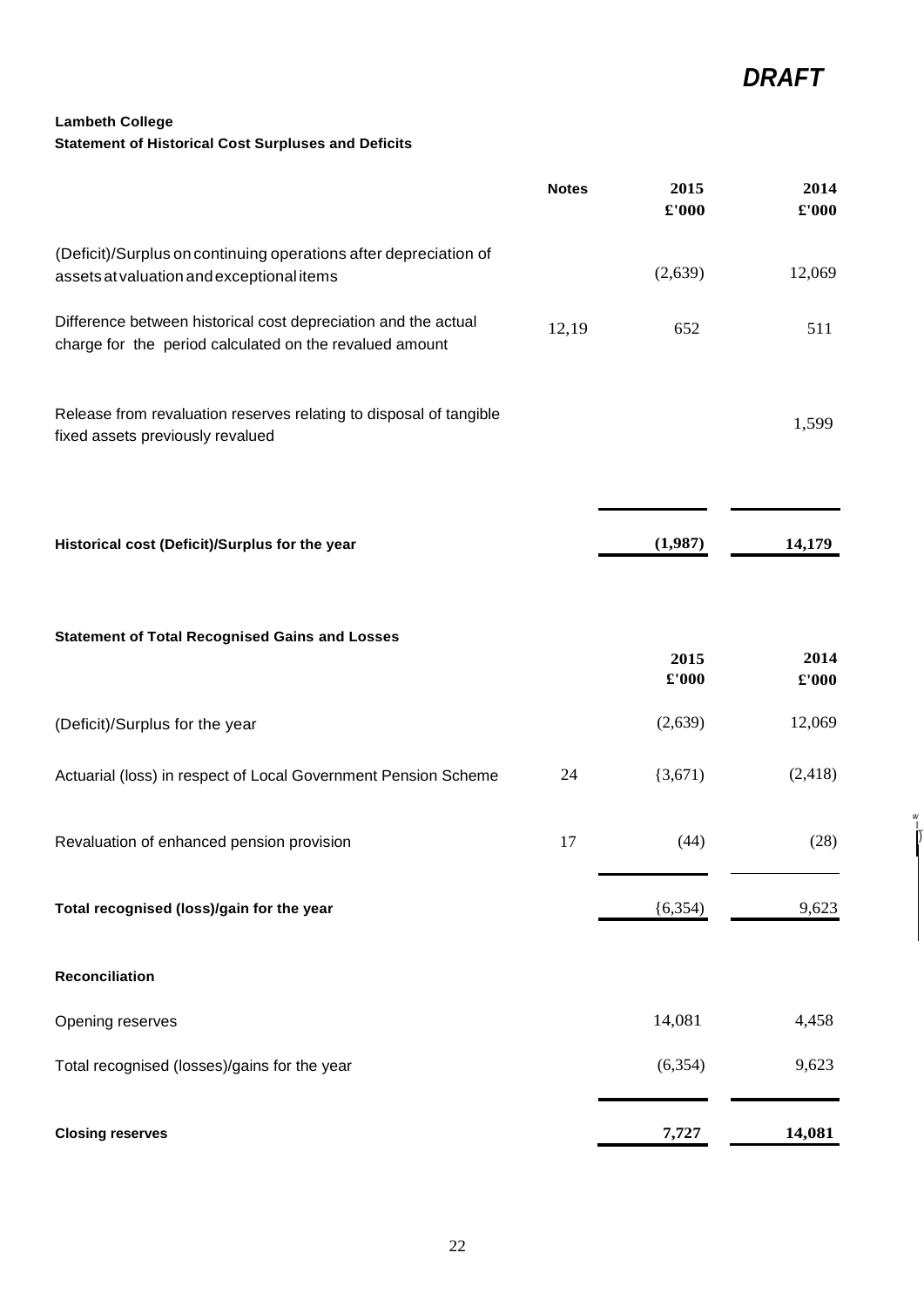# *DRAFT*

#### **Lambeth College**

Balance sheet asat 31July

|                                                                   | <b>Notes</b> | Group<br>2015<br>£'000 | College<br>2015<br>£'000 | Group<br>2014<br>£'000 | College<br>2014<br>$\pounds 000$ |
|-------------------------------------------------------------------|--------------|------------------------|--------------------------|------------------------|----------------------------------|
| Fixed assets                                                      |              |                        |                          |                        |                                  |
| Tangible assets                                                   | 12           | 55,091                 | 55,091                   | 44,235                 | 44,235                           |
| Total fixed assets                                                |              | 55,091                 | 55,091                   | 44,235                 | 44,235                           |
| Current assets                                                    |              |                        |                          |                        |                                  |
| Debtors                                                           | 13           | 3,090                  | 3,228                    | 808                    | 808                              |
| Stock                                                             |              | $\overline{4}$         | $\overline{4}$           | 6                      | 6                                |
| Short term deposits                                               | 22           | 2,000                  | 2,000                    | 11,000                 | 11,000                           |
| Cash at bank and in hand                                          | 22           | 1,219                  | 1,118                    | 6,153                  | 6,153                            |
| Total current assets                                              |              | 6,313                  | 6,350                    | 17,967                 | 17,967                           |
| Less: Creditors - amounts falling due within one year             | 14           | (7, 407)               | (7, 380)                 | (4,077)                | (4,077)                          |
| Net current (liabilities)/assets                                  |              | (1,094)                | (1,030)                  | 13,890                 | 13,890                           |
| Total assets less current liabilities                             |              | 53,997                 | 54,061                   | 58,125                 | 58,125                           |
| Less: Creditors - amounts falling due after more than one<br>year | 15           | (14, 887)              | (14, 887)                | (17,220)               | (17,220)                         |
|                                                                   |              |                        |                          |                        |                                  |
| less: Provisions for liabilities and charges                      | 17           | (2,380)                | (2,380)                  | (2,392)                | (2, 392)                         |
| Net assets excluding pension liability                            |              | 36,730                 | 36,794                   | 38,513                 | 38,513                           |
| Net pension liability                                             | 24           | (18, 588)              | (18, 588)                | (14, 727)              | (14, 727)                        |
| NET ASSETS INCLUDING PENSION LIABILITY                            |              | 18,142                 | 18,206                   | 23.786                 | 23,786                           |
| Deferred capital grants                                           | 18           | 10,415                 | 10,415                   | 9,705                  | 9,705                            |
| Reserves                                                          |              |                        |                          |                        |                                  |
| Income and expenditure account excluding pension<br>reserve       | 20           | 18,046                 | 18,110                   | 19,887                 | 19,887                           |
| Pension reserve                                                   | 24           | (18, 588)              | (18, 588)                | (14, 727)              | (14, 727)                        |
| Income and expenditure account including pension                  |              |                        |                          |                        |                                  |
|                                                                   |              | (542)                  | (478)                    | 5,160                  | 5,160                            |
| reserve<br>Revaluation reserve                                    | 19           | 8,253                  | 8,253                    | 8,905                  | 8,905                            |
| Restricted reserves                                               |              | 16                     | 16                       | 16                     | 16                               |
| Total reserves                                                    |              | 7,727                  | 7,791                    | 14,081                 | 14,081                           |
| <b>TOTAL FUNDS</b>                                                |              | 18,142                 | 18,206                   | 23,786                 | 23,786                           |

The financial statements on pages 21 to 46 were approved by the Corporation on 17 December 2015 and were signed on its behalf on that date by:

Mark Silverman Accounting Officer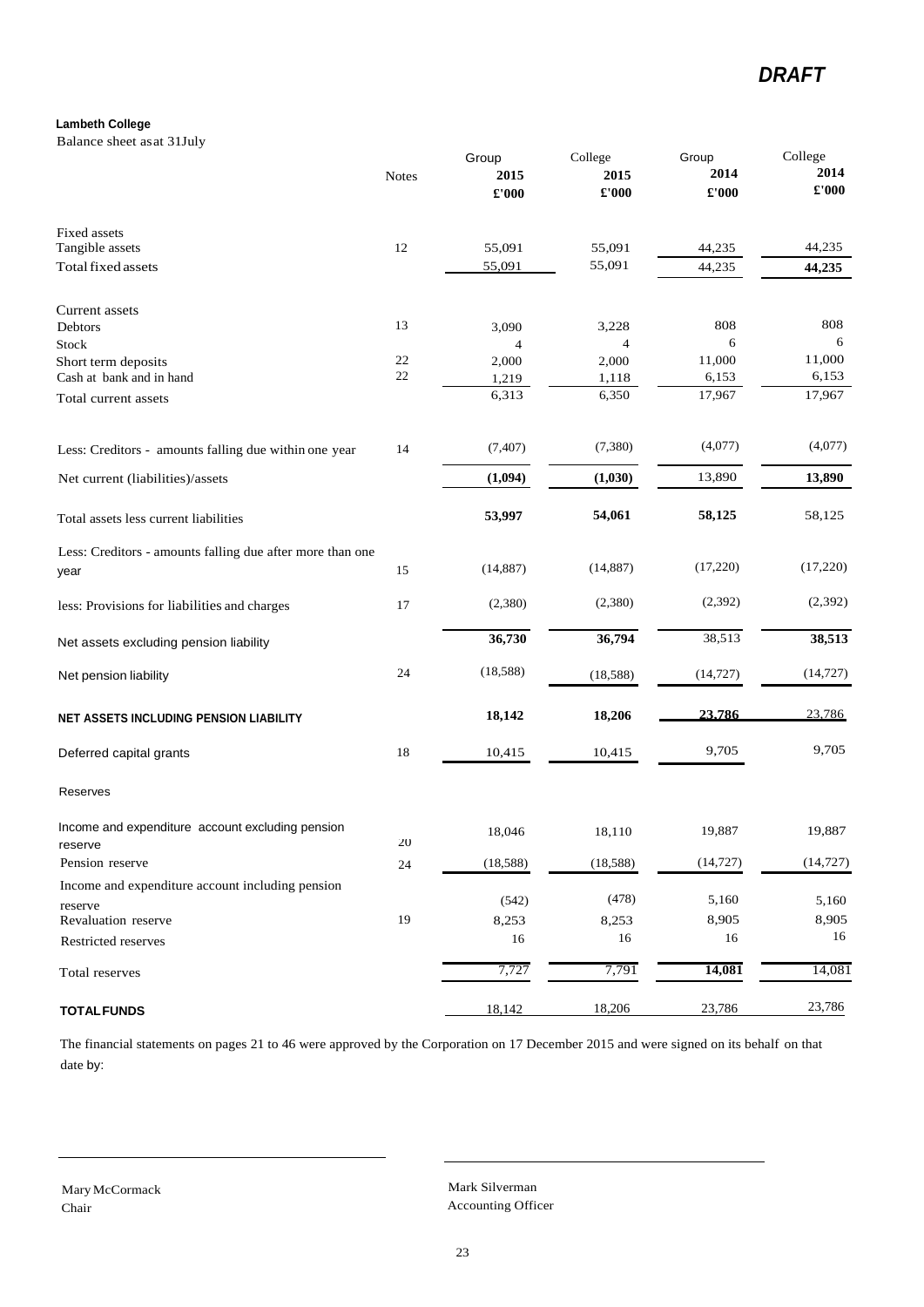# **Lambeth College Cash Flow Statement** - **31 July**

|                                                                              | <b>Notes</b> | 2015             | 2014          |
|------------------------------------------------------------------------------|--------------|------------------|---------------|
|                                                                              |              | £'000            | £'000         |
| Cash inflow /(outflow) from operating activities                             | 21           | 1,674            | (395)         |
| Returns on investments and servicing of finance                              | 23           | (946)            | (1,066)       |
| Capital expenditure and financial investment                                 | 23           | (11, 953)        | 17,390        |
| Management of liquid resources                                               | 23           | 9,000            | (11,000)      |
| Financing                                                                    | 23           | (2,709)          | (670)         |
| (Decrease)/Increase in cash in the year                                      | 22           | (4,934)          | 4,259         |
| Reconciliation of net cash flow to movement in net<br>funds                  |              |                  |               |
| (Decrease)/Increase in cash in the year                                      |              | (4,934)          | 4,259         |
| Cash (inflow)/outflow from liquid resources<br>Cash inflow from secured loan |              | (9,000)<br>2,709 | 11,000<br>670 |
| Movement in net funds in the period                                          |              | (11,225)         | 15,929        |
| Net funds at 1 August                                                        |              | (855)            | (16, 784)     |
| Net funds at 31 July                                                         |              | (12,080)         | (855)         |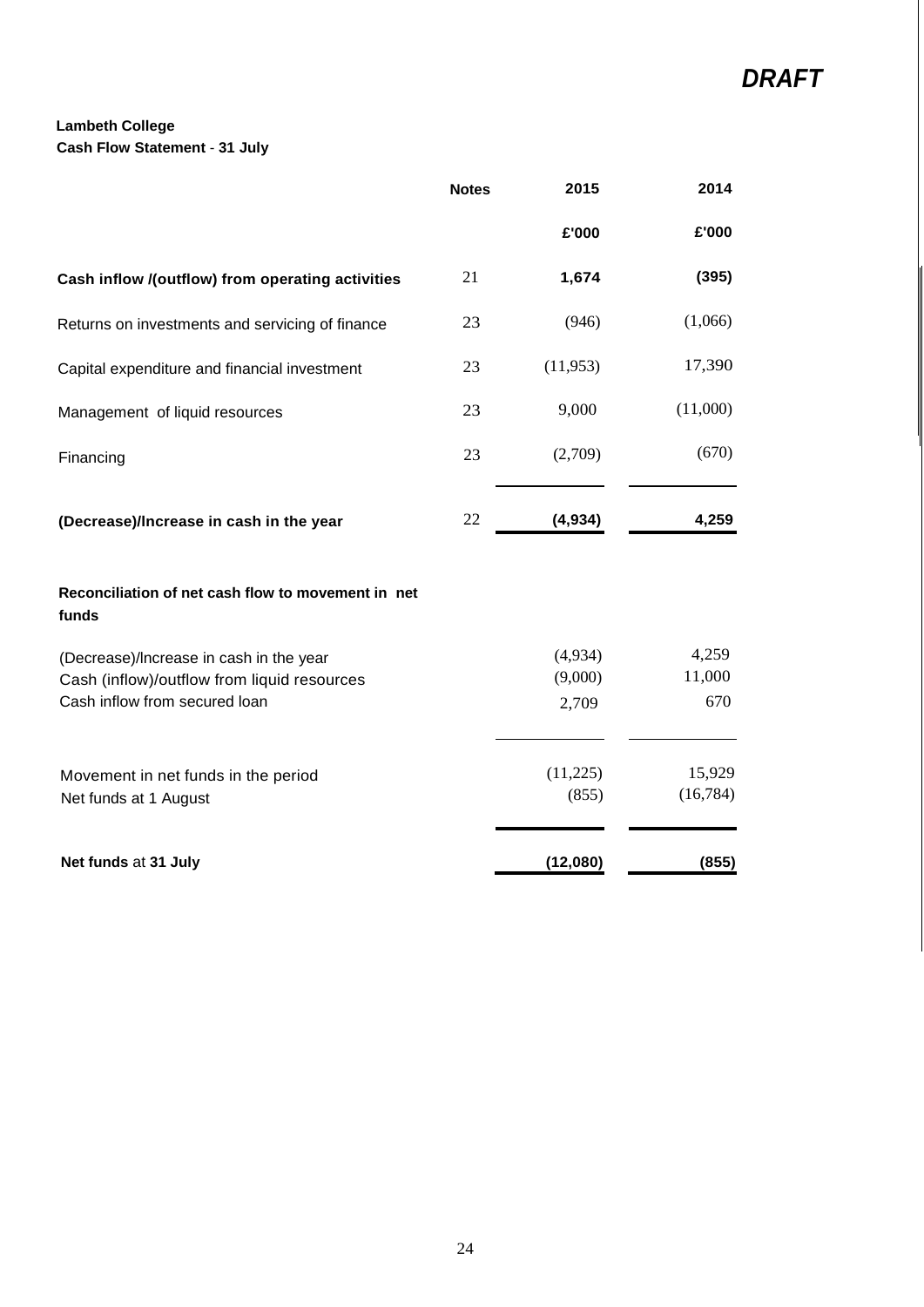#### **NOTES TO THE FINANCIAL STATEMENTS**

#### **1 ACCOUNTING POLICIES**

#### **Statement of Accounting Policies**

The following accounting policies have been applied consistently in dealing with items which are considered material in relation to the financial statements.

#### **Basis of Preparation**

These financial statements have been prepared in accordance with the *Statement af Recommended Practice: Accounting for Further and Higher Education 2007* (the SORP), the Accounts Direction for 2014/15 financial statements and in accordance with applicable Accounting Standards. They conform to guidance published jointly by the Skills Funding Agency and the Education Funding Agency in the 2014/15 Accounts Direction Handbook.

### **Basis of Accounting**

The financial statements are prepared in accordance with the historical cost convention modified by the revaluation of certain fixed assets and in accordance with applicable United Kingdom Accounting Standards.

#### **Going Concern**

The activities of the College, together with the factors likely to affect its future development and performance are set out in the Operating and Financial Review. The financial position of the College, its cashflow, liquidity and borrowings are described in the financial statements and accompanying notes.

During the year ended 31 July 2015, the College incurred a deficit of £2.64 million against an original budgeted deficit of £1.64 million and spent £12.91 million in relation to capital expenditure. At 31 July 2015, the cash resources totalled £3.22 million compared to £17.15 million at 31 July 2014. The College had net current liabilities of £1.094 million at 31 July 2015 (2014: net current assets £13.89 million). The College also breached its financial covenants in relation to the loan from Barclays Bank in 2014/15, although a waiver of breach was provided in December 2015 to the College **(TO BE UPDATED).**

The current agreed budget for 2015/16 shows a small surplus and is based on certain key income assumptions which are still to be confirmed. Since the year end, the College has also spent further monies in relation to capital projects. Consequently, its current liquidity position is challenging and based on cash flow forecasts for 12 months from the date of signing these financial statements, the College will need an additional credit facility **TO BE UPDATED** if it is to meet its liabilities as they fall due. It is therefore currently seeking an additional credit facility from the bank to help manage its cash flow requirements. It is also reviewing its estates strategy to consider ways to realise further funds from part disposals of its land and buildings.

The negotiations for the additional credit facility with the bank were on going at the date these financial statements were approved. The College has not sought additional financial assistance from the funding bodies at this stage. In the event that the College failed to obtain timely credit facility to pays its debts as they fall due, the College could seek additional support from the funding bodies. The College is confident that it will obtain the required credit facility from the bank and so has used the going concern assumption in the preparation of these financial statements. Consequently, the values of assets and liabilities within the financial statements for the year ended 31 July 2015 are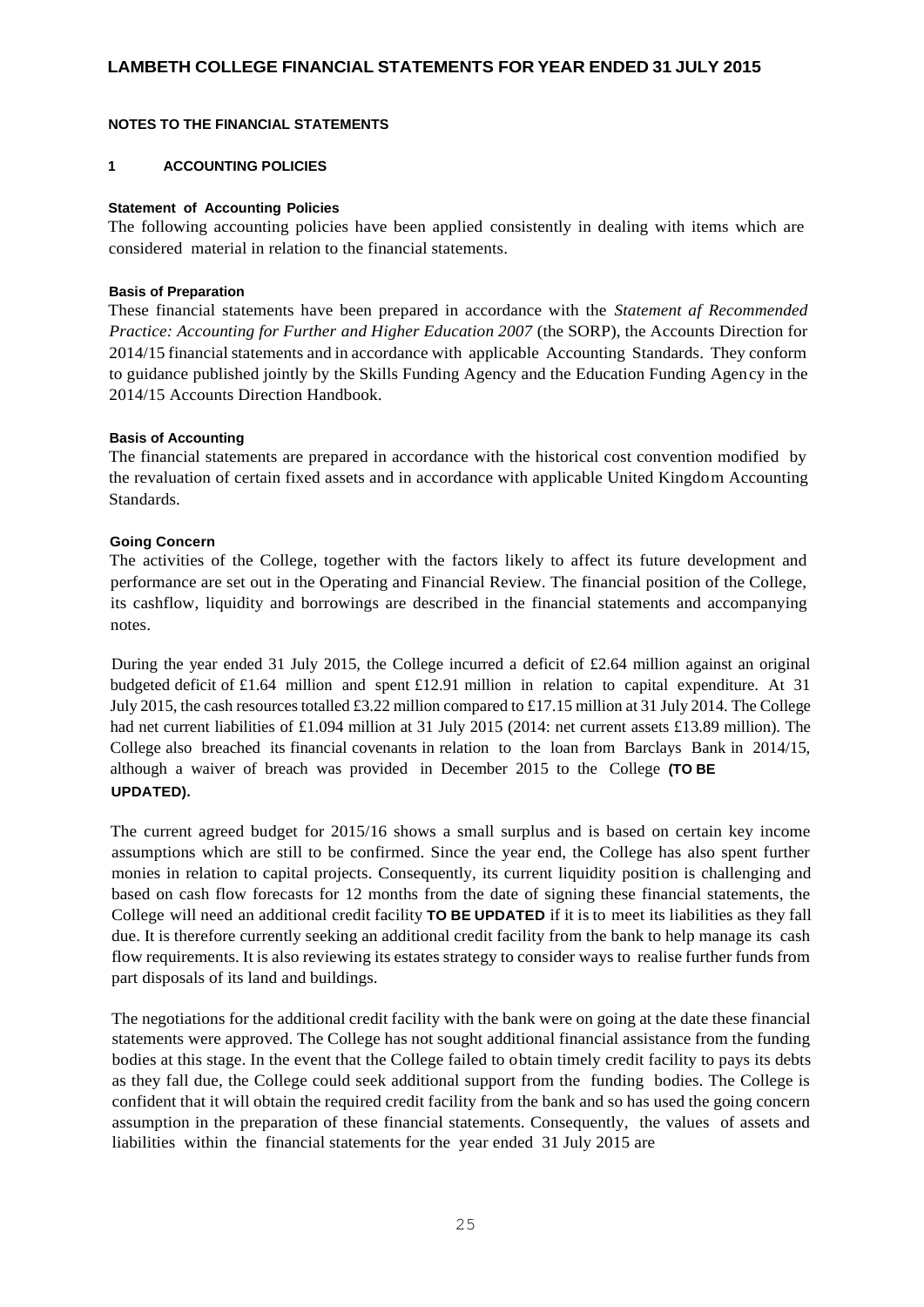based on the assumption that the College does obtain adequate funding to enable it to continue for the foreseeable future and pay its liabilities as they fall due.

If it was deemed that an adequate credit facility with the bank was unlikely to be agreed and other sources of borrowing and support were not available to the College, then all assets and liabilities would require restatement to their realisable value on a break up basis in these financial statements. Any additional liabilities arising on a break up, such as redundancy costs, would need to be accrued for and all liabilities would need to be reflected as current liabilities. The College is unable to estimate at this juncture the extent or value of any adjustments that may be required in this eventuality.

#### **Recognition of Income**

The recurrent grants from the funding bodies represent the funding allocations attributable to the current financial year and are credited to the income and expenditure account.

Funding body recurrent grants are recognised in line with best estimates for the period of what is receivable and depend on the particular income stream involved. Any under achievement for the Adult Skills Budget is adjusted for and reflected in the level of recurrent grant recognised in the income and expenditure account. The final grant income is normally determined with the conclusion of the year end reconciliation process and the results of any funding audit. 16-18 learner responsive funding is not normally subject to reconciliation and is therefore not subject to contract adjustments.

Non-recurrent grants from the funding bodies or other bodies received in respect of the acquisition of fixed assets are treated as deferred capital grants and amortised in line with depreciation over the life of the assets. Income from tuition fees is recognised in the period for which it is received and includes allfees payable by students ortheir sponsors e.g. employers. Income from grants, contracts and other services rendered is included to the extent of the completion of the contract or service concerned. All income from short-term deposits is credited to the income and expenditure account in the period in which it is earned. Income from restricted purpose endowment funds not expended in accordance with the restrictions of the endowment in the period is transferred from the income andexpenditure account to accumulated income within endowment funds.

### **Post-Retirement Benefits**

Retirement benefits to employees of the College are provided by the Teachers' Pension Scheme (TPS) and the Local Government Pension Scheme (LGPS) which is managed by the London Pensions Fund Authority (LPFA). These are defined benefit pension schemes which are externally funded and contracted out of the State Earnings-Related Pension Scheme (SERPS).

Contributions to the TPS are calculated so as to spread the cost of pensions over employees' working lives with the College in such a way that the pension cost is a substantially level percentage of present and future pensionable payroll. The contributions are determined by qualified actuaries on the basis of quinquennial valuations using a prospective benefit method. As stated in note 24, the TPS is a multi-employer scheme and the College is unable to identify its share of the underlying assets and liabilities of the scheme on a consistent and reasonable basis. The TPS is therefore treated as a defined contribution scheme and the contributions recognised as they are paid each year.

The assets of the LGPS are measured using closing market values. LGPS liabilities are measured using the projected unit method and discounted at the current rate of return on a high quality corporate bond of equivalent term and currency to the liability. The increase in the present value of the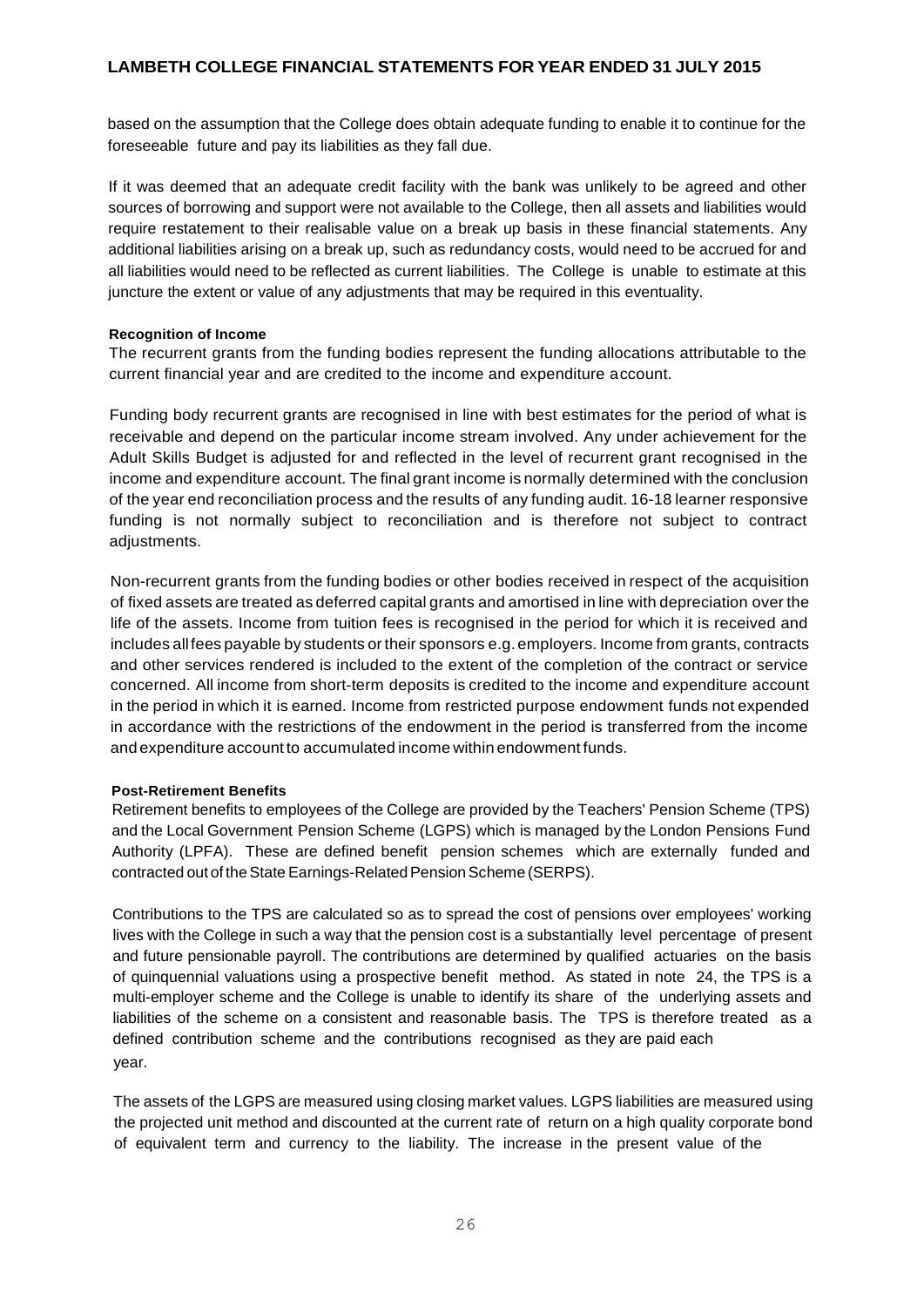liabilities of the scheme expected to arise from employee service in the period is charged to the Income and Expenditure account. The expected return on the scheme's assets and the increase during the period in the present value of the scheme's liabilities, arising from the passage of time, are included in pension finance costs. Actuarial gains and losses are recognised in the statement of total recognised gains and losses.

#### **Enhanced Pensions**

Under the TPS, the actual cost of any enhanced ongoing pension to a former member of staff is paid by the College annually. An estimate of the expected future cost of any enhancement to the ongoing pension of a former member of staff is charged in full to the College's income and expenditure account in the year that the member of staff retires. In subsequent years a charge is made to provisions in the balance sheet in line with guidance issued by the funding bodies.

The same arrangements pertained to the LGPS until Autumn 2005. Thereafter under the LGPS, a payment to cover the expected future cost of any enhancement to the ongoing pension of a former member of staff is made in full to the LPFA and is charged in full to the College's income and expenditure account in the year that the member of staff retires. No provision is therefore created.

### **Tangible Fixed Assets**

#### *Land and Buildings*

Land and buildings inherited from the Local Education Authority are stated in the balance sheet at valuation on the basis of depreciated replacement cost as the open market value for existing use is not readily obtainable. The associated credit is included in the revaluation reserve. The difference between depreciation charged on the historic cost of the assets and the actual charge for the year calculated on the revalued amount is released to the income and expenditure account reserve on an annual basis.

Building improvements made since incorporation are included in the balance sheet at cost. Freehold land is not depreciated. Freehold buildings are depreciated over their expected useful economic life to the College of between 10 and 50 years. The College has a policy of depreciating major adaptations to buildings over the period of their useful economic life of between 10 and 50 years.

Where land and buildings are acquired with the aid of specific grants, they are capitalised and depreciated as above. The related grants are credited to a deferred capital grant account and are released to the income and expenditure account over the expected useful economic life of the related asset on a basis consistent with the depreciation policy.

A review for impairment of a fixed asset is carried out if events or changes in circumstances indicate that the carrying amount of the fixed asset may not be recoverable.

On adoption of FRS 15, the College followed the transitional provision to retain the book value of land and buildings, which were valued in 1994, but not to adopt a policy of revaluations of these properties in the future. These values are retained subject to the requirement to test assets for impairment in accordance with FRS 11.

#### *Assets under Construction*

Assets under construction are included at cost, based on the value of architects' certificates and other direct costs, incurred to 31 July. They are not depreciated until they are brought into use.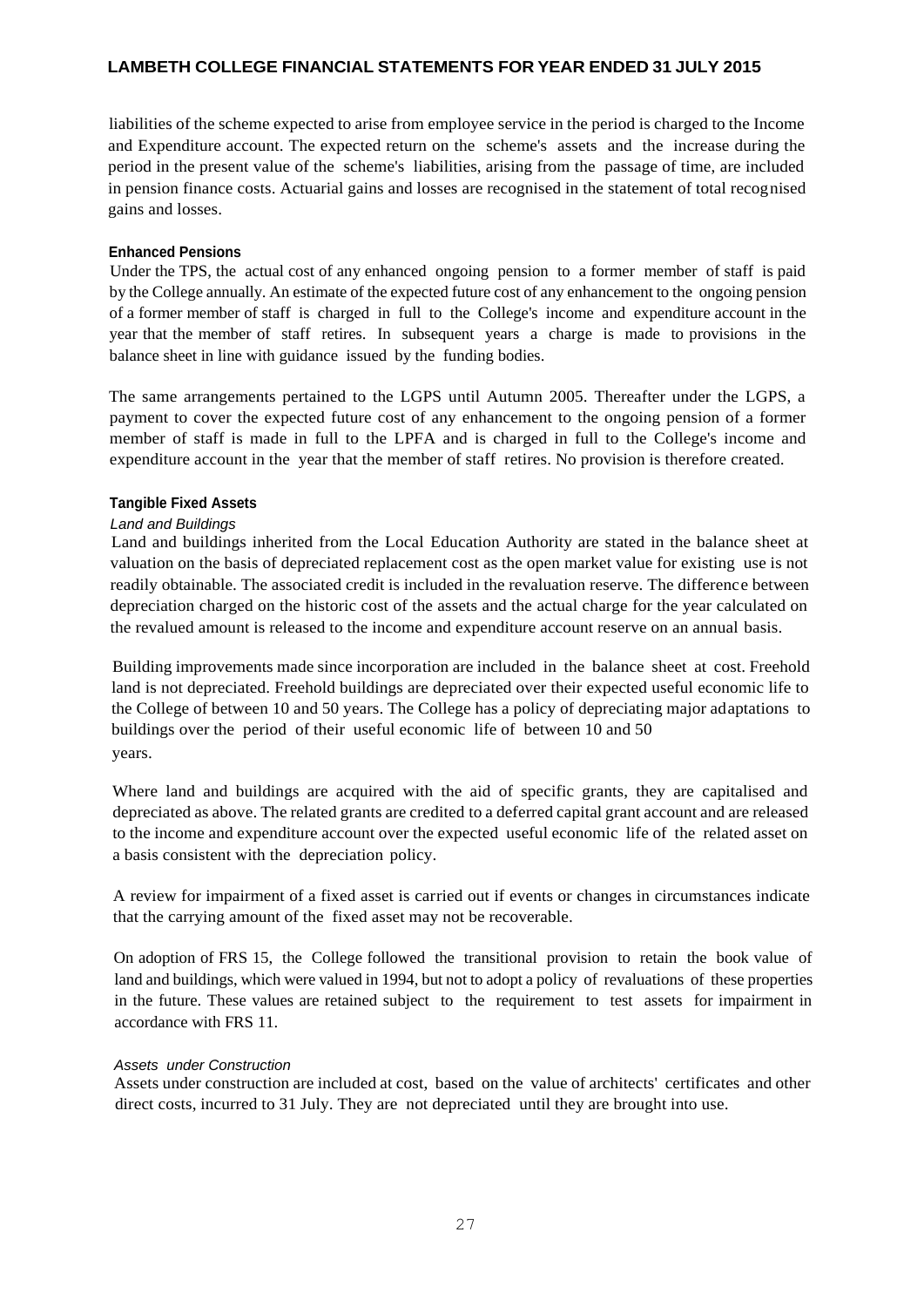### *Subsequent Expenditure on existing Fixed Assets*

Where significant expenditure is incurred on tangible fixed assets it is charged to the income and expenditure account in the period it is incurred, unless it meets one of the following criteria, in which case it is capitalised and depreciated on the relevant basis:

- Market value of the fixed asset has subsequently moved;
- Asset capacity increases;
- Substantial improvement in the quality of output or reduction in operating costs;
- Significant extension of the asset's life beyond that conferred by repairs and maintenance.

# *Equipment*

Equipment costing less than  $\pounds$ 1,000 per individual item is written off to the income and expenditure account in the period of acquisition. All other equipment is capitalised at cost.

Equipment is depreciated on a straight-line basis over its remaining useful economic life asfollows:

| Motor vehicles     | 20% per year                 |
|--------------------|------------------------------|
| General equipment  | between 10% and 20% per year |
| Computer equipment | 20% per year                 |

Where equipment is acquired with the aid of specific grants it is capitalised and depreciated in accordance with the above policy. The related grant is credited to a deferred capital grant account and released to the income and expenditure account over the expected useful economic life of the related equipment on a basis consistent with the depreciation policy. All fully depreciated equipment has been written out of the financial statements.

#### **Leased Assets**

Costs in respect of operating leases are charged on a straight-line basis over the lease term.

Leasing agreements which transfer to the College substantially all the benefits and risks of ownership of an asset are treated as if the asset had been purchased outright and are capitalised at their fair value at the inception of the lease and depreciated over the shorter of the lease term or the useful economic lives of equivalent owned assets. The capital element is shown as obligations under finance leases. The finance charges are allocated over the period of the lease in proportion to the capital element outstanding. Where finance lease payments are funded in full from funding bodies' capital equipment grants, the associated assets are designated as grant-funded assets. The College held no leased assets in 2014/15.

### **Foreign Currency Translation**

Transactions denominated in foreign currencies are recorded using the rate of exchange ruling at the date of the transaction. Monetary assets and liabilities denominated in foreign currencies are translated at the rates of exchange ruling at the end of the financial period with all resulting exchange differences being taken to the income and expenditure account in the period in which they arise.

### **Taxation**

The College is considered to pass the test set out in Paragraph 1 Schedule 6 Finance Act 2010 and therefore it meets the definition of a charitable company for UK corporation tax purposes. Accordingly, the College is potentially exempt from taxation in respect of income or capital gains received within categories covered by Chapter 3 Part 11 Corporation Tax 2010 or Section 256 of the Taxation of Chargeable Gains Acts 1992, to the extent that such income or gains are applied exclusively to charitable purposes. The College is partially exempt in respect of Value Added Tax, so they it can only recover a minor element of VAT charged on its inputs. Irrecoverable VAT on inputs is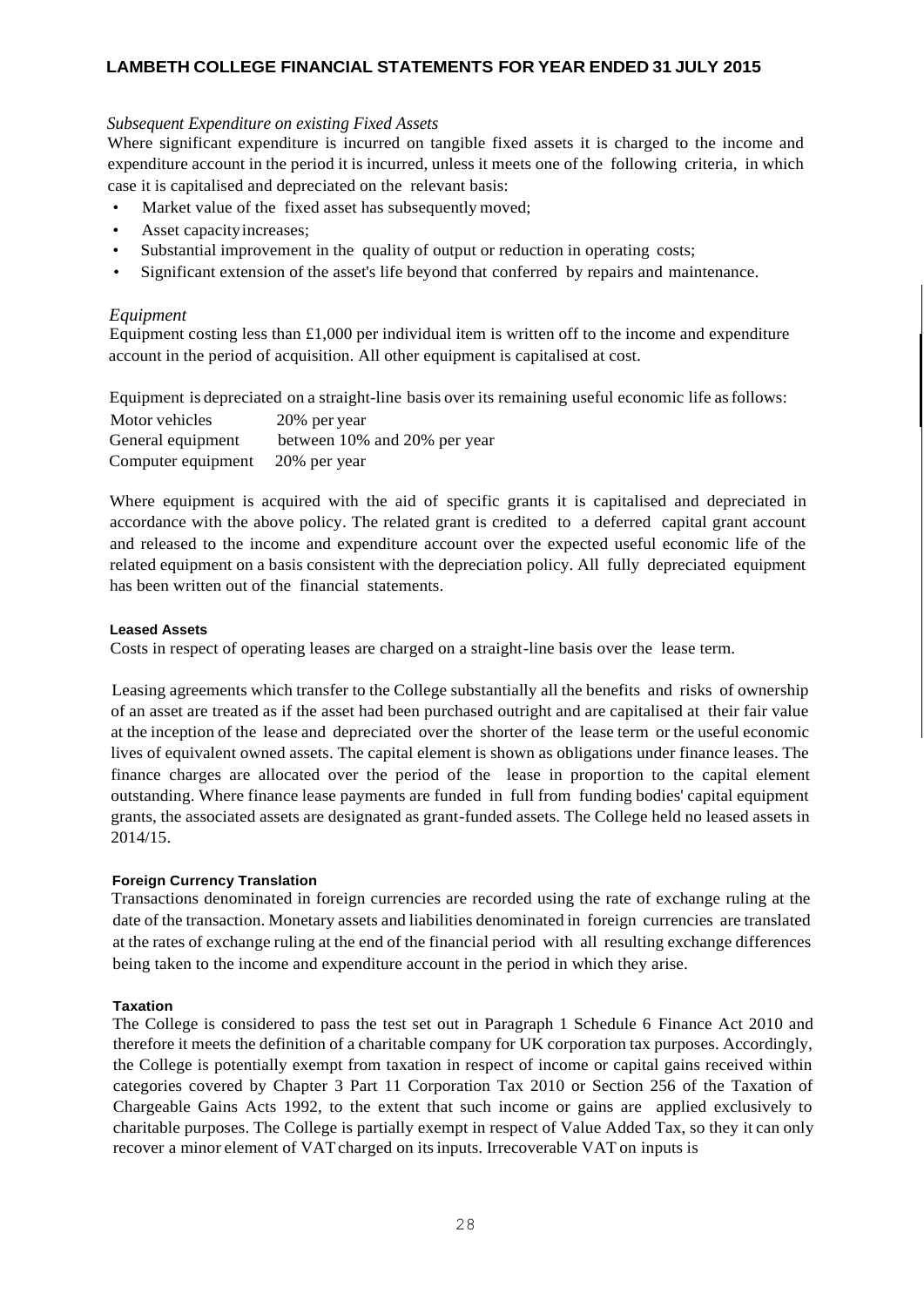included in the costs of such inputs and added to the cost of tangible fixed assets as appropriate, where the inputs themselves are tangible fixed assets by nature.

#### **Liquid Resources**

Liquid resources include sums on short-term deposits with recognised banks and building societies.

#### **Provisions**

Provisions are recognised when the College has a present legal or constructive obligation as a result of a past event. It is probable that a transfer of economic benefit will be required to settle the obligation and a reliable estimate can be made of the amount of the obligation.

#### **Agency Arrangements**

The College acts as an agent in the collection and payment of discretionary support funds. Related payments received from the fundingbodies and subsequent disbursements to students are excluded from the income and expenditure account and are shown separately in note 31, except for the 5 per cent of the grant received which is available to the College to cover administration costs relating to the grant.

#### **Investments**

Investments in subsidiary undertakings are carried at cost less any provision for impairment in their value.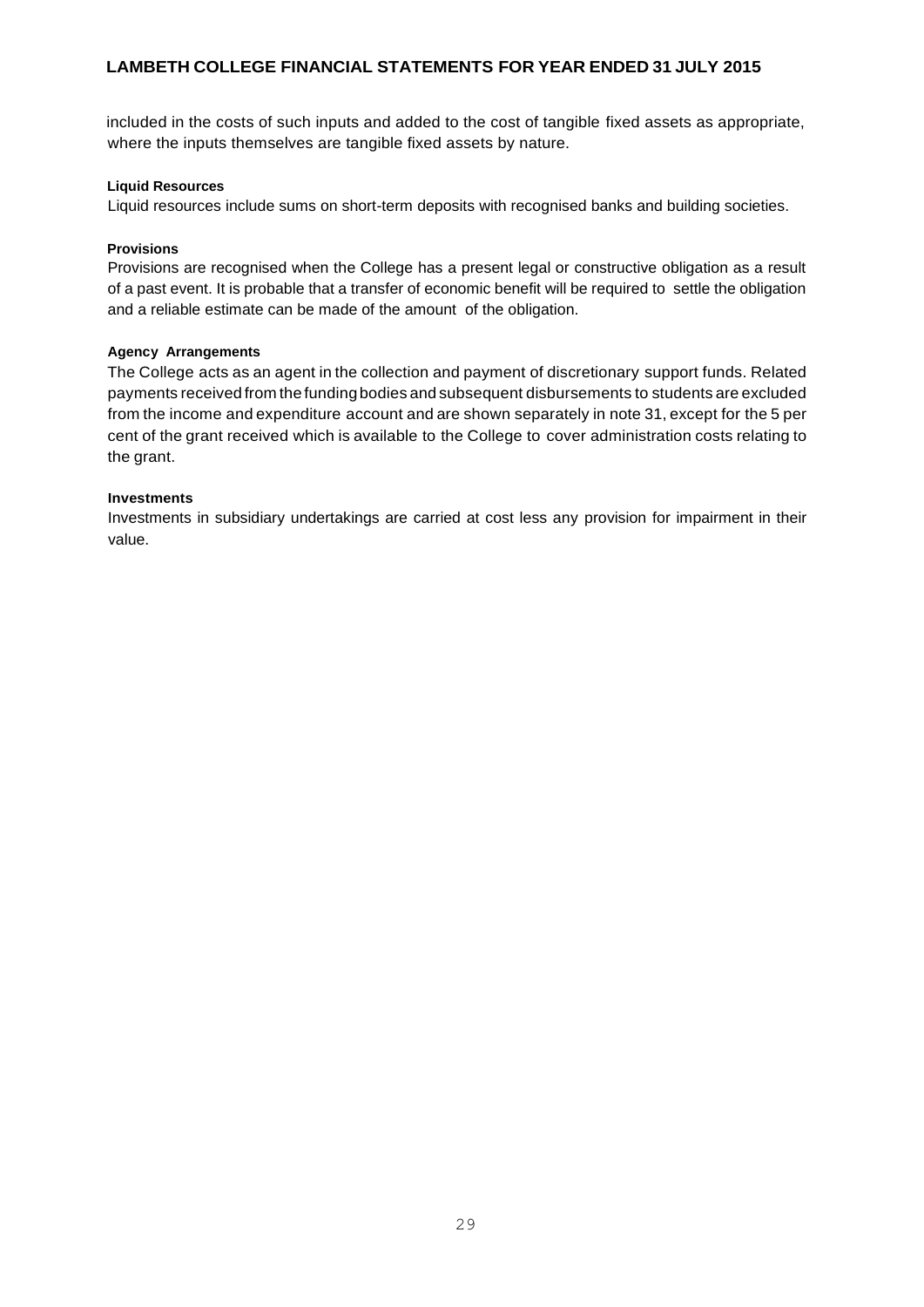# **Notes to the Financial Statements (continued)**

# **2 FUNDING BODY GRANTS**

|                                                                    | 2015<br>£'000          | 2014<br>£'000                 |
|--------------------------------------------------------------------|------------------------|-------------------------------|
| Skills Funding Agency recurrent grant (adult learners and 16-18    | 14,554                 | 16,360                        |
| apprentices)                                                       |                        |                               |
| Education Funding Agency recurrent grant (16-18 year old students) | 9,200                  | 8,459                         |
| HE Foundation Degree contracts                                     | 240                    | 186                           |
| Skills Funding Agency non recurrent grant                          | 14                     | 0                             |
| Education Funding Agency non recurrent grant                       | 78                     | 104                           |
| Release of deferred capital grants (note 18)                       | 250                    | 467                           |
| <b>Total</b>                                                       | 24,336                 | 25,576                        |
| TUITION FEES, EDUCATION CONTRACTS AND OTHER GRANTS<br>3            |                        |                               |
|                                                                    | 2015                   | 2014                          |
|                                                                    | £'000                  | $\pmb{\pounds}$ '000          |
| <b>Tuition fees</b>                                                |                        |                               |
| UK and European Union                                              | 2,910                  | 2,486                         |
| Non-European Union                                                 | 0                      | 5                             |
| Tuition Fees sub-total                                             | 2,910                  | 2,491                         |
| <b>Education contracts</b>                                         |                        |                               |
| <b>Local Education Authority</b>                                   | 1,801                  | 1,358                         |
| Other contract income                                              | 207                    | 116                           |
| Education contracts sub-total                                      | 2,008                  | 1,474                         |
| Other grants                                                       |                        |                               |
| Other grants                                                       | 2,179                  | 129                           |
| Release of deferred capital grants (note 18)                       | 1                      | 2                             |
| Other Grants sub-total                                             | 2,180                  | 131                           |
| <b>Total</b>                                                       | 7,098                  | 4,096                         |
|                                                                    |                        |                               |
| <b>OTHER INCOME</b><br>4                                           |                        |                               |
|                                                                    | 2015<br>$\pounds$ '000 | 2014<br>$\pmb{\pounds}$ '000  |
|                                                                    |                        |                               |
| <b>Hire of premises</b>                                            | 28                     | 72                            |
| <b>Nursery income</b>                                              | 381                    | 370                           |
| <b>Catering income</b>                                             | 331                    | 227                           |
| Other income                                                       | 953                    | 148                           |
|                                                                    | 1,693                  | 817                           |
| 5<br><b>INTEREST RECEIVABLE</b>                                    |                        |                               |
|                                                                    | 2015                   | 2014                          |
|                                                                    | $\pounds 000$          | $\pmb{\pounds}^{\text{r}}000$ |
| <b>Bank interest</b>                                               | 56                     | 26                            |
|                                                                    |                        |                               |
|                                                                    | 56                     | 26                            |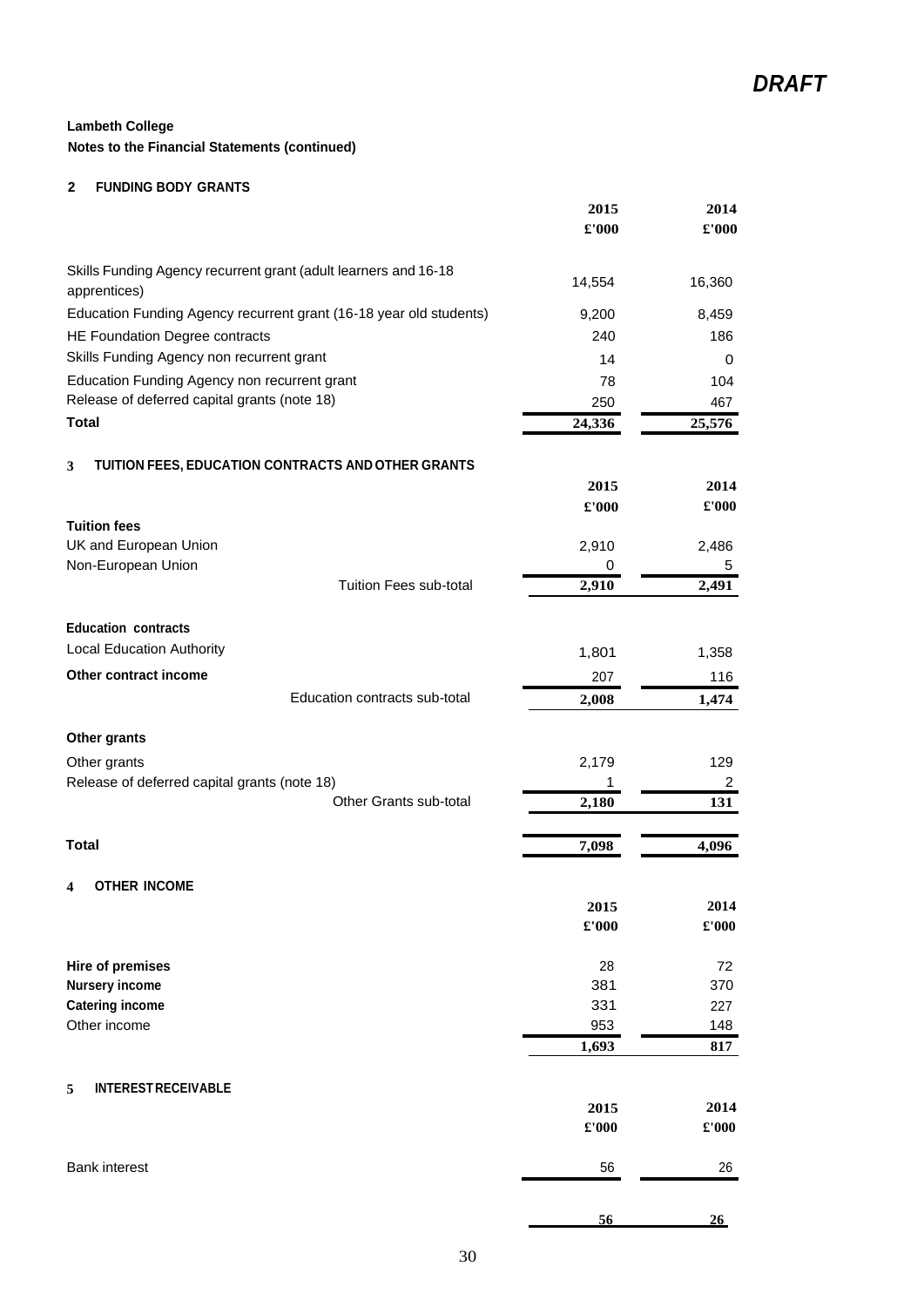#### **6 STAFF COSTS**

The average number of persons (including senior post-holders) employed by the College during the year, described as full-time equivalents, was:

|                                                                                        | 2015   | 2014   |
|----------------------------------------------------------------------------------------|--------|--------|
|                                                                                        | No.    | No.    |
| Teaching staff                                                                         | 238    | 268    |
| Non teaching staff                                                                     | 210    | 220    |
|                                                                                        | 448    | 488    |
| Staff costs for the above persons                                                      |        |        |
|                                                                                        | 2015   | 2014   |
|                                                                                        | £'000  | £'000  |
| Wages and salaries                                                                     | 15,221 | 15,862 |
| Social security costs                                                                  | 1,290  | 1,314  |
| Other pension costs (including FRS 17 charge of £37,000 (2014 FRS charge:<br>£95,000)) | 2,125  | 2,068  |
| Payroll sub total                                                                      | 18,636 | 19,244 |
| Contracted out staffing services                                                       | 3,042  | 1,706  |
|                                                                                        | 21,678 | 20,950 |
| Exceptional restructuring costs                                                        | 1,206  | 694    |
|                                                                                        | 22,884 | 21,644 |

The number of senior post-holders and other staff who received emoluments, excluding pension contributions and benefits in kind, in the following ranges was:

|                      | <b>Senior post-holders</b> |      | Other staff  |      |
|----------------------|----------------------------|------|--------------|------|
|                      | 2015                       | 2014 | 2015         | 2014 |
|                      | No.                        | No.  | No.          | No.  |
| £20,000 to £30,000   | 1                          |      | N/A          | N/A  |
| £30,001 to £40,000   | $\overline{2}$             |      | N/A          | N/A  |
| £40,001 to £50,000   |                            | 1    | N/A          | N/A  |
| £50,001 to £60,000   |                            |      | N/A          | N/A  |
| £60,001 to £70,000   |                            |      | 1            | 5    |
| £70,001 to £80,000   |                            |      | 1            | 1    |
| £80,001 to £90,000   | 1                          |      |              |      |
| £90,001 to £100,000  | 1                          |      |              |      |
| £100,001 to £110,000 |                            |      |              |      |
| £110,001 to £120,000 |                            | 1    |              |      |
| £120,001 to £130,000 |                            |      |              |      |
| £130,001 to £140,000 |                            |      |              |      |
| £140,001 to £150,000 |                            |      |              |      |
| £160,001 to £170,000 | $\mathbf{1}$               |      |              |      |
|                      | 6                          | 5    | $\mathbf{2}$ | n    |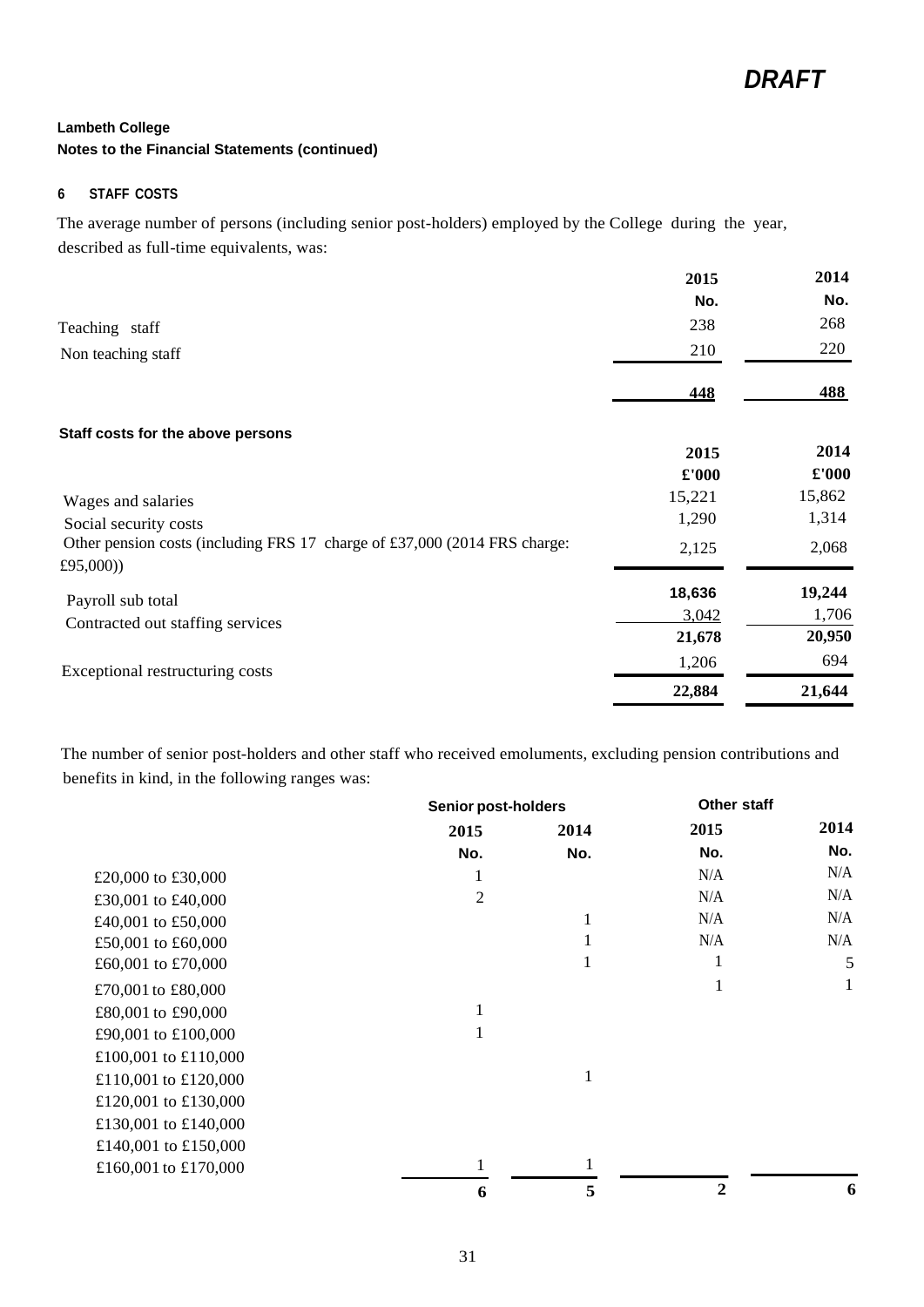#### **7 SENIOR POSTHOLDERS' EMOLUMENTS**

Senior post-holders are defined as the Accounting Officer and holders of the other senior posts whom the Corporation has selected for the purposes of the articles of government of the College relating to the appointment and promotion of staff who are appointed by the Corporation.

|                                                                         | 2015<br>No. | 2014<br>No. |
|-------------------------------------------------------------------------|-------------|-------------|
|                                                                         |             |             |
| The number of senior post-holders including the Accounting Officer was: | 6           | 4           |
| Senior post-holders' emoluments are made up as follows:                 |             |             |
|                                                                         | 2015        | 2014        |
|                                                                         | £'000       | £ '000      |
| Salaries                                                                | 422         | 416         |
| Benefit in kind                                                         | 14          | 11          |
| Pension contributions                                                   | 57          | 52          |
| <b>Total emoluments</b>                                                 | <u>493</u>  | 480         |

The above emoluments include amounts payable to the Accounting Officer (who is also the highest paid senior postholder) of:

| $\sim$ $\sim$ $\sim$ $\sim$ | 2015<br>£ '000 | 2014<br>£'000  |
|-----------------------------|----------------|----------------|
| Salaries                    | 150            | 154            |
| Benefit in kind             | 14             | $\overline{2}$ |
|                             | 164            | 156            |
| Pension contributions       | 18             | 22             |

The pension contributions in respect of the Accounting Officer and senior post-holders are in respect of employer's contributions to the Teachers' Pension Scheme and the Local Government Superannuation Scheme and are paid at the same rate as for other employees.

The members of the Corporation other than the Accounting Officer and staff members did not receive any payment from the institution other than the reimbursement of travel and subsistence expenses incurred in the course of their duties.

| Compensation for loss of office paid to former senior post-holders: |       |       |
|---------------------------------------------------------------------|-------|-------|
|                                                                     | 2015  | 2014  |
|                                                                     | £'000 | £'000 |
| Compensation paid to senior post-holders                            | 6     | 42    |
| Value of other benefits, including provision for pension benefits   |       |       |
|                                                                     | 6     | 42    |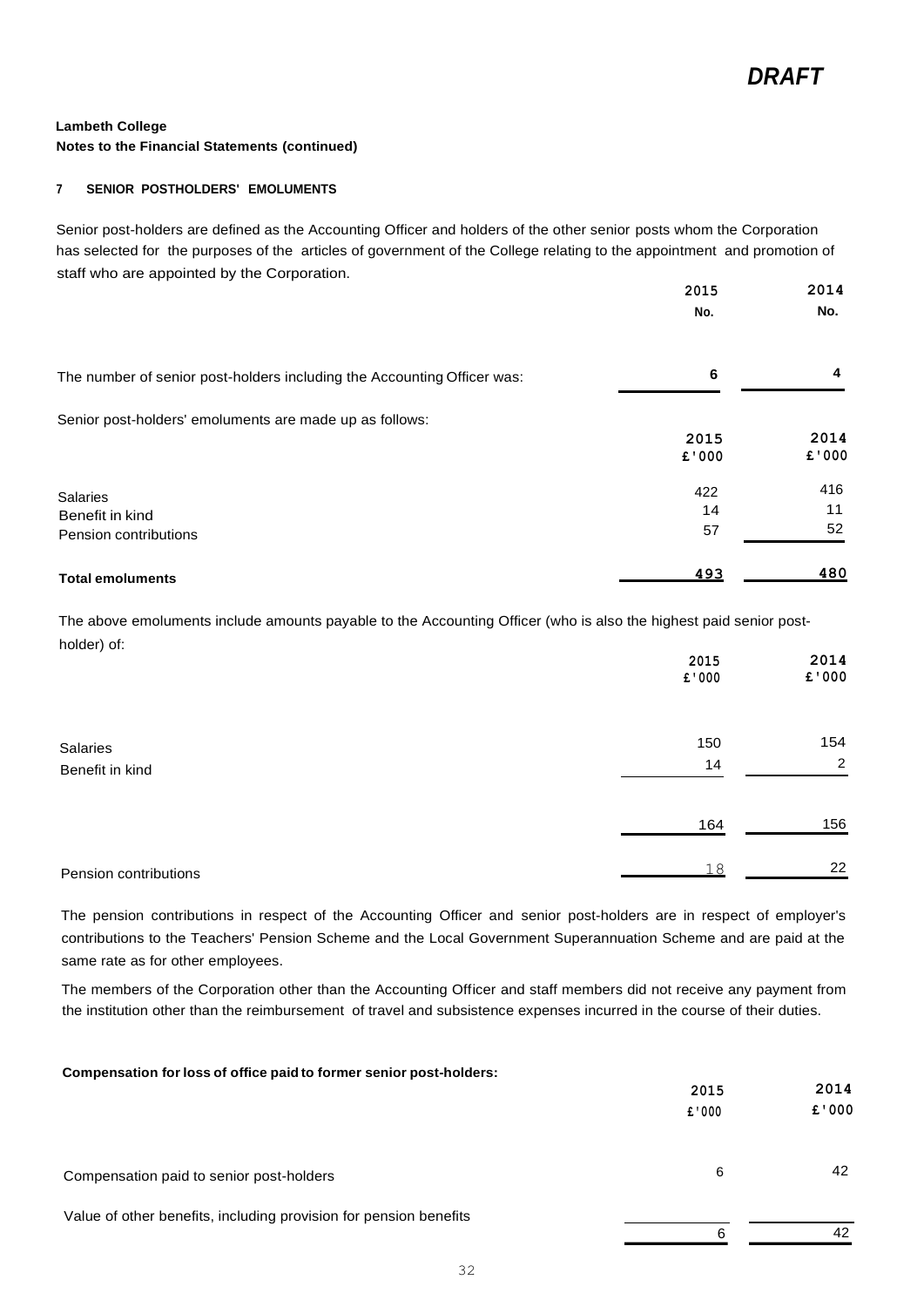The compensation payments in 2013/14 were approved by the remuneration panel, the payment of £6k in 2014/15 was<br>a statutory compensation payment, in lieu of notice, and therefore not required to be approved by the rem**urat** a statutory compensation payment, in lieu of notice, and therefore not required to be approved by the remuleration

**Lambeth College Notes to the Financial Statements (continued)** panel.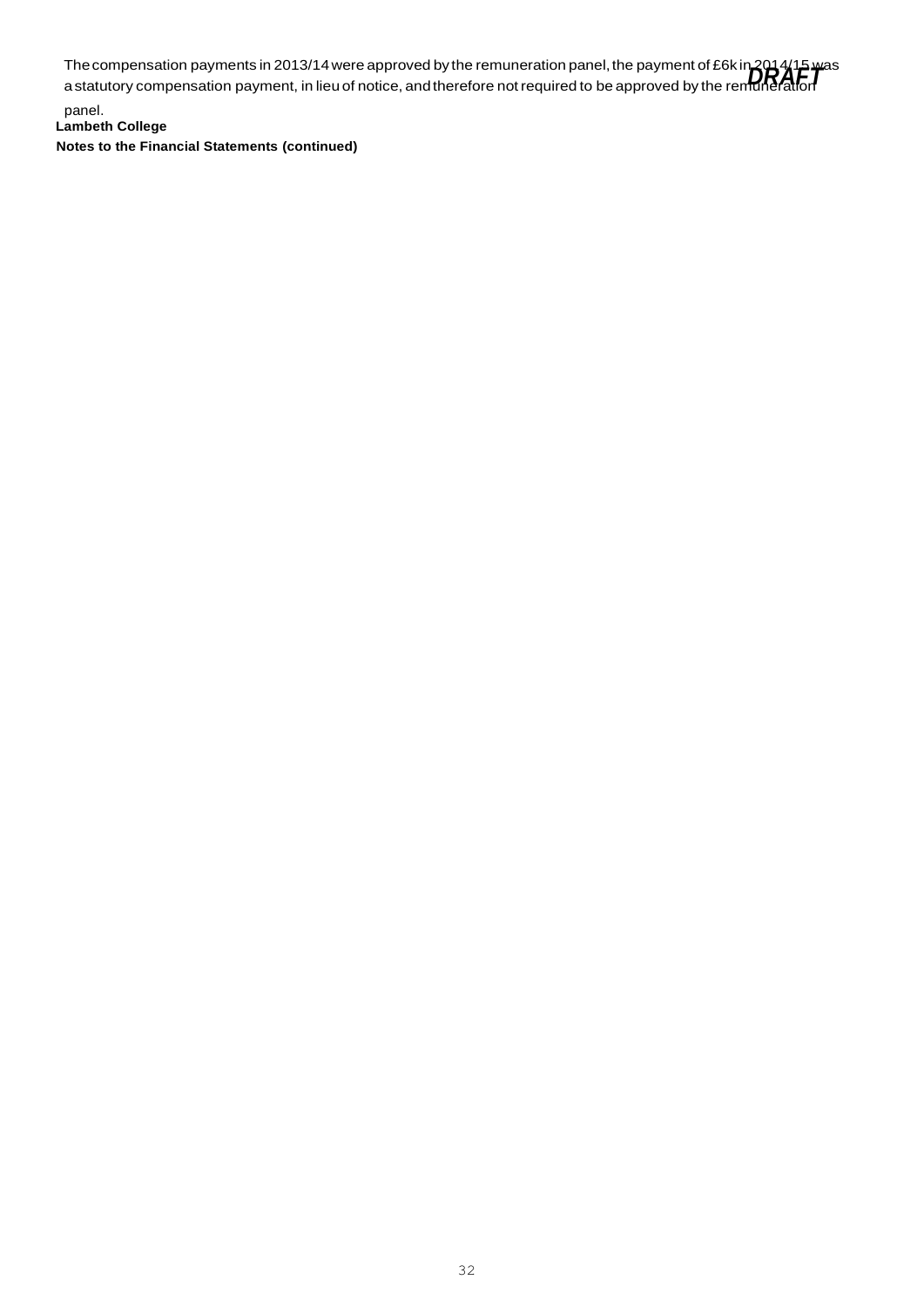#### **Notes to the Financial Statements (continued)**

# **8 OTHER OPERATING EXPENSES**

|                                                  | 2015<br>£'000 | 2014<br>£'000 |
|--------------------------------------------------|---------------|---------------|
| Teaching costs                                   | 703           | 463           |
| <b>Teaching support services</b>                 | 218           | 380           |
| Other support services                           | 371           | 250           |
| Non teaching costs                               | 3,110         | 2,993         |
| <b>Premises costs</b>                            | 2,599         | 2,456         |
| Franchised and sub-contracted provision          | 2,143         | 609           |
|                                                  | 9,144         | 7,151         |
| Other expenses                                   |               |               |
| Catering                                         | 237           | 160           |
| Interest on enhanced pension provision (note 17) | 97            | 104           |
| Bad debts (including bad debt provisions)        | 259           | 243           |
|                                                  | 593           | 507           |
| <b>Total</b>                                     | 9,737         | 7,658         |
| Other operating expenses include:                |               |               |
|                                                  | 2015          | 2014          |
|                                                  | $\pounds 000$ | £'000         |
| Auditors' remuneration:                          |               |               |
| <b>Financial statements audit</b>                | 35            | 32            |
| Internal audit                                   | 25            | 44            |
| Regularity audit                                 | 6             | 6             |
|                                                  |               |               |
| <b>INTEREST AND OTHER FINANCE COSTS</b><br>9     |               |               |
| On bank loans, overdrafts and other loans:       | 1,002         | 1,084         |
| Pension finance costs (note 24)                  | 153           | 404           |
| <b>Total</b>                                     | 1,155         | 1,488         |

#### **10 TAXATION**

**The members do not believe the College was liable for any corporation tax arising out of its activities during either the current or prior year.**

| THE (DEFICIT)/SURPLUS ON CONTINUING OPERATIONS FOR THE YEAR<br>11        |               |               |
|--------------------------------------------------------------------------|---------------|---------------|
|                                                                          | 2015          | 2014          |
|                                                                          | $\pounds 000$ | $\pounds 000$ |
| The Deficit on continuing operations for the year is made up as follows: |               |               |
| College (deficit)/surplus for the year                                   | (2,575)       | 12,069        |
| Deficit generated by subsidiary undertaking                              | (64)          |               |
|                                                                          |               |               |
| Total                                                                    | (2,639)       | 12.069        |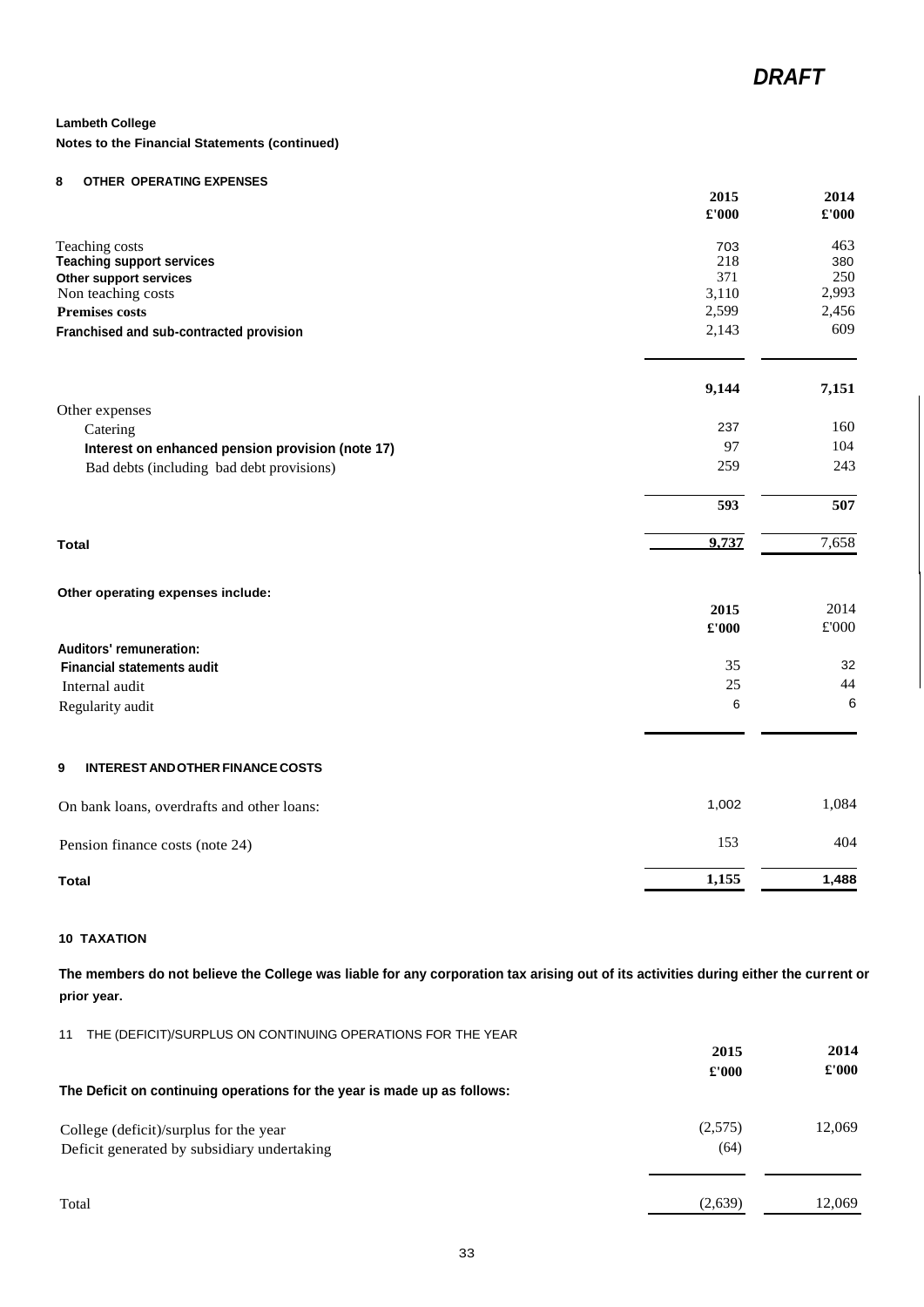Notes to the Financial Statements (continued)

#### **12 TANGIBLE FIXED ASSETS**

|                                | Freehold Land Assets under<br>$\&$ Buildings | Construction | Equipment     | <b>Total</b>                |
|--------------------------------|----------------------------------------------|--------------|---------------|-----------------------------|
|                                | $\pmb{\pounds}$ '000                         | £'000        | $\pounds 000$ | $\pmb{\pounds}^{\prime}000$ |
| Cost or valuation              |                                              |              |               |                             |
| At 1 August 2014               | 62,118                                       | 2,322        | 2,199         | 66,639                      |
| <b>Additions</b>               |                                              | 12,596       | 306           | 12,902                      |
| At 31July 2015                 | 62.118                                       | 14,918       | 2,505         | 79,541                      |
| Depreciation                   |                                              |              |               |                             |
| At 1 August 2014               | 20,924                                       |              | 1,480         | 22,404                      |
| Charge for the year            | 1,714                                        |              | 332           | 2,046                       |
| At 31 July 2015                | 22,638                                       |              | 1,812         | 24,450                      |
| Net book value at 31 July 2015 | 39.480                                       | 14,918       | 693           | 55,091                      |
| Net book value at 31 July 2014 | 41,194                                       | 2,322        | 719           | 44,235                      |

The College's policy is to carry all assets at historical costs, except for inherited assets which are included on the balance sheet at a valuation which existed at 31 July 1999 when the College implemented FRS 15 Tangible Fixed Assets for the first time. Inherited land and buildings were valued at depreciated replacement cost as at 31 August 1994 by independent chartered surveyors. The valuation of inherited assets has not been updated since then. The historic cost of the assets is nil.

If inherited land and buildings had not been valued they would have been included at a nil value. Land and buildings with a net book value of £8.252 million have been funded from local Education Authority sources

land and buildings with a net book value of £7.259 million have been financed by Exchequer funds and/or grants from the funding bodies. Should these assets be sold, the College may be liable under the terms of the Financial Memorandum with the Skills Funding Agency, to surrender the proceeds.

The College currently occupies two freehold sites at Clapham and Vauxhall. Its occupancy of the Brixton site is under the terms of a licence to occupy which was signed on 1 August 2014 following the disposal of this site during 2013/14. The disposal generated a surplus of £14.775 million in 2013/14. The freeholds of the College's sites have beentransferred to the College andthe title deeds for all the sites are held by solicitors Bates Wells Braithwaite.

The depreciation charge for the period is analysed as follows:

|                 |                         | 2015          | 2014          |
|-----------------|-------------------------|---------------|---------------|
|                 |                         | $\pounds 000$ | $\pounds 000$ |
| Revalued assets | Recurring annual charge | 652           | 511           |
| Owned assets    | College funded          | 1,143         | 1,598         |
|                 | Capital grant funded    | 251           | 322           |
| <b>Total</b>    |                         | 2,046         | 2,431         |
|                 |                         |               |               |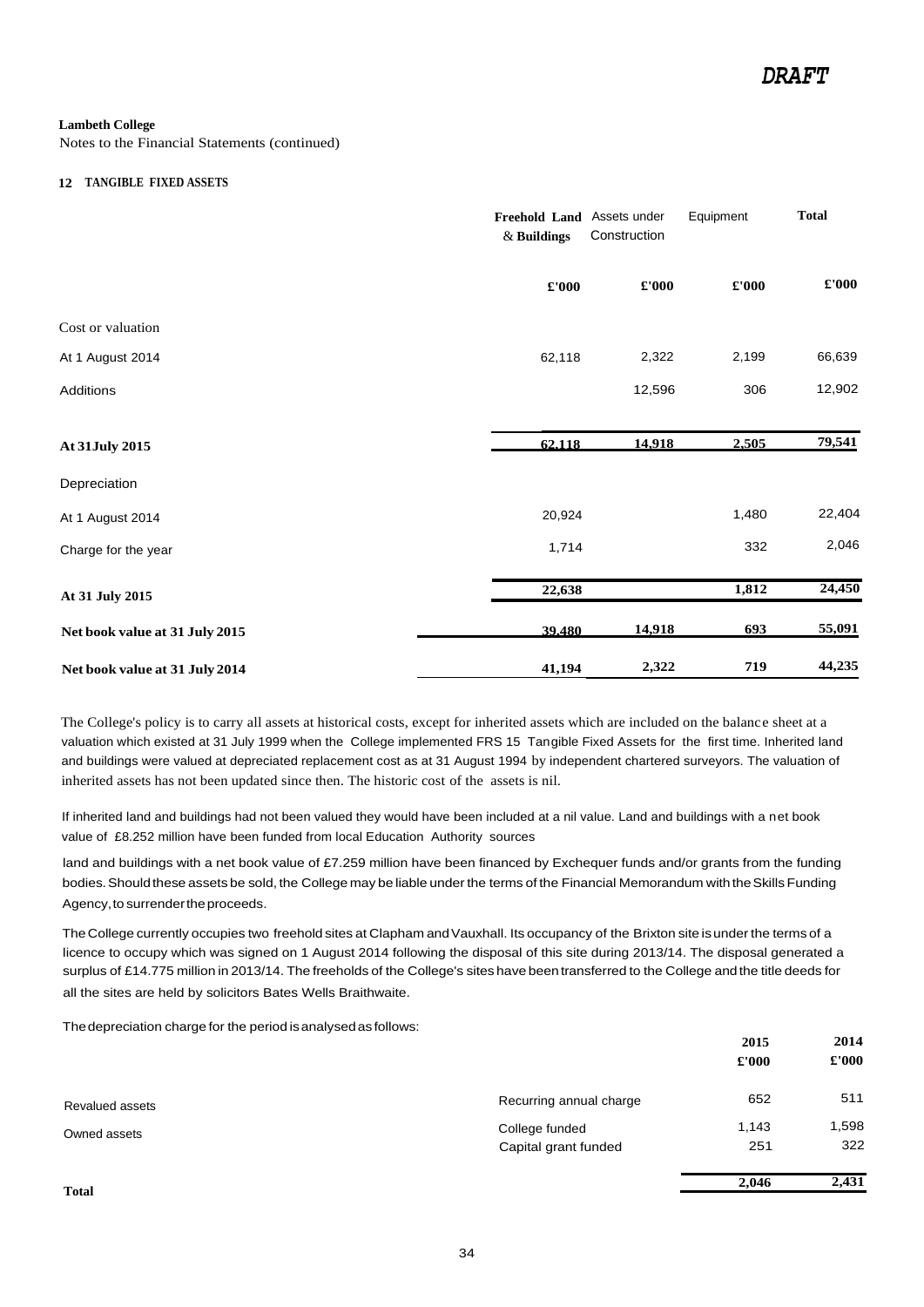#### **Notes to the Financial Statements (continued)**

#### **13 DEBTORS**

|                                                                                   | Group<br>2015<br>£'000 | College<br>2015<br>£'000 | Group<br>2014<br>$\pounds 000$ | College<br>2014<br>$\pounds 000$ |
|-----------------------------------------------------------------------------------|------------------------|--------------------------|--------------------------------|----------------------------------|
| Amounts falling due within one year:                                              |                        |                          |                                |                                  |
| Trade debtors and accrued income                                                  | 3,000                  | 2,994                    | 441                            | 441                              |
|                                                                                   | 90                     | 90                       | 340                            | 340                              |
| <b>Prepayments</b>                                                                |                        |                          | 27                             | 27                               |
| Amounts owed by the Skills Funding Agency<br>Amount due by subsidiary undertaking |                        | 144                      |                                |                                  |
| <b>Total</b>                                                                      | 3,090                  | 3,228                    | 808                            | 808                              |

#### **14 CREDITORS: AMOUNTS FALLING DUEWITHIN ONE YEAR**

|                                                                | 2015          | 2015          | 2014          | 2014          |
|----------------------------------------------------------------|---------------|---------------|---------------|---------------|
|                                                                | £'000         | $\pounds 000$ | $\pounds 000$ | $\pounds 000$ |
|                                                                |               |               |               |               |
| Bank loans (note 16)                                           | 412           | 412           | 788           | 788           |
| Payments received on account                                   | 114           | 114           | 78            | 78            |
| <b>Trade creditors</b>                                         | 1,020         | 993           | 879           | 879           |
| Other taxation and social security                             | 649           | 649           | 612           | 612           |
| Amount owed to funding bodies                                  | 184           | 184           | 168           | 168           |
|                                                                | 2,579         | 2,579         | 1,424         | 1,424         |
| <b>Accruals - recurrent</b><br><b>Accruals - capital works</b> | 2,449         | 2,449         | 128           | 128           |
|                                                                |               |               |               |               |
| <b>Total</b>                                                   | 7,407         | 7,380         | 4.077         | 4,077         |
| 15                                                             |               |               |               |               |
| <b>CREDITOR: AMOUNTS FALLING DUE AFTER ONE YEAR</b>            |               |               |               |               |
|                                                                | 2015          | 2015          | 2014          | 2014          |
|                                                                | $\pounds 000$ | $\pounds 000$ | £'000         | £'000         |
| Bank loans (note 16)                                           | 14,887        | 14,887        | 17,220        | 17,220        |
| <b>Total</b>                                                   | 14,887        | 14,887        | 17,220        | 17,220        |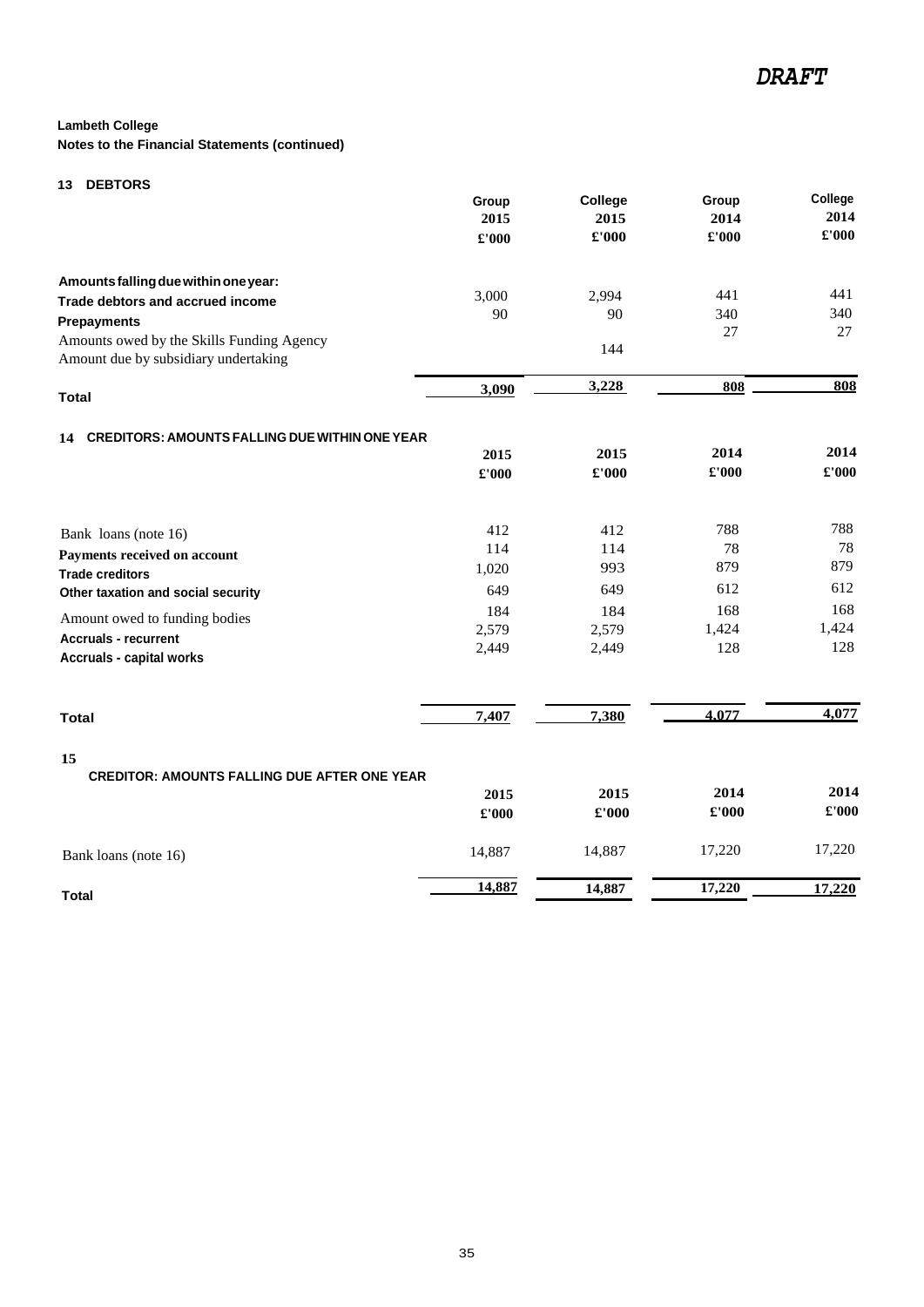#### 16 ANALYSIS OF BORROWINGS OFTHE COLLEGE

#### **Bank loans and overdrafts**

|                                      | Group<br>2015<br>£'000 | College<br>2015<br>£'000 | Group<br>2014<br>$\pounds 000$ | College<br>2014<br>$\pounds 000$ |
|--------------------------------------|------------------------|--------------------------|--------------------------------|----------------------------------|
| Bank loans are repayable as follows: |                        |                          |                                |                                  |
| In one year or less {note $14$ }     | 412                    | 412                      | 788                            | 788                              |
| Between one and two years            | 916                    | 916                      | 812                            | 812                              |
| Between two and five years           | 1.026                  | 1.026                    | 2,585                          | 2,585                            |
| In five years or more                | 12,946                 | 12,946                   | 13,823                         | 13,823                           |
| Total                                | 15,300                 | 15,300                   | 18,008                         | 18.008                           |

Following the breach of the Bank Covenants during 2013/14, the College renegotiated its bank loans in November 2014, rolling both the longterm andshort-term loans into a single loan, with £15.3 million outstanding at 31 July 2015 (£18.008 million at 31 July 2014). An additional revolving credit facility of £2.3 million was negotiated at the same time. Based on the financial results and position forthe year ended 31 July 2015, the College breached its financial covenants in relation to the loan from Barclays Bank. However the Bank has agre ed not to take action on the breaches and consequently only the loan repayments falling due within 2015/16 under the current loan terms have been shown within creditors due less than one year. The remaining balance is shown within creditors due more than one year.

The previous short term loan was converted into a revolving credit facility of £2.3 million at November 2014. The previous short term loan was converted into a revolving credit facility of £2.3 million at November 2014. The facility is available for four years from signing at a variable interest rate of LIBOR plus 1.25%.The amount available under the facility reduced in November 2015 to £2 million and this will be available until November 2016, after which the facility will reduce to £1.7 million. In November 2017, the amount available will reduce to £1.4 million until the endof the facility. The facility is available for four years from signing at variable interest rate of LIBOR plus 1.25%.

The loan outstanding is repayable by 2035 and has a fixed interest rate of 5.25% plus margin. The loan is secured with a charge over the College's ClaphamandVauxhallsites.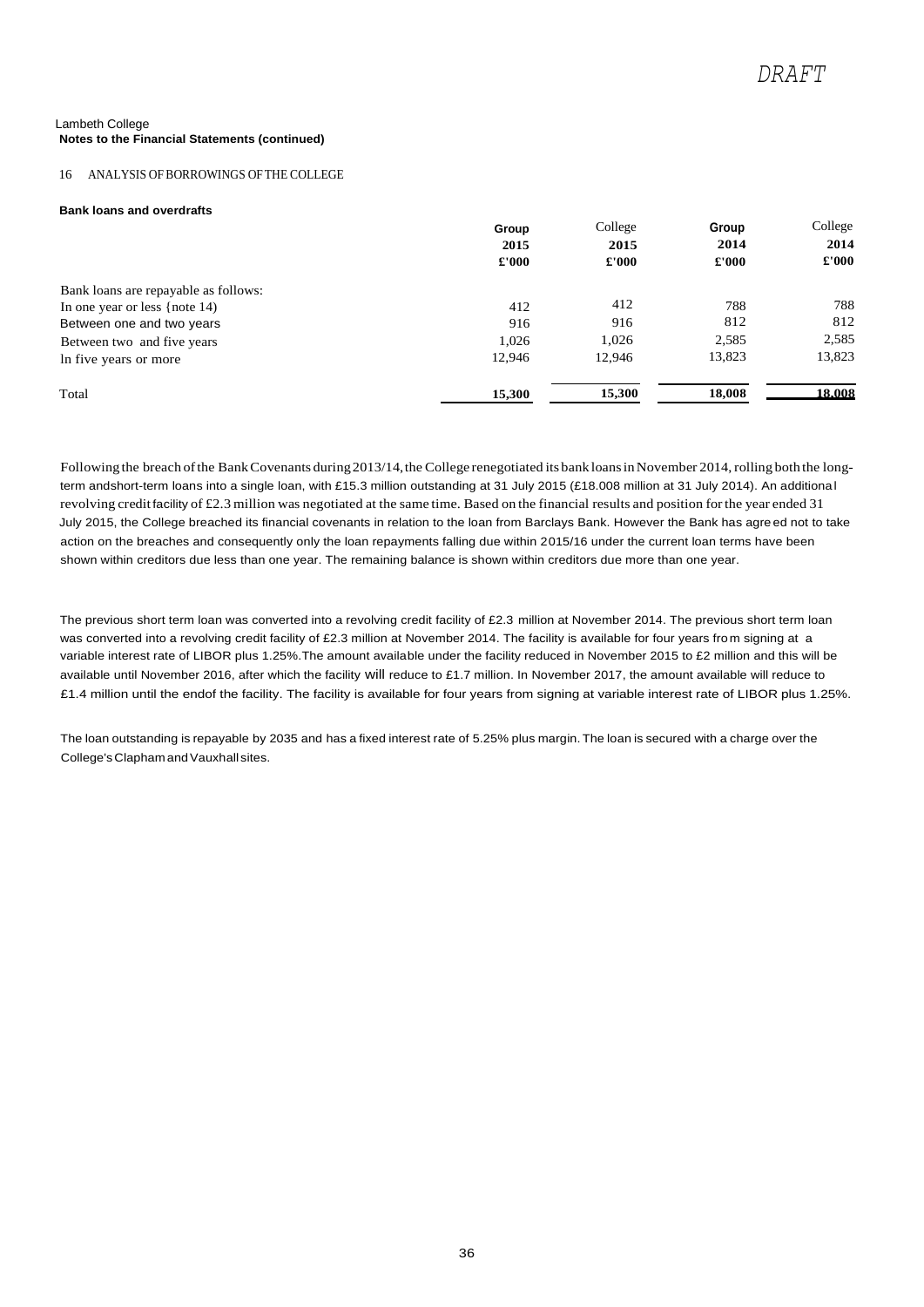Enhanced

#### Lambeth College Notes to the Financial Statements {continued}

#### 17 PROVISIONSFORLIABILITIESANDCHARGES

|                                | <b>EIIIIaIICEU</b> |
|--------------------------------|--------------------|
|                                | Pensions           |
|                                | £'000              |
|                                |                    |
| At 1 August 2014               | 2,392              |
| Expenditure in the year        | (153)              |
| Increase in provision          | 44                 |
| Interest on provision (note 8) | 97                 |
|                                |                    |
|                                |                    |

## At 31July 2015 2,380

The only provision made by the College refers to a provision for enhanced pension payments. During the three year period 1995/96 to 1997/98, 72.33 FTEstaff accepted enhanced premature retirement offers which were made to redundantstaff aged SOyears or over. The offers included up to five added years pension entitlement in 1995/96 and up to four added years entitlement in 1996/97. The offer in 1997/98 included a mix of up to five added years entitlement plus a College contribution to the basic earned pension for teaching staff aged 50 to 59 in line with the TPS revised regulations. A further 2 redundant FTE staff accepted an enhanced premature retirement offer of 6 2/3 additional years in 1999/00, 2 FTE staff were granted premature retirement {one of which was enhanced) in 2002/03. A further 1 FTE staff, 2 FTE staff and 1 FTE staff were granted premature retirement in 2003/04, 2005/06 and 2006/07 respectively.

In accordance with guidance issued by the SFA and its predecessor organisations, the College is obliged to make a provision for the full cost of the added years of pension payments in the year in which staff leave the College's employment and/or the commitment to pay the ongoing pension is made. During 2014/15 the provision has been recalculated by reference to updated actuarial factors published by the Association of Colleges. This has led to an increase in the provision of £44k. The existing provision will beexpended over the lifetime of the staff who accepted the enhanced premature retirement offer andtheir surviving spouses - this period could be up to thirty years.

| The principal assumption for this calculation are: | 2015  | 2014  |
|----------------------------------------------------|-------|-------|
| Interest rate                                      | 1.75% | 2.25% |
| Discount rate                                      | 3.46% | 4.06% |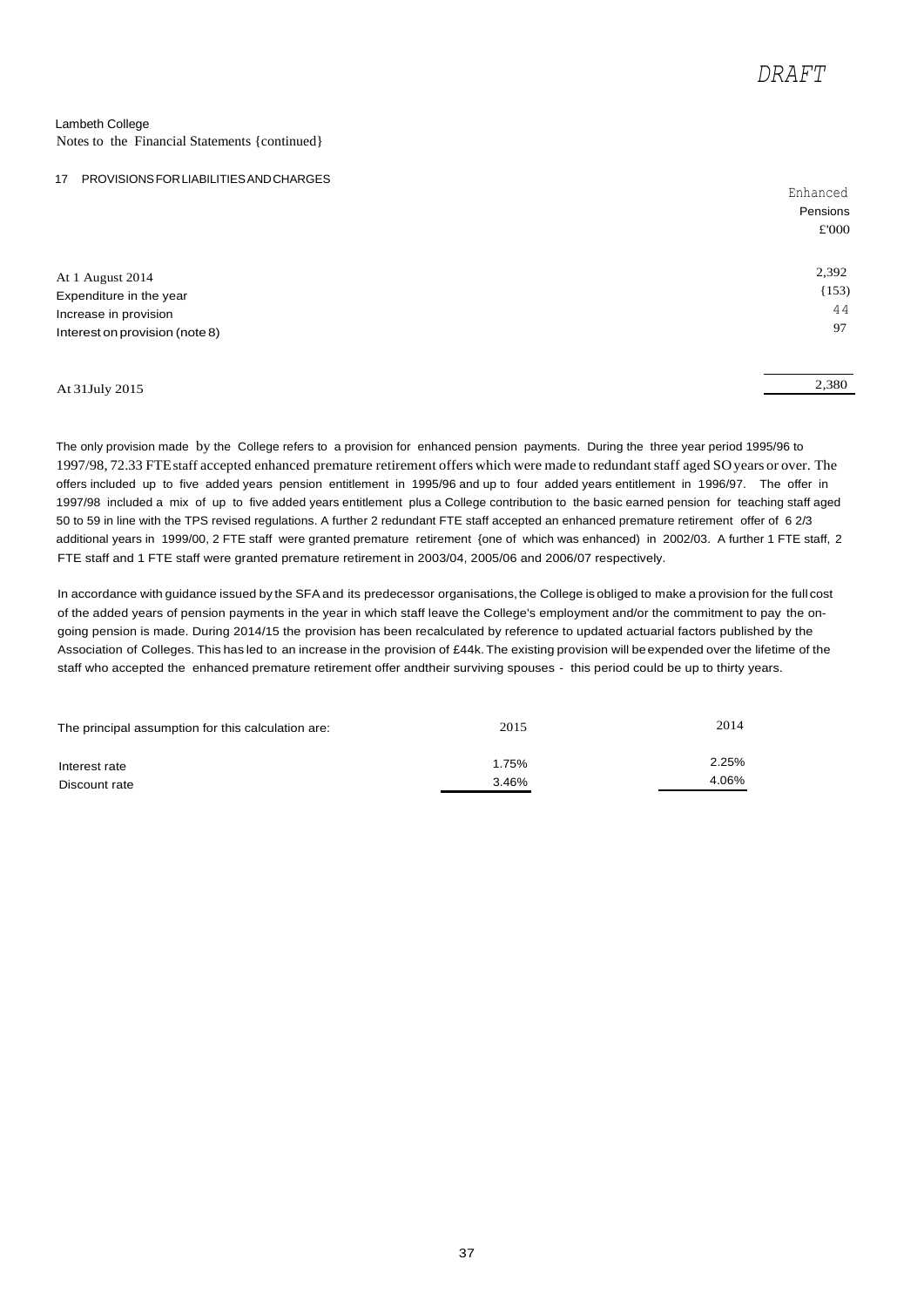| DEFERRED CAPITAL GRANTS<br>18                                                   | <b>Group and College</b><br><b>Funding</b>    |                                 |                                          |
|---------------------------------------------------------------------------------|-----------------------------------------------|---------------------------------|------------------------------------------|
|                                                                                 | <b>Body</b><br><b>Grants</b><br>$\pounds 000$ | Other<br><b>Grants</b><br>£'000 | <b>Total</b><br>$\mathbf{\pounds}^1$ 000 |
| At 1 August 2014<br>Cash received<br>Released to income and expenditure account | 9,700<br>961<br>(250)                         | 5<br>(1)                        | 9,705<br>961<br>(251)                    |
| At 31 July 2015                                                                 | <u>10.411</u>                                 | 4                               | 10 415                                   |

# **19 REVALUATION RESERVE**

|                                                                     | Group and | <b>Group and</b>         |  |
|---------------------------------------------------------------------|-----------|--------------------------|--|
|                                                                     | College   | College<br>2014          |  |
|                                                                     | 2015      |                          |  |
|                                                                     | £'000     | $\mathbf{\pounds}^1$ 000 |  |
| At 1 August 2014                                                    | 8,905     | 11,015                   |  |
| Transfer from revaluation reserve to general reserve in respect of: |           |                          |  |
| Depreciation on re-valued assets                                    | (652)     | (511)                    |  |
| Transfer relating to disposal of tangible fixed assets              |           | (1,599)                  |  |
|                                                                     |           |                          |  |
| At 31 July 2015                                                     | 8 2 5 3   | 8905                     |  |

#### **20 MOVEMENT ONGENERAL RESERVES**

|                                                                                    | Group<br>2015<br>£'000 | College<br>2015<br>$\pounds 000$ | Group<br>2014<br>£'000 | College<br>2014<br>$\pmb{\pounds}$ '000 |
|------------------------------------------------------------------------------------|------------------------|----------------------------------|------------------------|-----------------------------------------|
| At 1 August 2014                                                                   | 5,160                  | 5,160                            | (6, 573)               | (6, 573)                                |
| (Deficit)/Surplus on continuing operations after depreciation<br>of assets and tax | (2,639)                | (2,575)                          | 12,069                 | 12,069                                  |
| Transfer from revaluation reserve                                                  | 652                    | 652                              | 2,110                  | 2,110                                   |
| Revaluation of enhanced pension (note 17)                                          | (44)                   | (44)                             | (28)                   | (28)                                    |
| Actuarial loss in respect of pension scheme (note 24)                              | (3,671)                | (3,671)                          | (2, 418)               | (2, 418)                                |
| At 31 July 2015                                                                    | (542)                  | (478)                            | 5160                   | 5160                                    |
| Balance represented by:                                                            |                        |                                  |                        |                                         |
| Pension Reserve (note 24)                                                          | (18,588)               | (18,588)                         | (14, 727)              | (14, 727)                               |
| Income and expenditure account reserve excluding pension<br>reserve                | 18,046                 | 18,110                           | 19,887                 | 19,887                                  |
| At 31 July 2015                                                                    | (542)                  | (478)                            | 5160                   | 5160                                    |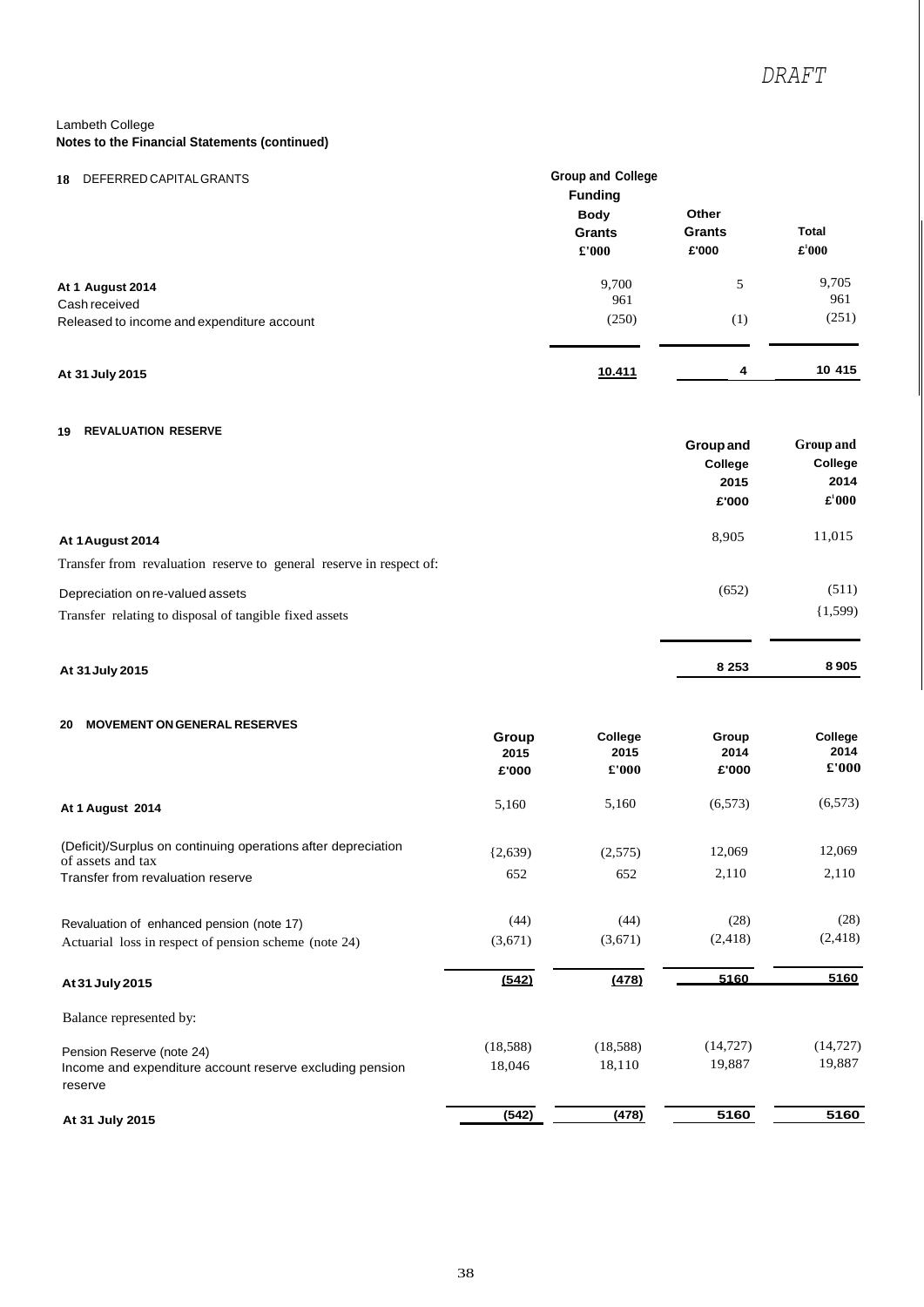| RECONCILIATION OF OPERATING (DEFICIT)/SURPLUSTONET CASHINFLOW FROM OPERATING ACTIVITIES<br>21 |            |                      |
|-----------------------------------------------------------------------------------------------|------------|----------------------|
|                                                                                               | 2015       | 2014                 |
|                                                                                               | $E^{1000}$ | $\mathcal{L}^{1}000$ |
| (Deficit)/Surplus on continuing operations after depreciation of tangible fixed               | (2,639)    | 12,069               |
| assets at valuation, disposal of assets and exceptional items                                 |            |                      |
| Depreciation (note 12)                                                                        | 2,046      | 2,431                |
| Surplus on disposal of tangible fixed assets                                                  |            | (14, 775)            |
| Deferred capital grants released to income (note 18)                                          | (251)      | (469)                |
| FRS17 pension adjustment (note 24)                                                            | 190        | 471                  |
| Increase in other provisions                                                                  | (44)       | (27)                 |
| Increase in debtors                                                                           | (2,282)    | (175)                |
| Increase/ {Decrease} in creditors                                                             | 3,706      | (972)                |
| Oecrease/(Increase) in stock                                                                  | 2          | (6)                  |
| Interest receivable (note 5)                                                                  | (56)       | (26)                 |
| Bank and other loan interest payable                                                          | 1,002      | 1,084                |
| Net cash outflow from operating activities                                                    | 1.674      | (395)                |

#### 22 ANALYSISOFCHANGESINNETFUNDS

|                                    | At 1 August 2014<br>$\pounds 000$ | Cash Flows<br>£'000 | At 31 July 2015<br>£'000 |
|------------------------------------|-----------------------------------|---------------------|--------------------------|
|                                    |                                   |                     |                          |
| Cash in hand, and at bank          | 6.153                             | (4,934)             | 1,219                    |
| Investments money market deposits  | 11,000                            | (9,000)             | 2,000                    |
| Debt due within one year (note 14) | (788)                             | 376                 | (412)                    |
| Debt due after one year (note 15)  | (17, 220)                         | 2,333               | (14, 887)                |
| Total                              | (855)                             | (11.225)            | (12.080)                 |

#### Total

#### 23 ANALYSISOFCASHFLOWSFORHEADINGSNETTEDINTHECASHFLOWSTATEMENT

| Returns on investments and servicing of finance                             |           |          |
|-----------------------------------------------------------------------------|-----------|----------|
|                                                                             | 2015      | 2014     |
|                                                                             | £'000     | £'000    |
| Investment interest received (note 5)                                       | 56        | 18       |
| Interest paid on bank loan                                                  | (1,002)   | (1,084)  |
| Net cash outflow from returns on investments and finance servicing          | (946)     | (1,066)  |
| Capital expenditure and financial investment                                |           |          |
|                                                                             | 2015      | 2014     |
|                                                                             | £'000     | £'000    |
| Purchase of tangible fixed assets                                           | (12, 914) | (3,776)  |
| Receipts from sales of fixed assets                                         |           | 17,937   |
| Deferred capital grants received (note 18)                                  | 961       | 3,229    |
| Net cash (outflow)/inflow from capital expenditure and financial investment | (11, 953) | 17,390   |
|                                                                             | 2015      | 2014     |
|                                                                             | £'000     | £'000    |
| Management of liquid resources                                              |           |          |
| Withdrawals from deposits                                                   | 12,000    | 10,000   |
| Placing of deposits                                                         | (3,000)   | (21,000) |
| Net cash outflow/{inflow} from management of liquid resources               | 9,000     | (11,000) |
| Financing                                                                   |           |          |
| Debt due beyond a year:                                                     |           | 1,300    |
| New secured loans repayable by 2023<br>Repayment of amounts borrowed        | (2,709)   | (1,970)  |
| Net cash outflow from financing                                             | (2.709)   | (670)    |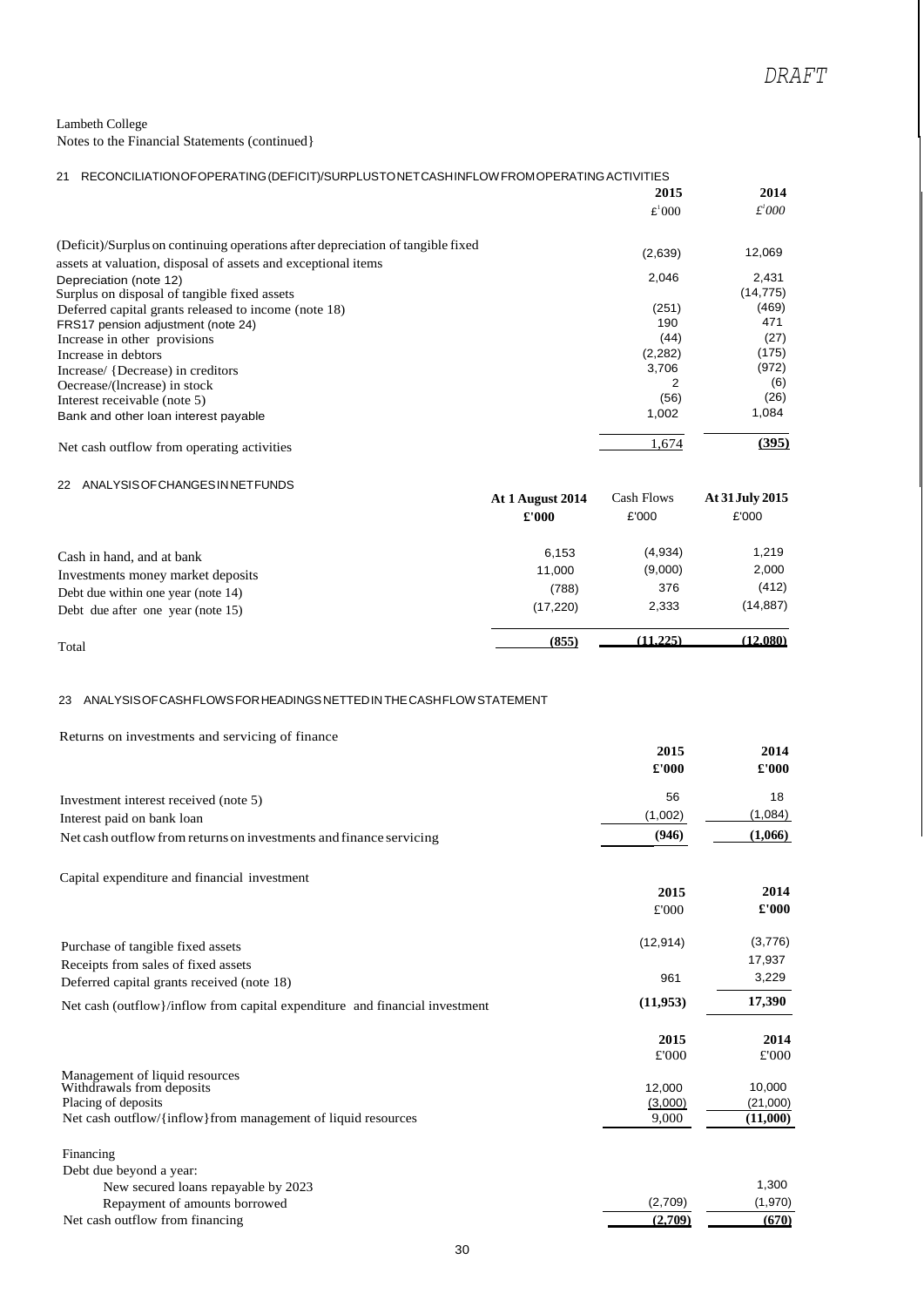#### **24 PENSIONS**

The College's employees belong to two principal pension schemes: the Teachers' Pensions Scheme England and Wales (TPS) for teachingandrelatedstaffmanagedbythe Teachers' Pensions Agency (TPA), and the Local Government Pension Scheme (LGPS) for non-teaching staff managed by the London Pensions Fund Authority (LPFA). Both are defined benefit schemes. The total pension cost to the College was:

| Total pension cost for the year                            |     | 2015<br>£'000 |     | 2014<br>£'000 |
|------------------------------------------------------------|-----|---------------|-----|---------------|
| Teachers Pension Scheme: contributions paid                |     | 967           |     | 1.074         |
| Local Government Pension Scheme:                           |     |               |     |               |
| Contributions paid                                         | 806 |               | 786 |               |
| FRS 17 charge                                              | 37  |               | 95  |               |
| Payment of past service charges                            | 315 |               | 113 |               |
| Charge to the Income and Expenditure Account (staff costs) |     | 1.158         |     | 994           |
| <b>Total Pension Cost for Year</b>                         |     | 2,125         |     | 2,068         |

The pension costs are assessed in accordance with the advice of independent qualified actuaries. The latest formal actuarial valuation of the TPS was 31 March 2012 and of the LGPS 31 March 2013.

There were no outstanding or prepaid contributions at either the beginning or the end of the financial year. Contributions amounting to £212,381 (2014 £168,415) were payable to the schemes at 31st July and are included within creditors.

# Teachers' Pension Scheme

The Teachers' Pension Scheme ("TPS") is a statutory, contributory, defined benefit scheme. The regulations under which the TPS operates are the Teachers' Pensions Regulations 2010. These regulations apply to teachers in schools and other educational establishments in England and Wales maintained by local authorities, to teachers in many independent and voluntary-aided schools, and to teachers and lecturers in establishments of further and higher education. Membership is automatic for full-time teachers and lecturers and from 1 January 2007 automatic too for teachers and lecturers in part-time employment following appointment or a change of contract. Teachers and lecturers are able to opt out of the TPS.

#### The Teachers' Pension Budgeting and Valuation Account

Although members may be employed by various bodies, their retirement and other pension benefits are set out in regulations made under the Superannuation Act 1972 and are paid by public funds provided by Parliament. The TPS is an unfunded scheme and members contribute on a 'pay as you go' basis-these contributions, along with those made by employers, are credited to the Exchequer under arrangements governed by the above Act.

The Teachers 'Pensions Regulations require an annual account, the Teachers' Pension Budgeting and Valuation Account, to be kept of receipts and expenditure (including the cost of pensions' increases). From 1 April 2001, the Account has been credited with a real rate of return (in excess of price increases and currently set at 3.5%), which is equivalent to assuming that the balance in the Account is invested in notional investments that produce that real rate of return.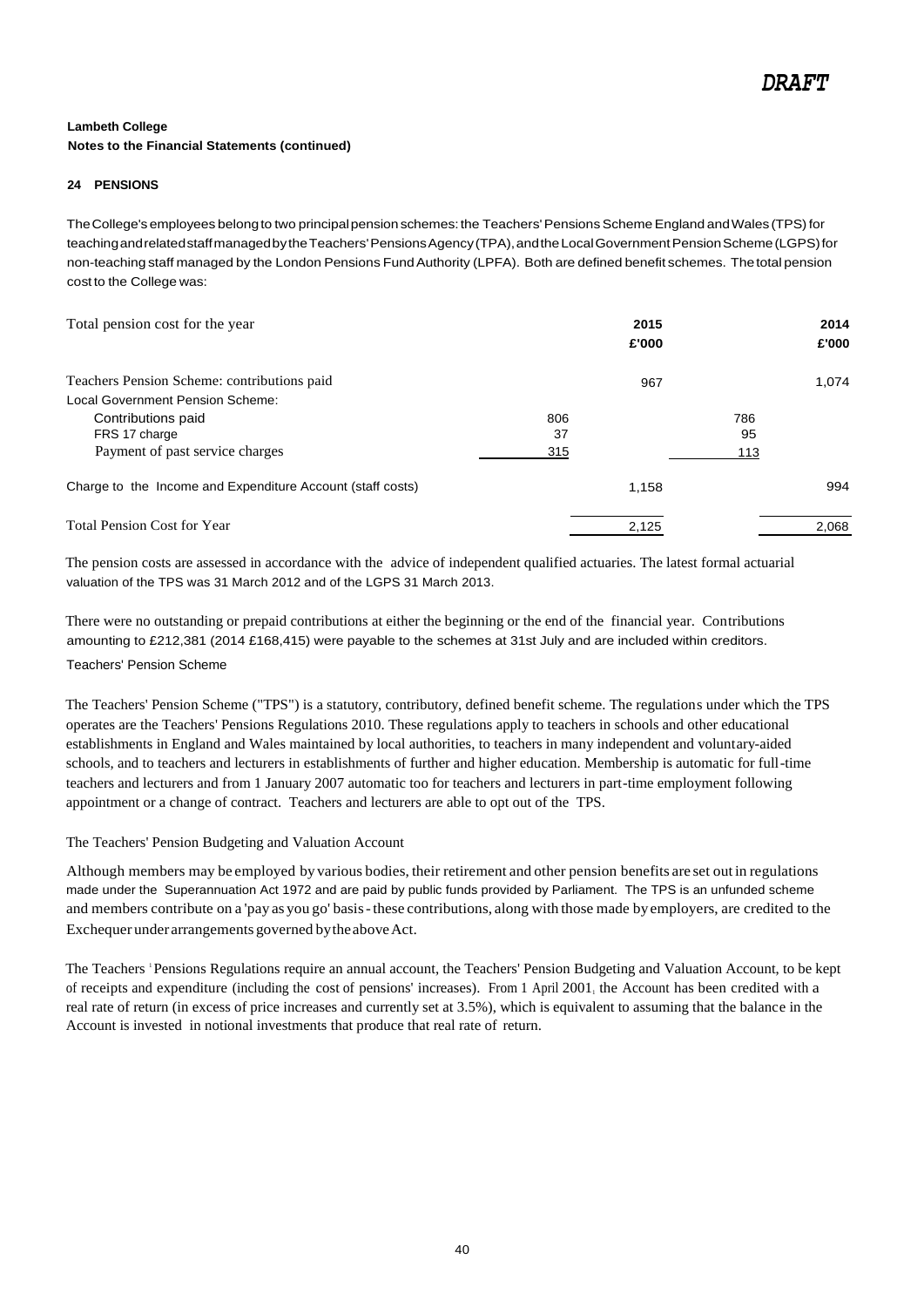# **Valuation of the Teachers' Pension Scheme**

The latest actuarial review of the TPS was carried out as at 31 March 2012 and in accordance with The Public Service Pensions (Valuations and Employer Cost Cap) Directions 2014. The valuation report was published by the Department for Education (the Department) on 9 June 2014. The key results of the valuation are:

Employer contribution rates were set at 16.4% of pensionable pay;

Total scheme liabilities for service to the effective date of £191.5 billion, and notional assets of £176.6 billion, giving a notional past service deficit of £14.9 billion;

An employer cost cap of 10.9% of pensionable pay

The new employer contribution rate for the TPS will be implemented in September 2015.

A full copy of the valuation report and supporting documentation can be found on the Teachers' Pension Scheme website at the following location:

http[s://www.t](http://www.teacherspensions.co.uk/)e[acherspensions.co.uk/ n](http://www.teacherspensions.co.uk/)ews/employers/2014/06/publication-of-the-vaIuation-report.aspx

### **Scheme changes**

Following the Hutton report in March 2011 and the subsequent consultations with trade unions and other representative bodies on reform of the TPS, the Department published a Proposed Final Agreement, setting out the design for a reformed TPS to be implemented from 1 April 2015.

The key provisions of the reformed scheme include: a pension based on career average earnings; an accrual rate of 1/57th; and a Normal Pension Age equal to State Pension Age, but with options to enable members to retire earlier or later than their Normal Pension Age. Importantly, pension benefits built up before 1 April 2015 will be fully protected.

In addition, the Proposed Final Agreement includes a Government commitment that those within 10 years of Normal Pension Age on 1 April 2012 will see no change to the age at which they can retire, and no decrease in the amount of pension they receive when they retire. There will also be further transitional protection, tapered over a three and a half year period, for people who would fall up to three and a half years outside of the 10 year protection.

Regulations giving effect to a reformed Teachers' Pension Scheme came into force on 1 April 2014 and the reformed scheme commenced on1 April 2015.

The pension costs paid to TPS in the year amounted to £1,637,967 (2014: £1,782,381).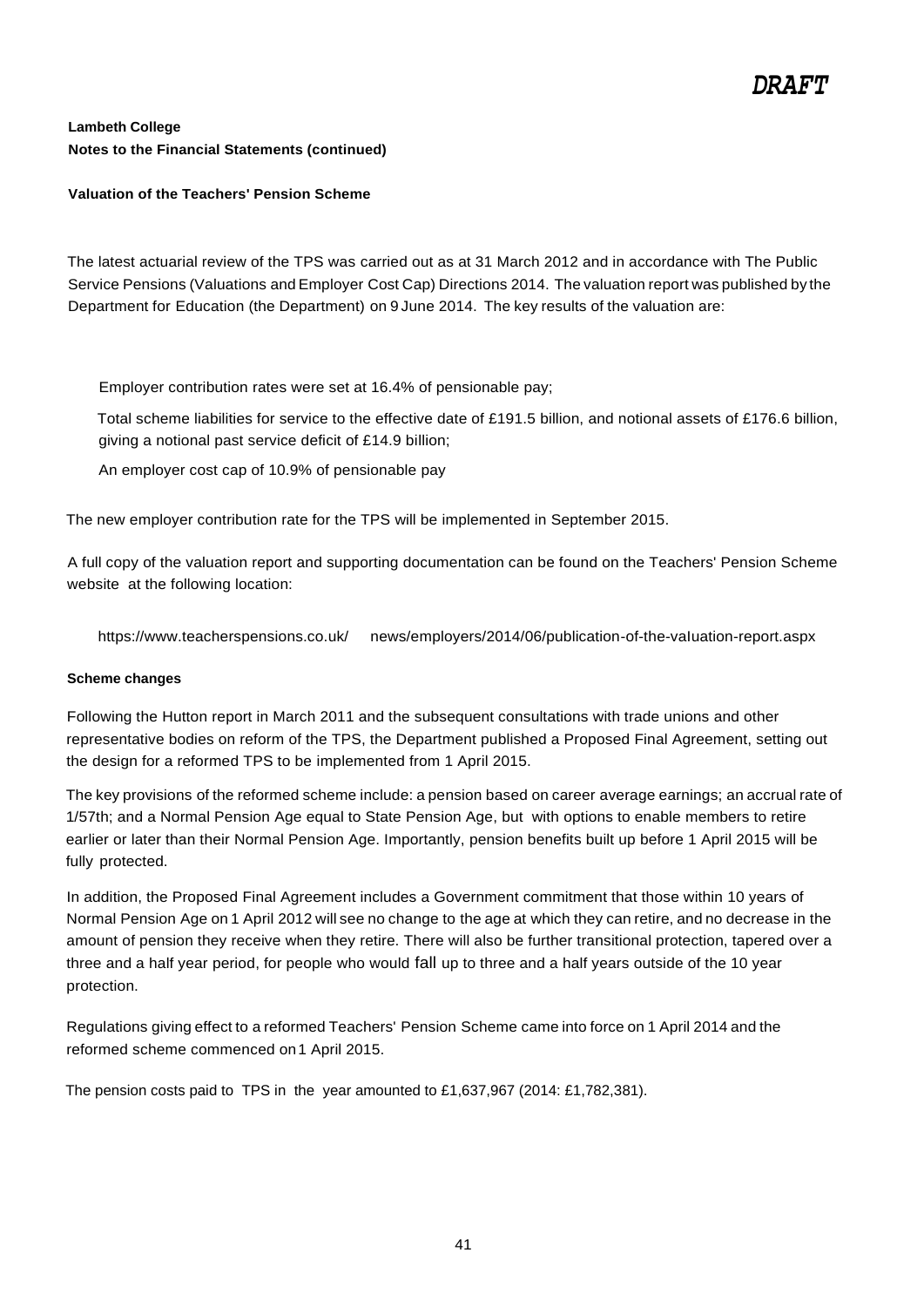#### **24 PENSION AND SIMILAR OBLIGATIONS (CONTINUED)**

#### **FRS 17**

Under the definitions set out in Financial Reporting Standard (FRS 17) Retirement Benefits, the TPS is a multiemployer pension scheme and therefore the College is unable to identify its share of the underlying assets and liabilities of the scheme.

Accordingly, the College has taken advantage of the exemption in FRS17 and has accounted for its contributions to the scheme as if it were a defined-contribution scheme. The College has set out above the information available on the scheme and the implications for the College in terms of the anticipated contribution rates.

### **Local Government Pension Scheme**

The LGPS is a funded defined-benefit scheme, with the assets held in separate trustee-administered funds. The total contribution made for the year ended 31July 2015 was £1,150,095, of which employer's contributions totalled £802,853 and employees' contributions totalled £347,242. In 2014/15 the College also made a deficit reduction payment totalling £315,550 (2013: 113,000). The agreed contribution rates for future years are 16.5% for employers and from 5.5%to 12.5%for employees, based on salary bandings.

# **FRS 17**

### **Principal Actuarial Assumptions**

The following information is based upon a full actuarial valuation of the fund at 31 March 2013 updated to 31 July 2015 by a qualified independent actuary:

|                               | At 31 July | At 31 July |  |
|-------------------------------|------------|------------|--|
|                               | 2015       | 2014       |  |
| Rate of price increases (RPI) | 3.50%      | 3.50%      |  |
| Rate of price increases (CPI) | 2.60%      | 2.70%      |  |
| Rate of increase in salary    | 4.30%      | 4.50%      |  |
| Rate of pension increase      | 2.60%      | 2.70%      |  |
| Discount rate for liabilities | 3.80%      | 4.20%      |  |

The current mortality assumptions include sufficient allowance for future improvements in mortality rates. The assumed life expectations on retirement age 65 are:

|                       |    | At 31 July | At 31 July |  |
|-----------------------|----|------------|------------|--|
|                       |    | 2015       | 2014       |  |
| <b>Retiring today</b> |    |            |            |  |
| Males                 |    | 21.9       | 21.8       |  |
| Females               |    | 25.1       | 25.0       |  |
| Retiring in 20 years  |    |            |            |  |
| Males                 |    | 24.2       | 24.1       |  |
| Females               | 42 | 27.4       | 27.2       |  |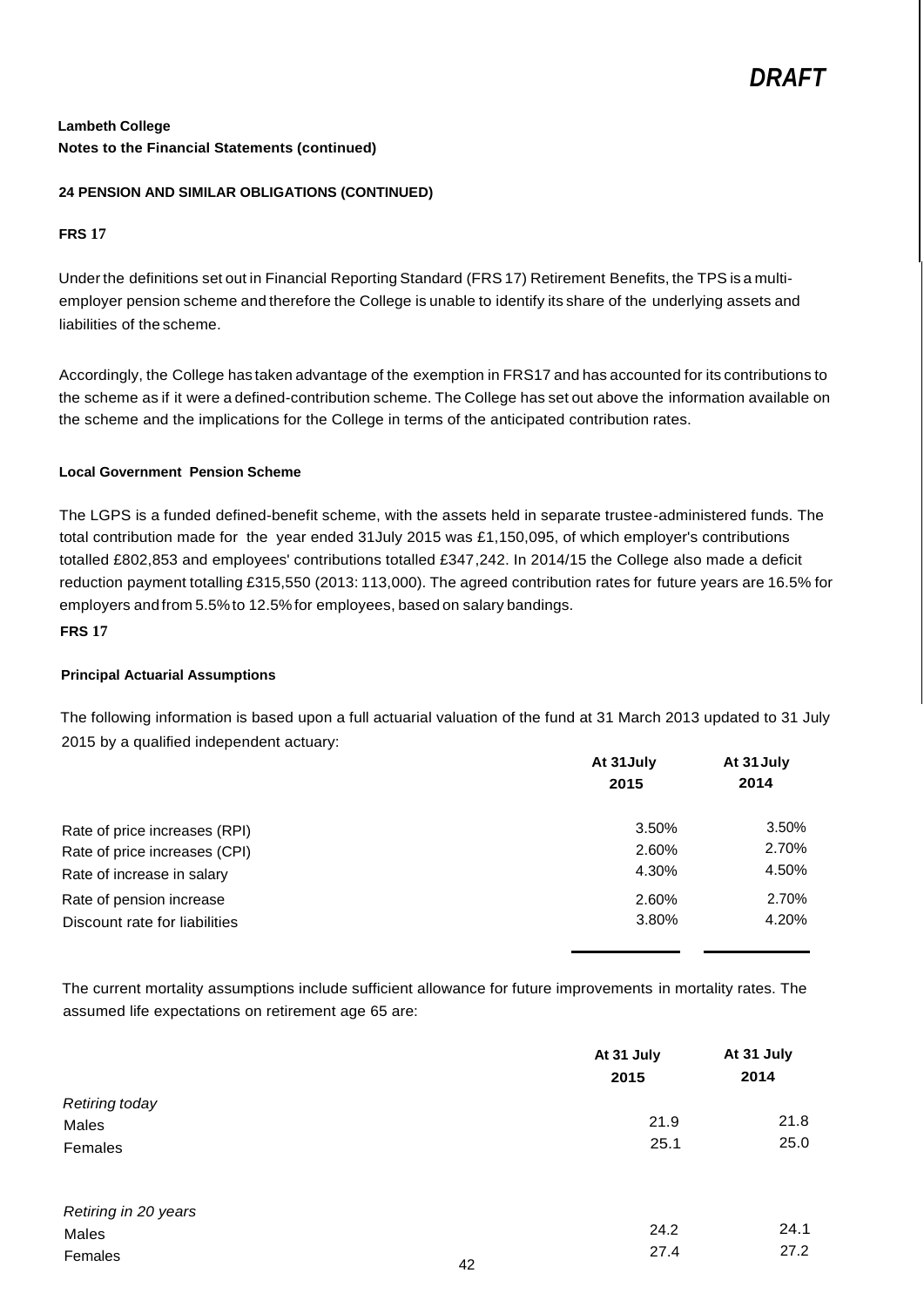#### **Notes to the Financial Statements (continued)**

#### 24 PENSION AND SIMILAR OBLIGATIONS (CONTINUED)

The College's share of the assets and liabilities in the scheme and the expected rates of return were:

|                                            | Long-term<br>rate of return<br>expected at<br>31 July 2015 | Value at 31<br><b>July 2015</b> | Long-term<br>rate of return<br>expected at<br>31 July 2014 | Value at 31<br><b>July 2014</b> |
|--------------------------------------------|------------------------------------------------------------|---------------------------------|------------------------------------------------------------|---------------------------------|
|                                            |                                                            | £'000                           |                                                            | $\pounds 000$                   |
| Equities                                   | $\star$                                                    | 13.609                          | 6.70%                                                      | 12,854                          |
| Target return funds                        | *                                                          | 5,980                           | 6.10%                                                      | 8,366                           |
| Alternative assets                         | *                                                          | 2,756                           | n/a                                                        | 2,090                           |
| Cash                                       | *                                                          | 3,973                           | 3.20%                                                      | 4,050                           |
| Cashflow Matching                          | $\star$                                                    | 4,450                           | 3.40%                                                      | 1,786                           |
| <b>Total market value of assets</b>        |                                                            | 30,768                          |                                                            | 29,146                          |
| Present value of funded scheme liabilities |                                                            |                                 |                                                            |                                 |
|                                            |                                                            | (49,356)                        |                                                            | (43, 873)                       |
| Deficit in the scheme                      |                                                            | (18,588)                        |                                                            | (14, 727)                       |

\* For accounting periods begininning on or after 1 January 2015, the expected long term rate of return and interest cost willbe replaced with a single net interest cost. The actuary has used an expected return of 5.8% in the year to 31 July 2015.

#### **Analysis of the amount charged to income and expenditure account**

|                                                                                 | 2015      | 2014      |
|---------------------------------------------------------------------------------|-----------|-----------|
|                                                                                 | £'000     | £'000     |
| Employer service cost (net of employee contributions)                           | 1,189     | 1,021     |
| Total operating charge                                                          | 1.189     | 1,021     |
| Analysis of pension finance costs                                               |           |           |
|                                                                                 | 2015      | 2014      |
|                                                                                 | £'000     | £'000     |
| Expected return on pension scheme assets                                        | 1,697     | 1,540     |
| Interest on pension liabilities                                                 | (1,850)   | (1,944)   |
| <b>Pension finance costs</b>                                                    | (153)     | (404)     |
| Amount recognised in the statement of total recognised gains and losses (STRGL) |           |           |
|                                                                                 | 2015      | 2014      |
|                                                                                 | £'000     | £'000     |
| Actuarial losses on pension scheme assets                                       | (420)     | (1,061)   |
| Experience (losses)/gains                                                       | (645)     | 3,859     |
| Changes in assumptions underlying the present value of the Fund liabilities     | (2,606)   | (5,216)   |
| Actuarial losses recognised in STRGL                                            | (3,671)   | (2, 418)  |
| Movement in deficit during year:                                                |           |           |
|                                                                                 | 2015      | 2014      |
|                                                                                 | £'000     | £'000     |
| Deficit in scheme at 1 August                                                   | (14, 727) | (11, 810) |
| Movement in year:                                                               |           |           |
| Employer service cost (net of employee contributions)                           | (1,189)   | (1,021)   |
| <b>Employer contributions</b>                                                   | 854       | 822       |
| Repayment of past service costs                                                 | 315       | 113       |
| Unfunded pension payments                                                       | 38        |           |
| Net interest on assets                                                          | (153)     | (404)     |
| <b>Actuarial</b> loss                                                           | (3,671)   | (2, 418)  |
| Settlement and curtailments                                                     | (55)      | (9)       |
| Deficit in scheme at 31 July                                                    | (18,588)  | (14, 727) |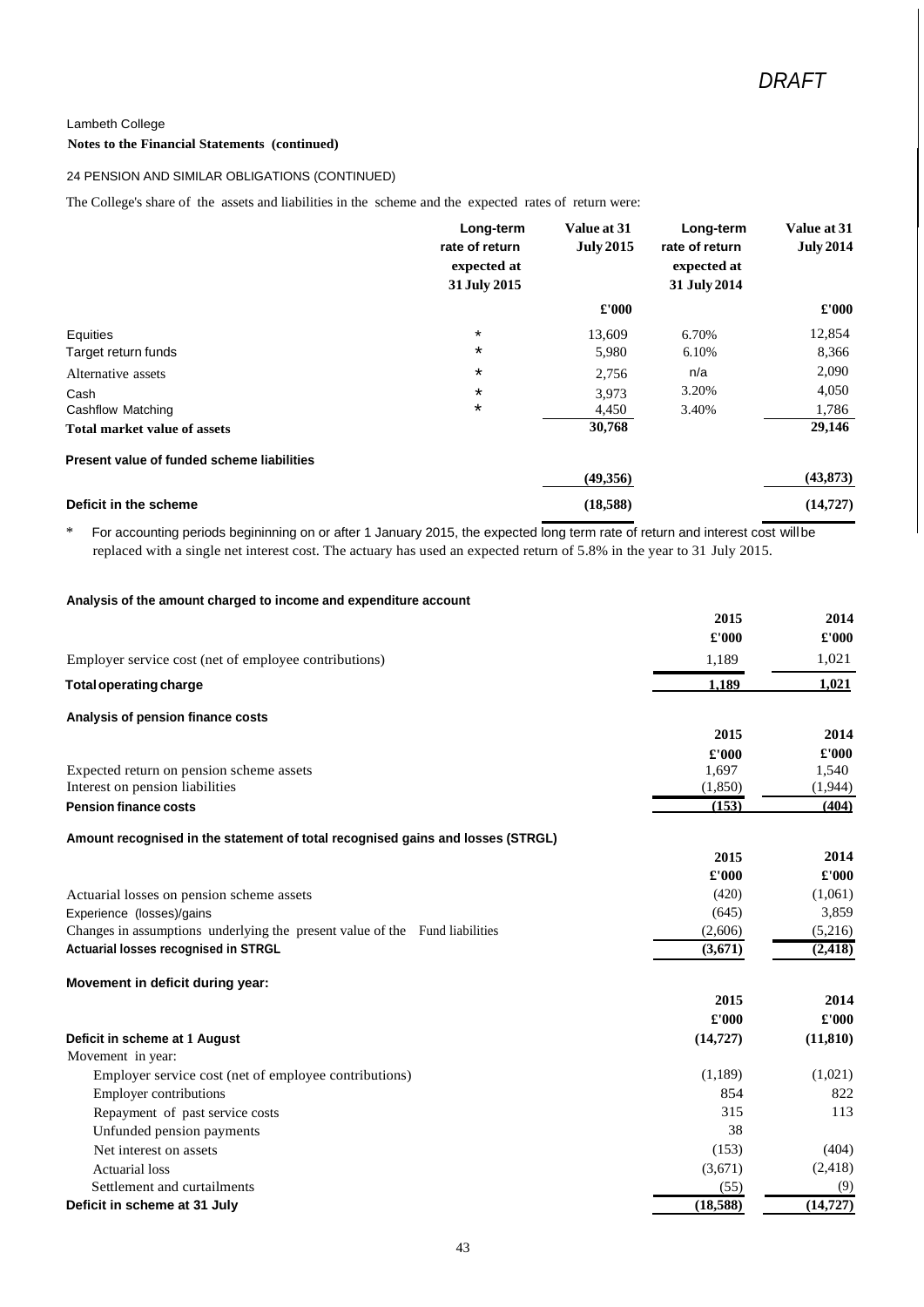#### **Notes to the Financial Statements (continued)**

#### **24 PENSION AND SIMILAR OBLIGATIONS (CONTINUED)**

The Co llege <sup>1</sup>s share of the assets and liabilities in the scheme and the expected rates of return were:

|                                            | Long-term<br>rate of return<br>expected at<br>31 July 2015 | Value at 31<br><b>July 2015</b> | Long-term<br>rate of return<br>expected at<br>31July 2014 | Value at 31<br><b>July 2014</b> |
|--------------------------------------------|------------------------------------------------------------|---------------------------------|-----------------------------------------------------------|---------------------------------|
|                                            |                                                            | £'000                           |                                                           | £'000                           |
| Equities                                   | $\star$                                                    | 13,609                          | 6.70%                                                     | 12,854                          |
| Target return funds                        | *                                                          | 5,980                           | 6.10%                                                     | 8,366                           |
| Alternative assets                         | $\ast$                                                     | 2,756                           | n/a                                                       | 2,090                           |
| Cash                                       | $\star$                                                    | 3.973                           | 3.20%                                                     | 4,050                           |
| Cash/low Matching                          | $\star$                                                    | 4,450                           | 3.40%                                                     | 1,786                           |
| <b>Total market value of assets</b>        |                                                            | 30,768                          |                                                           | 29,146                          |
| Present value of funded scheme liabilities |                                                            |                                 |                                                           |                                 |
|                                            |                                                            | (49,356)                        |                                                           | (43, 873)                       |
| Deficit in the scheme                      |                                                            | (18,588)                        |                                                           | (14, 727)                       |

• For accounting periods begininning on or after 1 January 2015, the expected long term rate of return and interest cost will be replaced with a single net interest cost. The actuary has used an expected return of 5.8% in the year to 31 July 2015.

#### **Analysis of the amount charged to income and expenditure account**

|                                                                                 | 2015      | 2014      |
|---------------------------------------------------------------------------------|-----------|-----------|
|                                                                                 | £'000     | £'000     |
| Employer service cost (net of employee contributions)                           | 1,189     | 1,021     |
| <b>Total operating charge</b>                                                   | 1,189     | 1,021     |
| Analysis of pension finance costs                                               |           |           |
|                                                                                 | 2015      | 2014      |
|                                                                                 | £'000     | £'000     |
| Expected return on pension scheme assets                                        | 1,697     | 1,540     |
| Interest on pension liabilities                                                 | (1, 850)  | (1,944)   |
| <b>Pension finance costs</b>                                                    | (153)     | (404)     |
| Amount recognised in the statement of total recognised gains and losses (STRGL} |           |           |
|                                                                                 | 2015      | 2014      |
|                                                                                 | £'000     | £'000     |
| Actuarial losses on pension scheme assets                                       | (420)     | (1,061)   |
| Experience (losses)/gains                                                       | (645)     | 3,859     |
| Changes in assumptions underlying the present value of the Fund liabilities     | (2,606)   | (5,216)   |
| Actuarial losses recognised in STRGL                                            | (3,671)   | (2, 418)  |
| Movement in deficit during year:                                                |           |           |
|                                                                                 | 2015      | 2014      |
|                                                                                 | £'000     | £'000     |
| Deficit in scheme at 1 August                                                   | (14, 727) | (11, 810) |
| Movement in year:                                                               |           |           |
| Employer service cost (net of employee contributions)                           | (1,189)   | (1,021)   |
| <b>Employer contributions</b>                                                   | 854       | 822       |
| Repayment of past service costs                                                 | 315       | 113       |
| Unfunded pension payments                                                       | 38        |           |
| Net interest on assets                                                          | (153)     | (404)     |
| <b>Actuarial loss</b>                                                           | (3,671)   | (2, 418)  |
| Settlement and curtailments                                                     | (55)      | (9)       |
| Deficit in scheme at 31 July                                                    | (18.588)  | (14, 727) |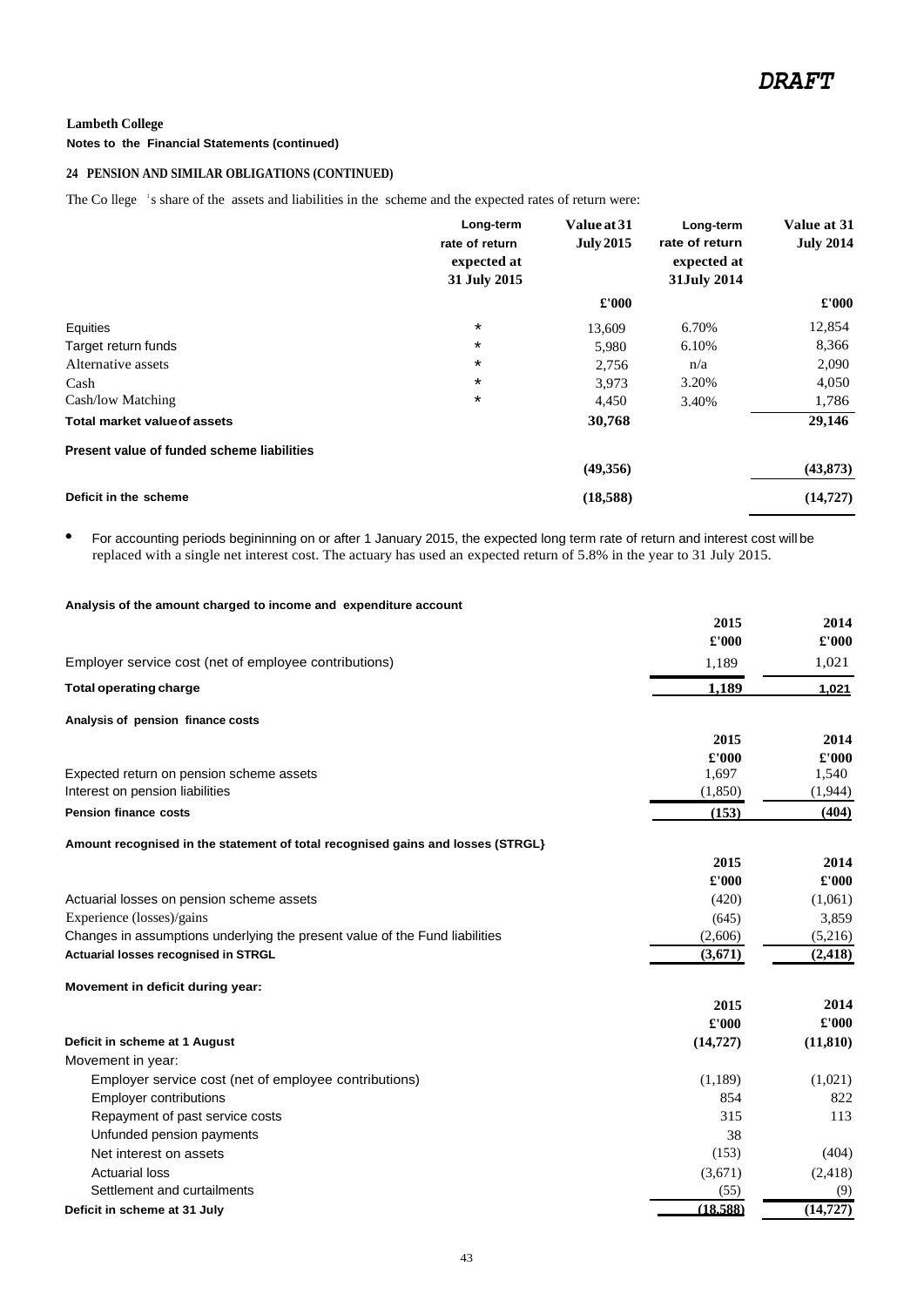Notes to the Financial Statements (continued)

#### 24 PENSION AND SIMILAR OBLIGATIONS (CONTINUED)

#### LocalGovernment PensionScheme (Continued) Asset and Liability Reconciliation

|                                 | 2015    | 2014     |
|---------------------------------|---------|----------|
|                                 | £'000   | £'000    |
| Reconciliation of Liabilities   |         |          |
| Liabilities at start of year    | 43,873  | 40,436   |
| Current service cost            | 1,189   | 1,021    |
| Interest cost                   | 1,850   | 1,944    |
| Contributions by members        | 339     | 307      |
| <b>Actuarial</b> loss           | 3,251   | 1,350    |
| Estimated benefits paid         | (1,163) | (1, 194) |
| losses on curtailments          | 55      | 9        |
| Unfunded pension payments       | (38)    |          |
| Liabilities at end of year      | 49,356  | 43.873   |
| <b>Reconciliation of Assets</b> |         |          |
| Assets at start of year         | 29,146  | 28,626   |
| Expected return on accete       | 1,697   | 1,540    |

| Expected return on assets                         | 1,697          | 1,540          |
|---------------------------------------------------|----------------|----------------|
| Contributions by members                          | 339            | 307            |
| Contribution by employer<br><b>Actuarial loss</b> | 1,207<br>(420) | 935<br>(1,068) |
| Estimated benefits paid                           | (1,201)        | (1, 194)       |
| Assets at end of year                             | 30,768         | 29,146         |

The estimated value of employer contributions for the year ended 31st July 2016 is £1,310,000.

#### Deficit contributions

The College has entered into an agreement with the LGPS to make additional contributions of £345,000 per annum in addition to normal funding levels until the next full valuation at which point the situation will be reviewed again.

History of experience gains and losses:

|                                                      | 2015       | 2014       | 2013      | 2012       | 2011          |
|------------------------------------------------------|------------|------------|-----------|------------|---------------|
|                                                      | £'000      | £'000      | £'000     | £'000      | $\pounds 000$ |
| Difference between the expected and actual return on | (420)      | (1,068)    | 3,278     | (1, 185)   | 1,045         |
| assets:                                              | 30,768     | 29.146     | 28.626    | 23,854     | 23,257        |
| Value of assets                                      | $(1.40\%)$ | $(3.70\%)$ | 11.50%    | $(5.00\%)$ | 4.50%         |
| Percentage of scheme assets                          |            |            |           |            |               |
|                                                      | (645)      | 3.866      |           |            | 5,138         |
| Experience adjustments on scheme liabilities:        | (49, 356)  | (43, 873)  | (40, 436) | (39, 282)  | (32, 897)     |
| Present value of liabilities                         | $(1.30\%)$ | 8.80%      | $0.00\%$  | $0.00\%$   | 15.60%        |
| Percentage of scheme liabilities                     |            |            |           |            |               |
|                                                      | 3,671      | (2, 418)   | 4.199     | (5, 199)   | 3,147         |
| Total amount recognised In STRGL:                    |            |            |           |            |               |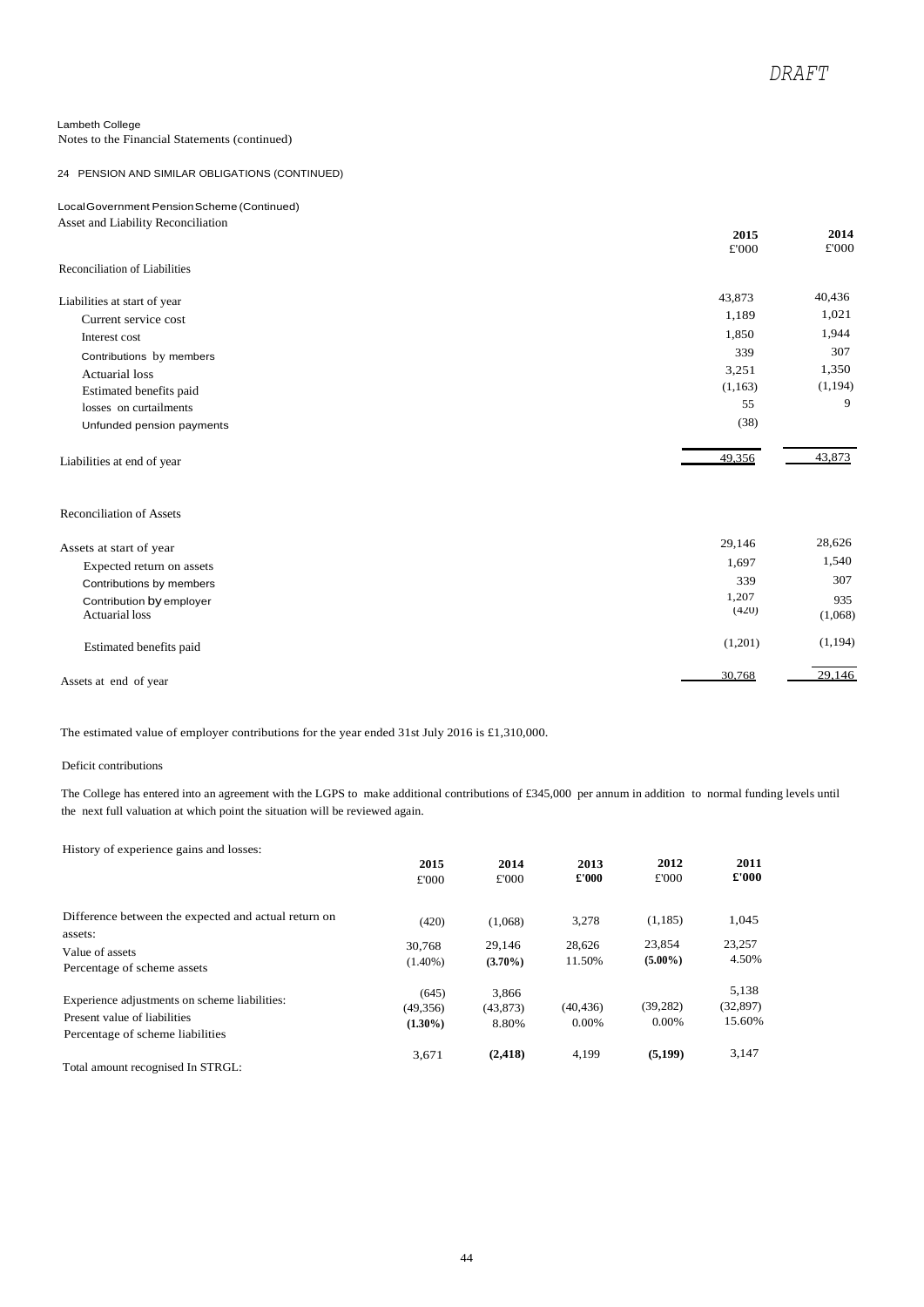#### **26 CAPITAL COMMITMENTS**

|                                          | 2015  | 2014          |
|------------------------------------------|-------|---------------|
|                                          | £'000 | $\pounds 000$ |
| Commitments contracted for at 31 July    |       | 3,351         |
| Authorised but not contracted at 31 July | 301   |               |
|                                          | 301   | 3,351         |

#### **27 FINANCIAL COMMITMENTS**

There are no financial commitments at 31 July 2015 (2014: £ nil).

### **28 CONTINGENT LIABILITY**

There are no known contingent liabilities at 31 July 2015 (2014:£ nil).

# **29 RELATED PARTY TRANSACTIONS**

Owing to the nature of the College's operations and the composition of the members of the Corporation being drawn from local public and private sector organisations, it is possible that transactions will take place with organisations in which a member of the Corporation may have an interest. All transactions involving such organisations are conducted at arm's length and in accordance with the College's financial regulations and normal procurement procedures. No transactions were identified which should be disclosed under Financial Reporting Standard and Related Party Disclosures.

Governors' expenses for the year amounted to £1,799 (2014: £1,142), of which £516 (2014: £576) was claimed by and paid directly to three individuals governors (Andrew Osborne £260; William Talmage £80; Bev Julien £176) (2014: three governors). The payments made related to travel and subsistence.